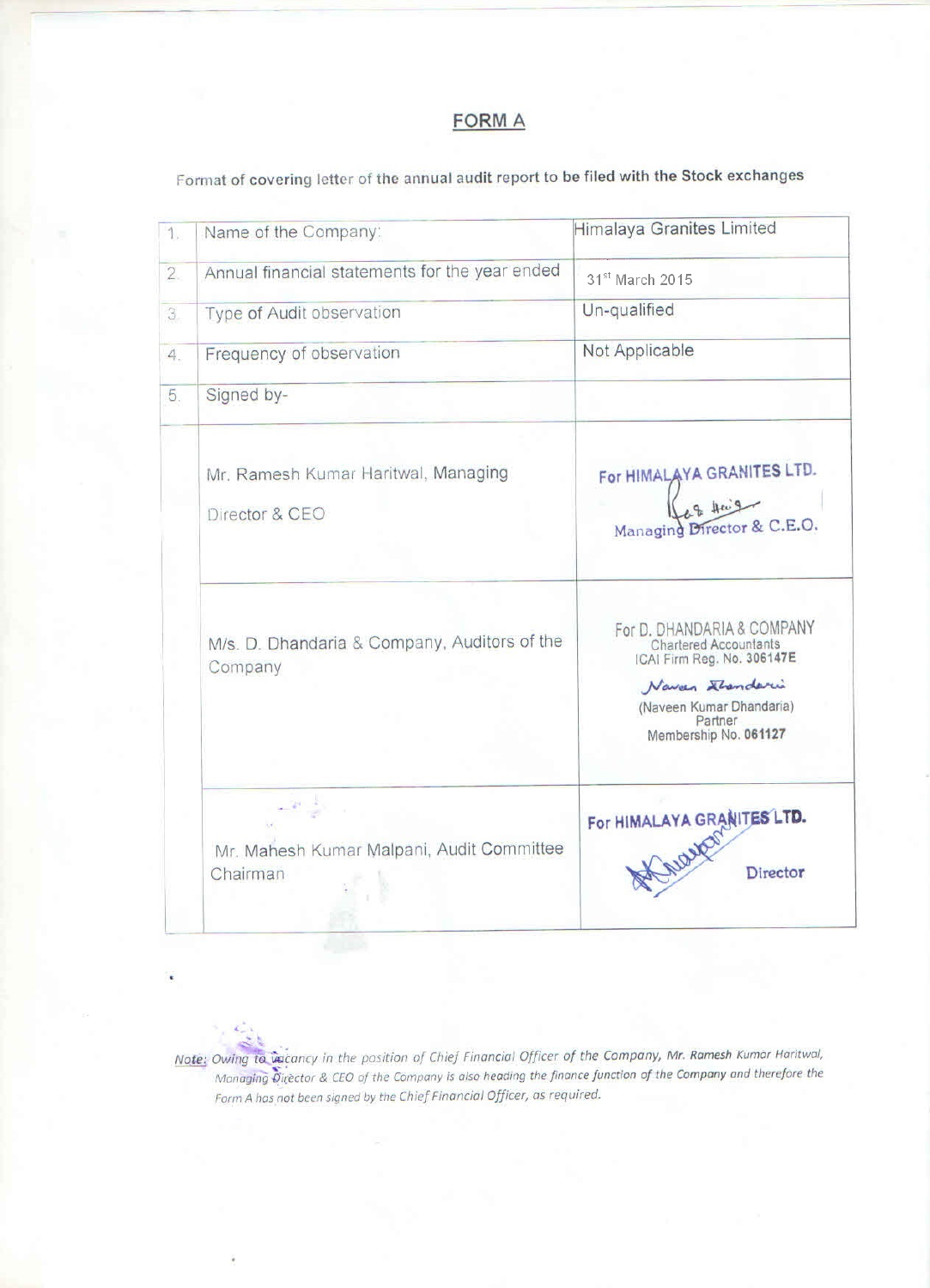# **ANNUAL REPORT 2014-15**

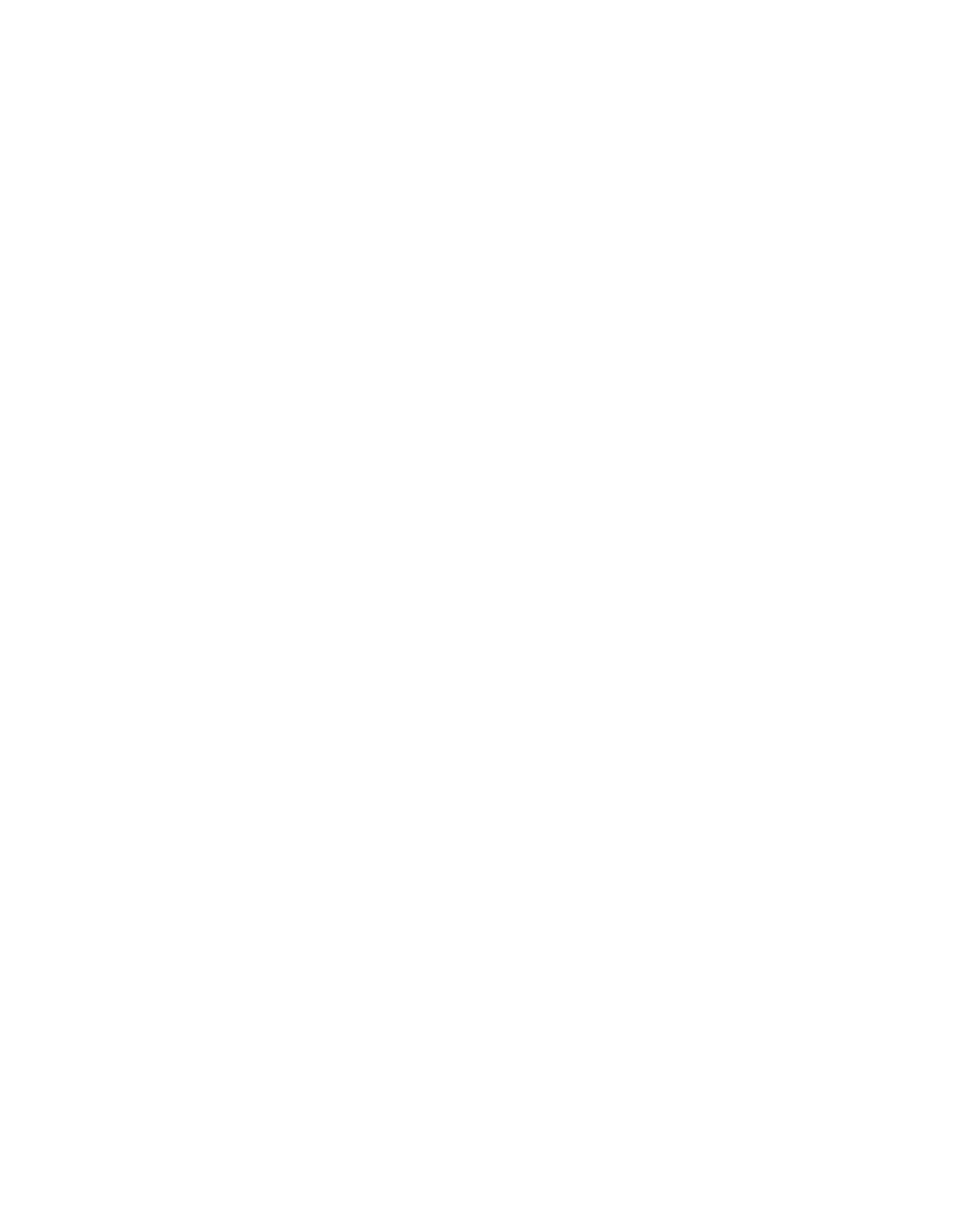# **CORPORATE INFORMATION**

## **BOARD OF DIRECTORS**

Mr. Saurabh Mittal, Non-Executive Chairman Mr. Ramesh Kumar Haritwal, Managing Director & CEO Mr. Beni Gopal Saraf, Independent Director Mr. Mahesh Kumar Malpani, Independent Director Mr. Pradip Manharlal Domadia, Independent Director Ms. Mathangi Ramanujan, Non-Executive Director

## **AUDIT COMMITTEE**

Mr. Mahesh Kumar Malpani, Chairman Mr. Ramesh Kumar Haritwal Mr. Beni Gopal Saraf

## **STAKEHOLDERS' RELATIONSHIP COMMITTEE**

Mr. Beni Gopal Saraf, Chairman Mr. Mahesh Kumar Malpani

## **NOMINATION & REMUNERATION COMMITTEE**

Mr. Pradip Manharlal Domadia, Chairman Mr. Mahesh Kumar Malpani Mr. Beni Gopal Saraf

## **REGISTERED OFFICE**

Panchalam Village, Melpettai Post, Tindivanam, Tamilnadu-604 307 CIN: L13206TN1987PLC015161 Telefax: 044-26693378 Website: www.hgl.co.in Email: prakash.biswal@greenlam.com

## **AUDITORS**

M/s. D. Dhandaria & Company Thana Road, Tinsukia, Assam - 786125

## **REGISTRARS & SHARE TRANSFER AGENTS**

M/s. S.K. Infosolutions Pvt. Ltd. 34/1A, Sudhir Chatterjee Street Kolkata - 700 006 Phone : (033)2219-4815/6797 Fax : (033) 2219-4815

## **Navigating the inside pages**

Notice **2** Directors' Report **10** Independent Auditors' Report **34** Balance Sheet **38**

Statement of Profit & Loss **39** Cash Flow Statement **40** Notes to Financial Statements **42**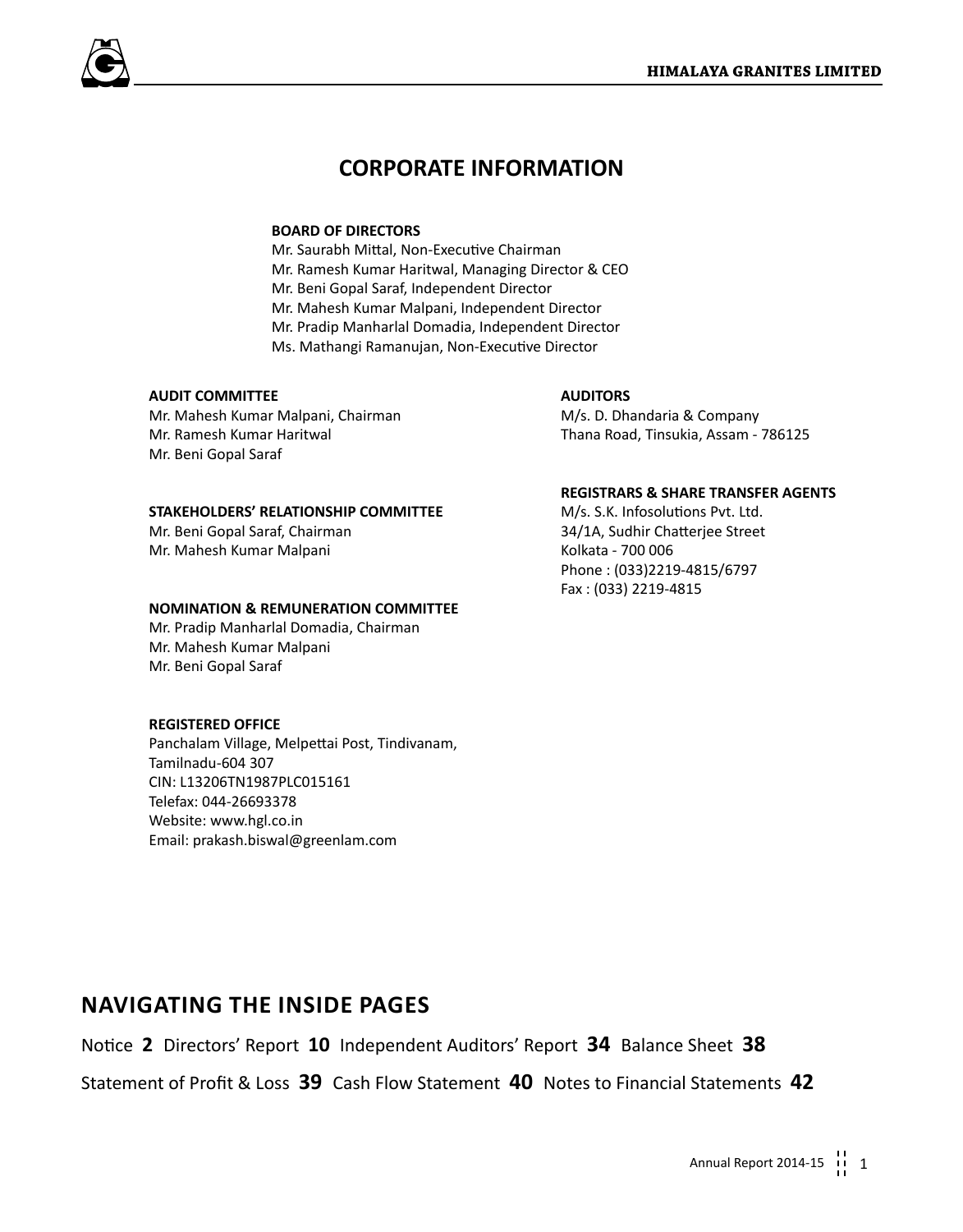

## **NOTICE**

**NOTICE** is hereby given that the 27th Annual General Meeting of the members of the Company will be held on Wednesday, 30th September, 2015 at 1:00 P.M. at the Registered Office of the Company at Panchalam Village, Melpettai Post, Tindivanam, Tamilnadu - 604 307 to transact the following businesses:

## **Ordinary Business:**

- 1. To receive, consider and adopt the Audited Financial Statements of the Company for the financial year ended March 31, 2015 including the Audited Balance Sheet as at March 31, 2015 and Statement of Profit & Loss for the year ended on that date and the Reports of the Board of Directors and Auditors thereon.
- 2. To appoint a director in place of Mr. Ramesh Kumar Hartiwal (DIN: 01486666), who retires by rotation at this Annual General Meeting and being eligible, offers himself for re-appointment.
- 3. To ratify the appointment of auditors and fix their remuneration and in this connection, to consider and if thought fit, to pass, with or without modification(s), the following resolution as an **Ordinary Resolution**:

"**RESOLVED THAT** pursuant to Sections 139, 141, 142 and other applicable provisions of the Companies Act, 2013 and the allied rules made thereunder (including any statutory modification(s) or re-enactment thereof for the time being in force), the consent of the members be and is hereby accorded to ratify the appointment of M/s. D. Dhandaria & Company, Chartered Accountants (Registration No. 306147E), as Statutory Auditors of the Company to hold office from conclusion of 27th Annual General Meeting (AGM) till the conclusion of the 28th AGM, at such remuneration as may be fixed by the Board of Directors of the Company, based on the recommendation of the Audit Committee, in addition to the reimbursement of all out-of-pocket expenses in connection with the audit of the financial statements of the Company for the financial year ended March 31, 2016."

## **Special Business:**

4. To consider and if thought fit, to pass, with or without modification(s), the following resolution as an **Ordinary Resolution**:

"**RESOLVED THAT** pursuant to the provisions of Sections 149, 152 and all other applicable provisions, if any, of the Companies Act, 2013 (the "Act") and the allied rules framed there under (including any statutory modification(s) or re-enactment thereof, for the time being in force), Ms. Mathangi Ramanujam (DIN : 07095686), who was appointed as an Additional Director of the Company with effect from 13th February, 2015 in accordance with Section 161 of the Act and the Articles of Association of the Company and who holds office only up to the date of this Annual General Meeting and in respect of whom the Company has received a notice in writing under Section 160 of the Act proposing her candidature for the office of director of the Company, be and is hereby appointed as a director of the Company whose period of office shall be liable to retire by rotation.

**RESOLVED FURTHER THAT** Mr. Saurabh Mittal, Non-Executive Chairman and Mr. Ramesh Kumar Haritwal, Managing Director & CEO of the Company be and are hereby severally authorized to take such steps expedient or desirable to give effect to this resolution."

5. To consider and if thought fit, to pass, with or without modification(s), the following resolution as an **Ordinary Resolution**:

"**RESOLVED THAT** Pursuant to the provisions of Section 196, 197 and 203 read with Part I and Section II of Part II of Schedule V and other applicable provisions, if any, of the Companies Act, 2013 (including any statutory modification or re-enactment thereof) and applicable clauses of the Articles of Association of the Company, approval of the members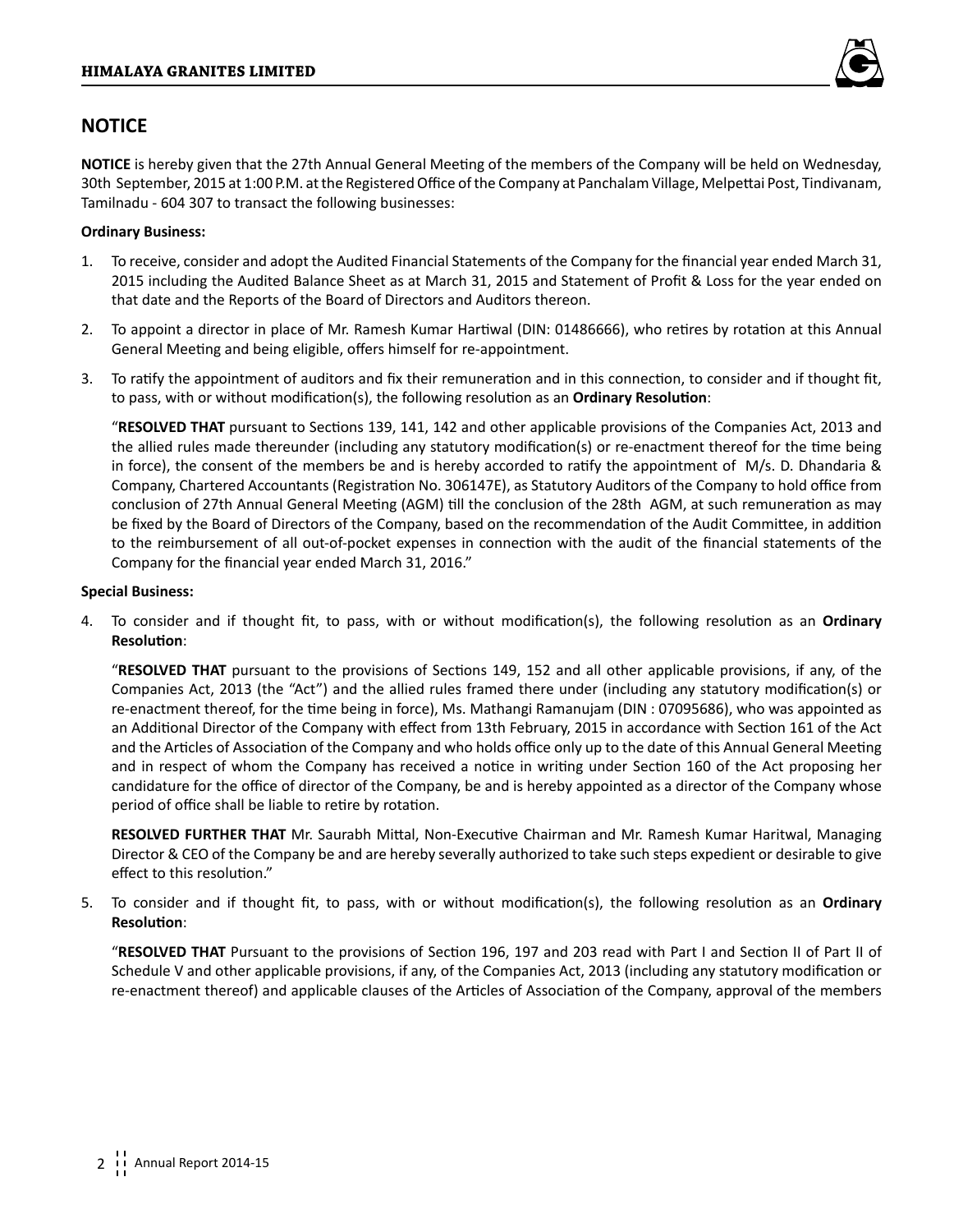

of the Company be and is hereby accorded to the re-appoint Mr. Ramesh Kumar Haritwal, (DIN : 01486666) Managing Director & CEO of the Company for a period of 3 (three) years with effect from 1st June, 2015 to 31st May, 2018 on the terms and conditions including remuneration as mentioned below.

## **Salary & Perquisites:**

He shall be entitled to the following remuneration and perquisites:

|   | Salary: Rs. 131530/- per month w.e.f. 1st June, 2015.                                                                                                                                                               |
|---|---------------------------------------------------------------------------------------------------------------------------------------------------------------------------------------------------------------------|
| 2 | Reimbursement of medical expenses incurred in India or abroad including hospitalization, nursing home and<br>surgical charges for himself and family subject to ceiling of one month's salary in a year.            |
| 3 | Reimbursements of actual travelling expenses for proceeding on leave with family to anywhere in India or abroad<br>as per rules of the Company.                                                                     |
| 4 | Reimbursement of membership fees for a maximum of two clubs.                                                                                                                                                        |
| 5 | Personal accidents and Mediclaim Insurance Policy, premium not to exceed Rs. 50,000/- per annum.                                                                                                                    |
| 6 | Car, Telephone, Cell Phone, PC shall be provided and their maintenance and running expenses shall be met by the<br>Company. The use of above at residence for official purpose shall not be treated as perquisites. |
|   | Other benefits like Gratuity, Provident Fund, Leave etc. as applicable to the employees of the Company.                                                                                                             |

## **Other Terms and Conditions:**

- 1. The terms and conditions of appointment of Managing Director may be altered and varied from time to time by the Board in such manner as may be mutually agreed, subject to such approvals as may be required and within applicable limits of Companies Act, 2013.
- 2. No sitting fees will be paid to the Managing Director for attending meeting of the Board of Directors or any committee thereof.
- 3. His office shall be liable to determination by retirement of directors by rotation.
- 4. The appointment may be terminated by either party by giving three months' notice of such termination or salary in lieu thereof or by mutual consent."

**RESOLVED FURTHER THAT** Mr. Saurabh Mittal, Non-Executive Chairman of the Company be and is hereby authorized to take such steps expedient or desirable to give effect to this resolution."

> By Order of the Board For **Himalaya Granites Limited**

Place : Kolkata **Ramesh Kumar Haritwal** Dated : 30th May, 2015 Managing Director & CEO

**Registered Office :** Panchalam Village Melpettai Post, Tindivanam, Tamilnadu - 604 307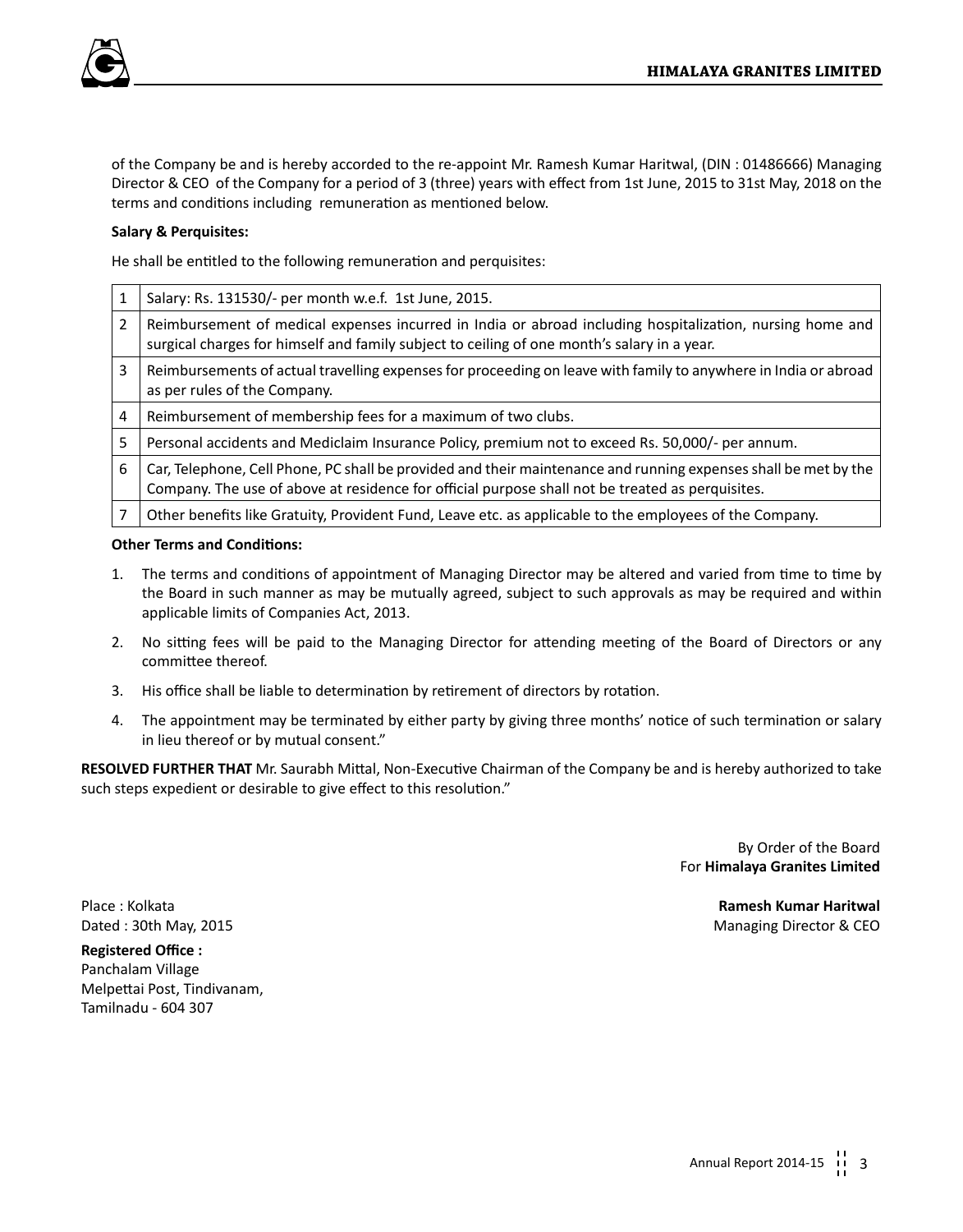

## **NOTES :**

- 1. The Explanatory Statement pursuant to Section 102 of the Companies Act, 2013, with respect to the Special Business as set out in Item No. 4 & Item No. 5 is annexed hereto.
- 2. A member entitled to attend and vote at the Annual General Meeting (the "Meeting/AGM") is entitled to appoint a proxy to attend and vote on a poll instead of himself / herself and the proxy need not be a member of the Company. The instrument appointing the proxy, in order to be effective, should be deposited, duly completed and signed, at the registered office of the Company not less than forty-eight hours before the commencement of the Meeting. A proxy form is attached herewith.

A person can act as a proxy on behalf of Members not exceeding fifty and holding in the aggregate not more than ten percent of the total share capital of the Company carrying voting rights. A Member holding more than ten percent of the total share capital of the Company carrying voting rights may appoint a single person as proxy and such person shall not act as a proxy for any other person or shareholder.

- 3. The proxy holder shall prove his identity at the time of attending the Meeting.
- 4. When a member appoints a proxy and both the member and proxy attend the meeting, the proxy stands automatically revoked.
- 5. Requisition for inspection of proxies shall have to be made in writing by members entitled to vote on any resolution three days before the commencement of the meeting.
- 6. Proxies shall be made available for inspection during twenty four hours before the time fixed for the commencement of the meeting and ending with the conclusion of the meeting.
- 7. Corporate Members intending to send their authorised representatives to attend the Meeting are requested to send a duly certified copy of the Board Resolution authorizing such person to attend and vote on their behalf.
- 8. In case of joint holders attending the Meeting, only such joint holder who is higher in the order of names will be entitled to vote.
- 9. Pursuant to the applicable provisions of the Companies Act, 1956 and Companies Act, 2013, the final dividend for the year ended 31st March, 2007 remaining unpaid or unclaimed for a period of seven years from the date of transfer of the same to the unpaid dividend account, has been transferred to the Investor Education and Protection Fund established by the Central Government. No claim shall lie against the Investor Education and Protection Fund or the Company in respect of individual amount(s) so credited to the Investor Education and Protection Fund.
- 10. The Register of Members and Share Transfer Books of the Company will remain closed from 24th September, 2015 to 25th September, 2015 (both days inclusive) for the purpose of Annual General Meeting of the Company.
- 11. Members holding shares in demat mode may kindly note that any request for change of address or change of Email ID or change in bank particulars/mandates or registration of nomination are to be instructed to their Depository Participant only, as the Company or its Registrars and Share Transfer Agents cannot act on any such request received directly from the Members holding shares in demat mode.
- 12. Members holding shares in physical form are requested to lodge share transfer, transmission and intimate changes, if any, in their registered address, bank account and mandate details, residential status etc. quoting their folio number(s) to Company's Registrar and Share Transfer Agent. Members are requested to note that as per the circular of Securities and Exchange Board of India (SEBI), for transfer of shares in physical form of listed companies, it shall be mandatory for the transferee(s) to furnish copy of PAN card to the Company/Registrar and Share Transfer Agent for registration of such transfer of shares.
- 13. Queries on accounts and operation of the Company, if any, may please be sent at the registered. Office of the Company at Panchalam Village, Melpettai Post, Tindivanam, Tamilnadu-604 307, at least seven days in advance of the meeting so that the answers may be made readily available at the meeting.
- 14. Members are requested to contact the Share Transfer Agents M/s. S. K. Info solutions Pvt. Ltd., 34/1A, Sudhir Chatterjee Street, Near Girish Park Metro Station, Kolkata-700 006, Phone: (033) 2219-4815/6797, Fax: (033) 2219-4815 for reply to their queries/redressal of complaints, if any.
- 15. Members are requested to bring their attendance slip duly signed as per the specimen signature recorded with the Company for admission into the Meeting Hall along with their copy of annual report to the meeting.
- 16. Members may avail the facility of nomination by nominating a person to whom their shares in the Company shall vest in the event of their death. The prescribed form can be obtained from the Company's Registrar and Share Transfer Agent.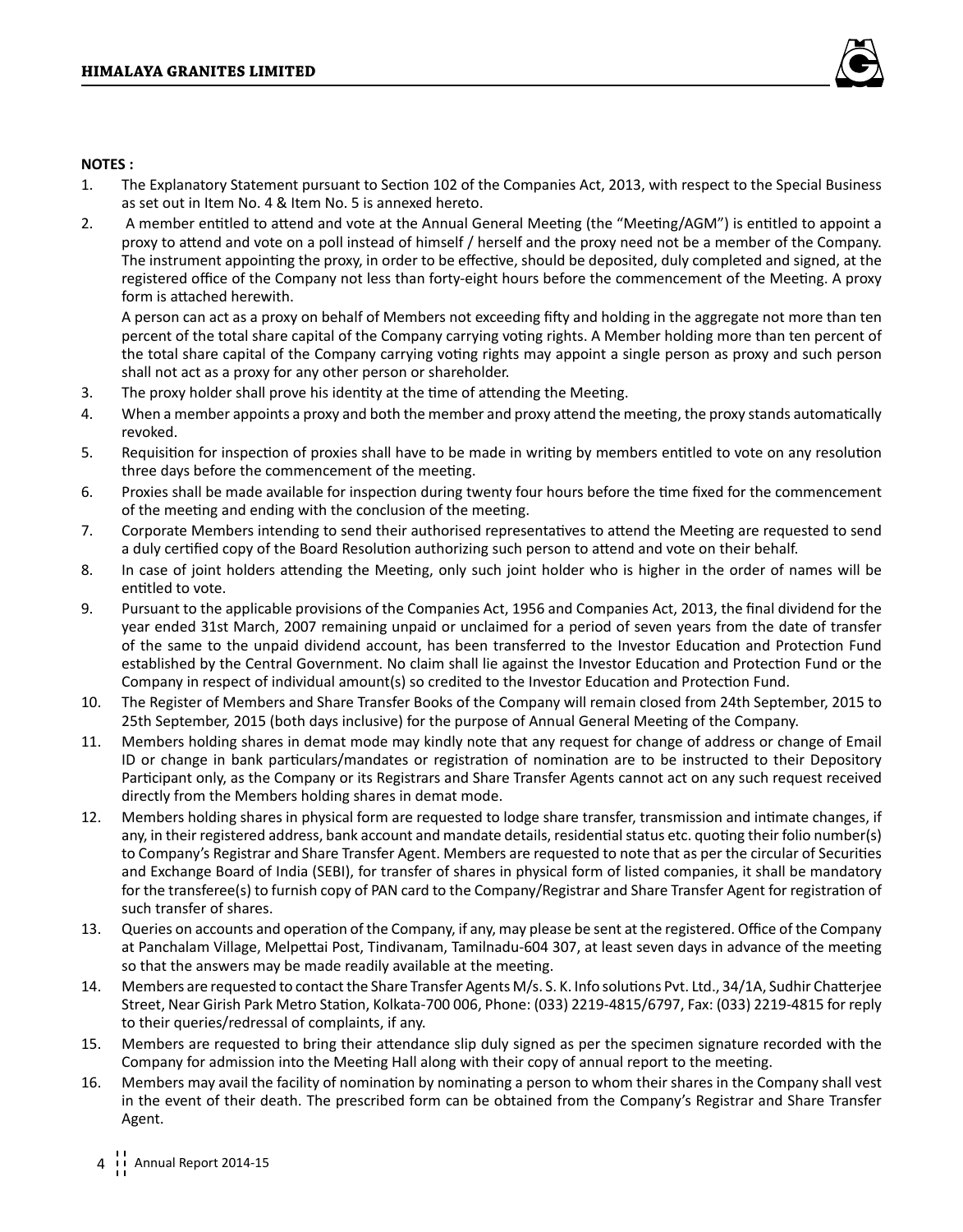

- 17. Members who hold shares in physical form in multiple folios in identical names or joint names in the same order of names are requested to send the share certificates to the Company's Registrar and Share Transfer Agent for consolidation into single folio.
- 18. Since securities of the Company are traded compulsorily in dematerialized form as per SEBI mandate, members holding shares in physical form are requested to get their shares dematerialized at the earliest.
- 19. The Securities and Exchange Board of India (SEBI) has mandated the submission of Permanent Account Number (PAN) by every participant in securities market. Members holding shares in electronic form are, therefore, requested to submit the PAN to their Depository Participants with whom they are maintaining their demat accounts. Members holding shares in physical form can submit their PAN details to the Company/Registrars and Share Transfer Agents, M/s. S. K. Info solutions Pvt. Ltd.
- 20. Electronic copy of the Annual Report 2015, Notice of the aforesaid AGM of the Company inter alia indicating the process and manner of e-voting along with Attendance Slip and Proxy Form is being sent to all the Members whose email IDs are registered with the Company's Registrar and Share Transfer Agents/Depository Participants(s) for communication purposes unless any Member has requested for a hard copy of the same. The physical copies of the Notice of the aforesaid AGM of the Company inter alia indicating the process and manner of e-voting along with Attendance Slip and Proxy Form is being sent to the Members of the Company who have not registered their e-mail address in the permitted mode.
- 21. In keeping with the Ministry of Corporate Affairs' Green Initiative measures, the Company hereby requests the Members who have not registered their email addresses so far, to register their email addresses for receiving all communication including annual report, notices, circulars etc. from the Company electronically.
- 22. The Register of Contracts or Arrangements in which Directors are interested, maintained under Section 189 of the Companies Act, 2013, the Register of Directors and Key Managerial Personnel and their shareholding, maintained under Section 170 of the Companies Act, 2013 read with Rules issued thereunder are open for inspection by the Members at the registered office of the Company on all working days, except Saturdays, between 11:00 a.m. and 1:00 p.m. and also at the AGM. Further, the Notice for this 27th AGM along with requisite documents and the Annual Report for the financial year ended 2014-15 shall also be available on the Company's website, www.hgl.co.in. Further, the notice received under Section 160 of Companies Act, 2013 will be put up on the website of the Company up to the date of the Meeting.
- 23. In accordance with the provisions of Section 108 of the Companies Act, 2013 read with Rule 20 of the Companies (Management and Administration) Amendment Rules, 2015 and applicable provisions of the listing agreements with Stock Exchanges, the Company has engaged the services of CDSL to provide the facility of voting by electronic voting system to all the Members to enable them to cast their votes electronically in respect of all the businesses to be transacted at the aforesaid Meeting. The facility of casting the votes by the members using such electronic voting system from a place other than venue of the AGM ("remote e-voting") is being provided by CDSL.
- 24. The facility for voting through Poll/Ballot Paper shall be made available at the AGM and the members attending the meeting who have not cast their vote by remote e-voting shall be able to exercise their right to vote at the meeting through Poll/Ballot Paper. The facility for voting by electronic voting system shall not be made available at the AGM of the Company.
- 25. The members who have cast their vote by remote e-voting prior to the AGM may also attend the AGM but shall not be entitled to cast their vote again or change it subsequently.
- 26. The e-voting facility will be available during the following voting period.
	- i. Commencement of remote e-voting: From 10.00 a.m. IST of 27th September, 2015
	- ii. End of remote e-voting: Up to 5.00 p.m. IST of 29th September, 2015
- 27. During this period members' of the Company, holding shares either in physical form or in dematerialized form, as on the cut-off date i.e. 23rd September, 2015, may cast their vote by remote e-voting. The remote e-voting module shall be disabled by CDSL for voting thereafter and the facility will be blocked forthwith.
- 28. The process and manner for remote e-voting are as under:
	- (i) The shareholders should log on to the e-voting website www.evotingindia.com during the voting period
	- (ii) Click on "Shareholders" tab.
	- (iii) Now, select the "COMPANY NAME" from the drop down menu and click on "SUBMIT"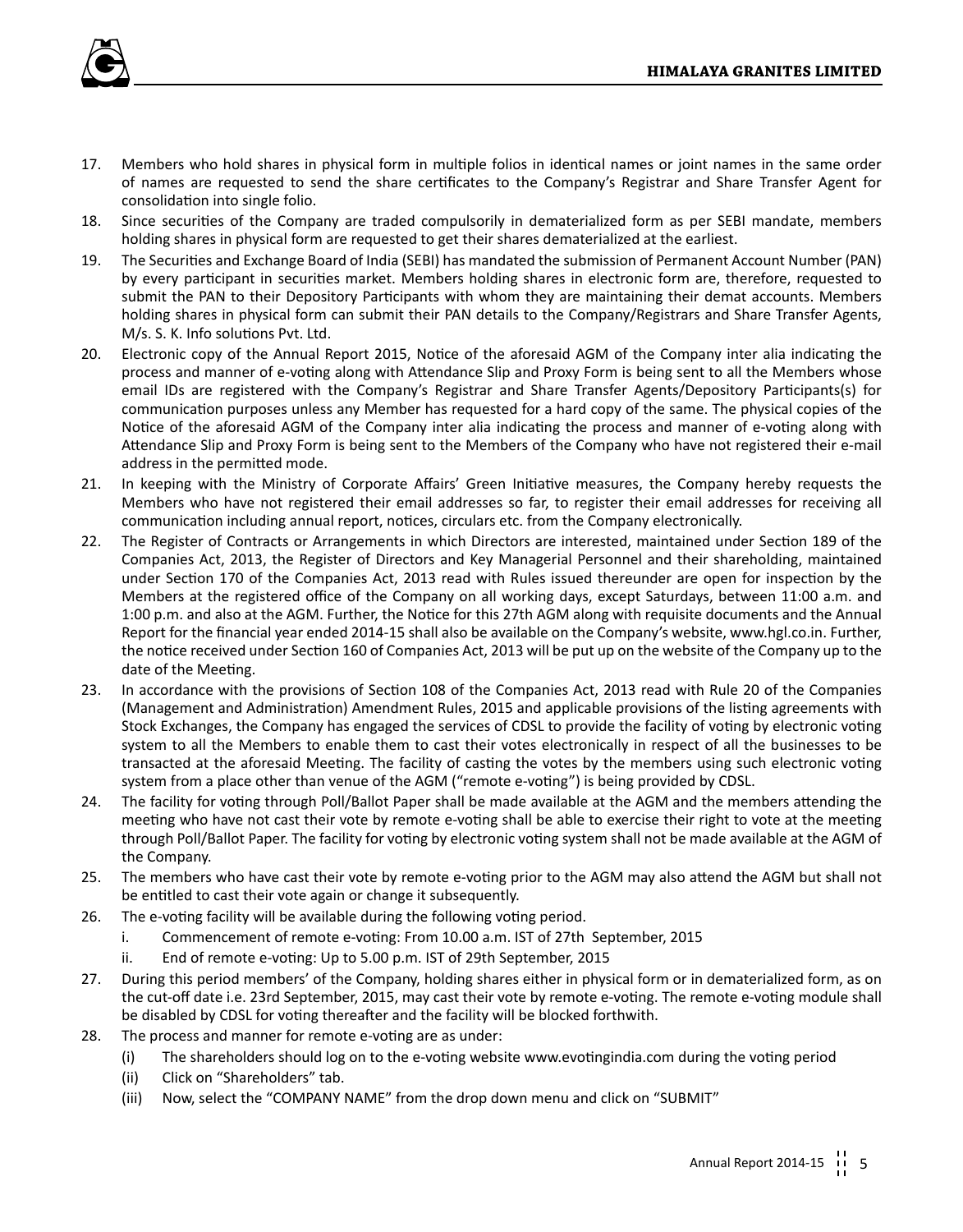

- (iv) Now Enter your User ID
	- a. For CDSL: 16 digits beneficiary ID,
	- b. For NSDL: 8 Character DP ID followed by 8 Digits Client ID,
	- c. Members holding shares in Physical Form should enter Folio Number registered with the Company.
- (v) Next enter the Image Verification as displayed and Click on Login.
- (vi) If you are holding shares in demat form and had logged on to www.evotingindia.com and voted on an earlier voting of any company, then your existing password is to be used.
- (vii) If you are a first time user follow the steps given below:

| For Members holding shares in Demat Form and Physical Form |                                                                                                                                                                                                                                                      |  |  |  |
|------------------------------------------------------------|------------------------------------------------------------------------------------------------------------------------------------------------------------------------------------------------------------------------------------------------------|--|--|--|
| PAN                                                        | Enter your 10 digit alpha-numeric PAN issued by Income Tax Department (Applicable for both<br>demat shareholders as well as physical shareholders)                                                                                                   |  |  |  |
|                                                            | Members who have not updated their PAN with the Company/Depository Participant are<br>requested to use the sequence number which is printed on attendance slip indicated in the<br>PAN field.                                                        |  |  |  |
| DOB                                                        | Enter the Date of Birth as recorded in your demat account or in the company records for the said<br>demat account or folio in dd/mm/yyyy format.                                                                                                     |  |  |  |
| Dividend Bank Details                                      | Enter the Dividend Bank Details as recorded in your demat account or in the company records<br>for the said demat account or folio.                                                                                                                  |  |  |  |
|                                                            | Please enter the DOB or Dividend Bank Details in order to login. If the details are not recorded<br>with the depository or company please enter the member id / folio number in the Dividend<br>Bank details field as mentioned in instruction (iv). |  |  |  |

(viii) After entering these details appropriately, click on "SUBMIT" tab.

- (ix) Members holding shares in physical form will then directly reach the Company selection screen. However, Members holding shares in demat form will now reach 'Password Creation' menu wherein they are required to mandatorily enter their login password in the new password field. Kindly note that this password is to be also used by the demat holder for voting for resolutions of any other company on which they are eligible to vote, provided that company opts for e-voting through CDSL platform. It is strongly recommended not to share your password with any other person and take utmost care to keep your password confidential.
- (x) For Members holding shares in physical form, the details can be used only for e-voting on the resolutions contained in this Notice.
- (xi) Click on the EVSN for Himalaya Granites Limited, on which you choose to vote.
- (xii) On the voting page, you will see "RESOLUTION DESCRIPTION" and against the same the option "YES/NO" for voting. Select the option YES or NO as desired. The option YES implies that you assent to the Resolution and option NO implies that you dissent to the Resolution.
- (xiii) Click on the "RESOLUTIONS FILE LINK" if you wish to view the entire Resolution details.
- (xiv) After selecting the resolution you have decided to vote on, click on "SUBMIT". A confirmation box will be displayed. If you wish to confirm your vote, click on "OK", else to change your vote, click on "CANCEL" and accordingly modify your vote.
- (xv) Once you "CONFIRM" your vote on the resolution, you will not be allowed to modify your vote.
- (xvi) You can also take out print of the voting done by you by clicking on "Click here to print" option on the Voting page.
- (xvii) If Demat account holder has forgotten the same password then Enter the User ID and the image verification code and click on Forgot Password & enter the details as prompted by the system.
- (xviii) Note for Institutional Shareholders
	- Institutional shareholders (i.e. other than Individuals, HUF, NRI etc.) are required to log on to https://www. evotingindia.co.in and register themselves as Corporates.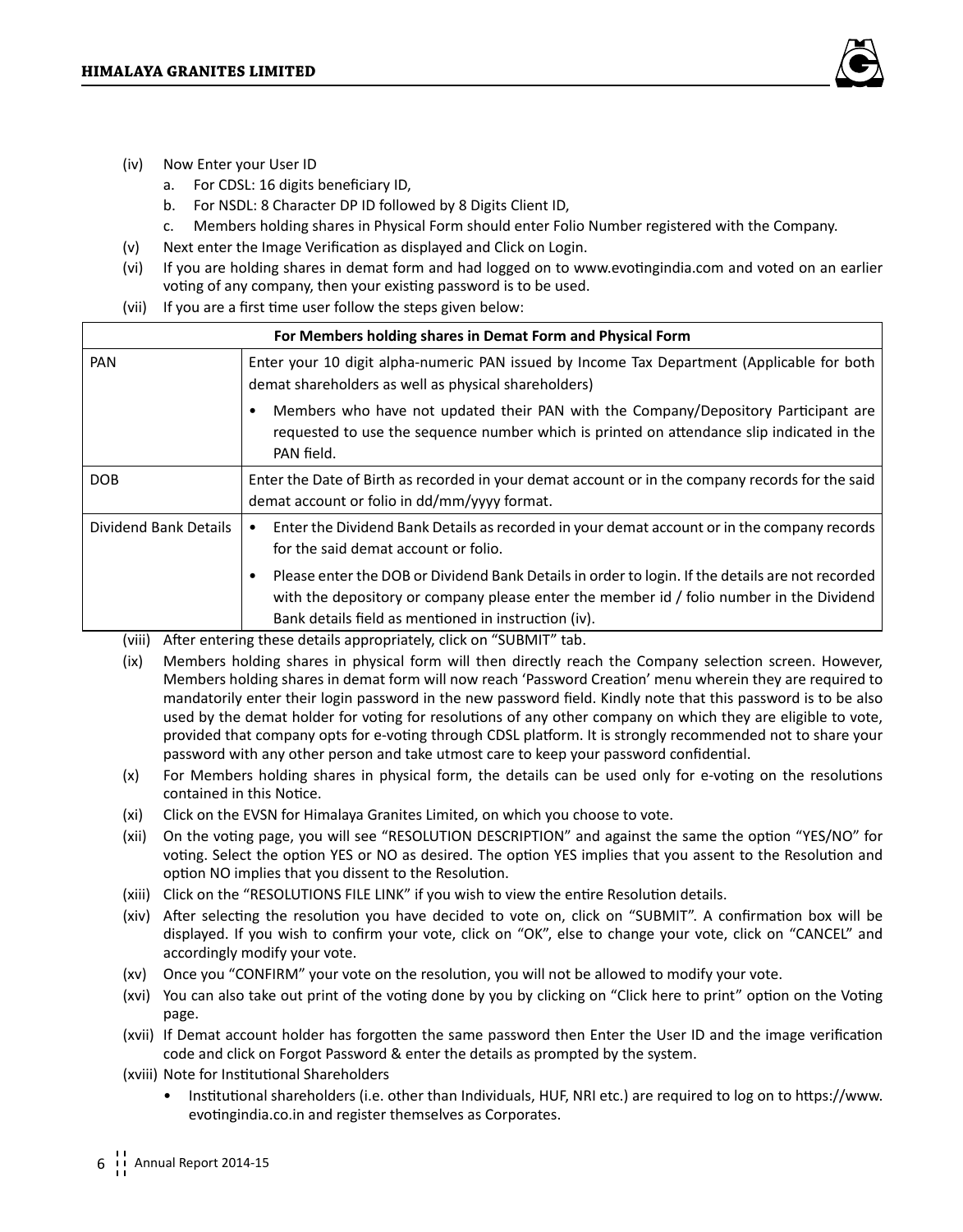

- A scanned copy of the Registration Form bearing the stamp and sign of the entity should be emailed to helpdesk.evoting@cdslindia.com.
- After receiving the login details they have to create a 'compliance user' which would be created using the admin login and password. The 'compliance user' would be able to link the account(s) for which they wish to vote on.
- The list of accounts should be mailed to helpdesk.evoting@cdslindia.com and on approval of the accounts they would be able to cast their vote.
- A scanned copy of the Board Resolution and Power of Attorney (POA) which they have issued in favour of the Custodian, if any, should be uploaded in PDF format in the system for the scrutinizer to verify the same.
- (xix) In case you have any queries or issues regarding e-voting, you may refer the Frequently Asked Questions ("FAQs") and e-voting manual available at www.evotingindia.co.in under help section or write an email to helpdesk.evoting@cdslindia.com.
- 29. The voting rights of members shall be in proportion to their shares of the paid up equity share capital of the Company as on the cut-off date.
- 30. Any person, who acquires shares of the Company and becomes member of the Company after dispatch of the Notice of the Meeting and holding shares as of the cut-off date i.e. 23rd September, 2015, needs to refer the instruction above regarding login ID and password and may contact the Company or RTA for any query or assistance in this regard. Any person who is not a Member as on the cut-off date should treat this Notice for information purposes only.
- 31. A member may participate in the AGM even after exercising his right to vote through remote e-voting but shall not be allowed to vote again at the AGM.
- 32. A person, whose name is recorded in the register of members or in the register of beneficial owners maintained by the depositories as on the cut-off date only shall be entitled to avail the facility of remote e-voting as well as voting at the AGM through Poll/Ballot Paper.
- 33. The Company has appointed Mr. Dilip Kumar Sarawagi, Practicing Company Secretary, Proprietor of M/s. DKS & Co., of 173, M. G. Road, 1st Floor, Kolkata – 700 007 as the Scrutinizer to scrutinize the voting and remote e-voting process for the Annual General Meeting in a fair and transparent manner.
- 34. The Chairman shall, at the AGM, at the end of discussion on the resolutions on which voting is to be held, allow voting with the assistance of scrutinizer, by use of Poll/ Ballot Paper for all those members who are present at the AGM but have not cast their votes by availing the remote e-voting facility.
- 35. The Scrutinizer shall after the conclusion of voting at the general meeting, will first count the votes cast at the meeting and thereafter unblock the votes cast through remote e-voting in the presence of at least two witnesses not in the employment of the Company and shall make, not later than 48 hours of the conclusion of the AGM, a consolidated scrutinizer's report of the total votes cast in favour or against, if any, to the Chairman or a person authorized by him in writing, who shall countersign the same and declare the result of the voting within 48 hours of conclusion of the AGM.
- 36. The Notice of the AGM shall be placed on the website of the Company and CDSL till the date of AGM. The Results declared, alongwith the Scrutinizer's Report shall be placed on the Company's website at www.hgl.co.in and on the website of CDSL immediately after the declaration of result by the Chairman or a person authorized by him in writing. The results shall also be immediately forwarded to the Stock Exchange(s) where the shares of the Company are listed. Further, the results shall be displayed on the Notice Board of the Company at its Registered Office.
- 37. The details of director(s) whose appointment/re-appointment is being placed for approval of the shareholders at the ensuing annual general meeting, are provided below:

| Name of Director(s)                  | Mr. Ramesh Kumar Haritwal,                        | Ms. Mathangi Ramanujam,                                                 |
|--------------------------------------|---------------------------------------------------|-------------------------------------------------------------------------|
|                                      | Non-Executive Director<br>Managing Director & CEO |                                                                         |
| Director Identification Number (DIN) | 01486666                                          | 07095686                                                                |
| Age                                  |                                                   | 52 years. (Date of Birth: 1st   49 years. (Date of Birth: 26th January, |
|                                      | September, 1963)                                  | 1966)                                                                   |
| Date of first Appointment            | 31st May, 2007                                    | 13th February, 2015                                                     |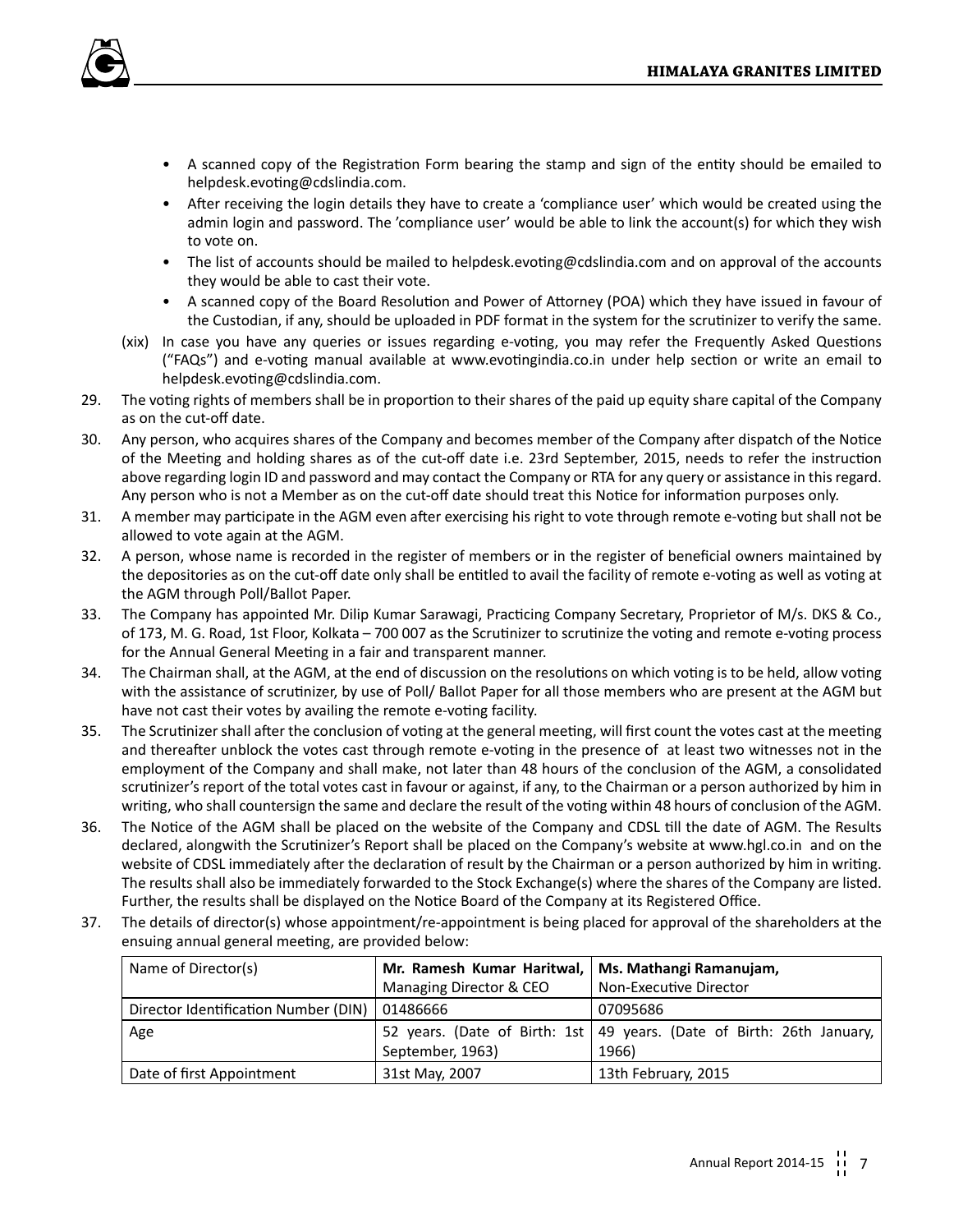

| Expertise in specific functional areas                                                                               | Mr. Ramesh Kumar Haritwal<br>has vast experience in the<br>Granite Industry. He also<br>possesses knowledge in the<br>area of finance, administration<br>and marketing. | Ms. Mathangi Ramanujam possesses over<br>20 years of experience in human resource<br>and administration. She is the only woman<br>director in the Board of the Company.           |
|----------------------------------------------------------------------------------------------------------------------|-------------------------------------------------------------------------------------------------------------------------------------------------------------------------|-----------------------------------------------------------------------------------------------------------------------------------------------------------------------------------|
| Qualification                                                                                                        | B.Com.                                                                                                                                                                  | MBA                                                                                                                                                                               |
| Terms and conditions of appointment<br>/ re-appointment                                                              | Reappointed for three years<br>w.e.f. June 01, 2015                                                                                                                     | Appointed as additional director (woman<br>director) w.e.f. 13th February, 2015 and<br>regularization of her appointment is<br>proposed at the ensuing annual general<br>meeting. |
| Remuneration-FY 2014-15                                                                                              | Salary: Rs. 9,16,800/-<br><b>Commission: Nil</b><br>Provident Fund: Rs. 1,10,016/-<br>Perquisites and other<br>allowances: Rs.4,12,200/-                                | Nil                                                                                                                                                                               |
| Remuneration-FY 2013-14                                                                                              | Salary: Rs. 9,16,800/-<br>Commission: Nil<br>Provident Fund: Rs. 1,10,016/-<br>Perquisites and other<br>allowances: Rs.4,12,200/-                                       | Nil                                                                                                                                                                               |
| List of outside directorship held<br>excluding alternate directorship                                                | Nil                                                                                                                                                                     | Nil                                                                                                                                                                               |
| Chairman/Member<br>of<br>the<br>Committee of the Board of Directors<br>of the Company                                | Chairman: Nil<br>Member: Audit Committee                                                                                                                                | Nil                                                                                                                                                                               |
| Chairman/member of the committee<br>of the Board of Directors of other<br>companies in which he/she is a<br>director | Nil                                                                                                                                                                     | Nil                                                                                                                                                                               |
| Number of Equity Shares held in the<br>Company.                                                                      | 200                                                                                                                                                                     | Nil                                                                                                                                                                               |
| Number of Board Meetings attended<br>during Financial year 2014-15                                                   | 4                                                                                                                                                                       | $\mathbf{1}$                                                                                                                                                                      |
| Relationship with other Directors,<br>Manager and other Key Managerial<br>Personnel of the Company                   | None                                                                                                                                                                    | None                                                                                                                                                                              |

By Order of the Board For **Himalaya Granites Limited**

**Registered Office :** Panchalam Village Melpettai Post, Tindivanam, Tamilnadu - 604 307

8 ii Annual Report 2014-15

Place : Kolkata **Ramesh Kumar Haritwal** Dated : 30th May, 2015 Managing Director & CEO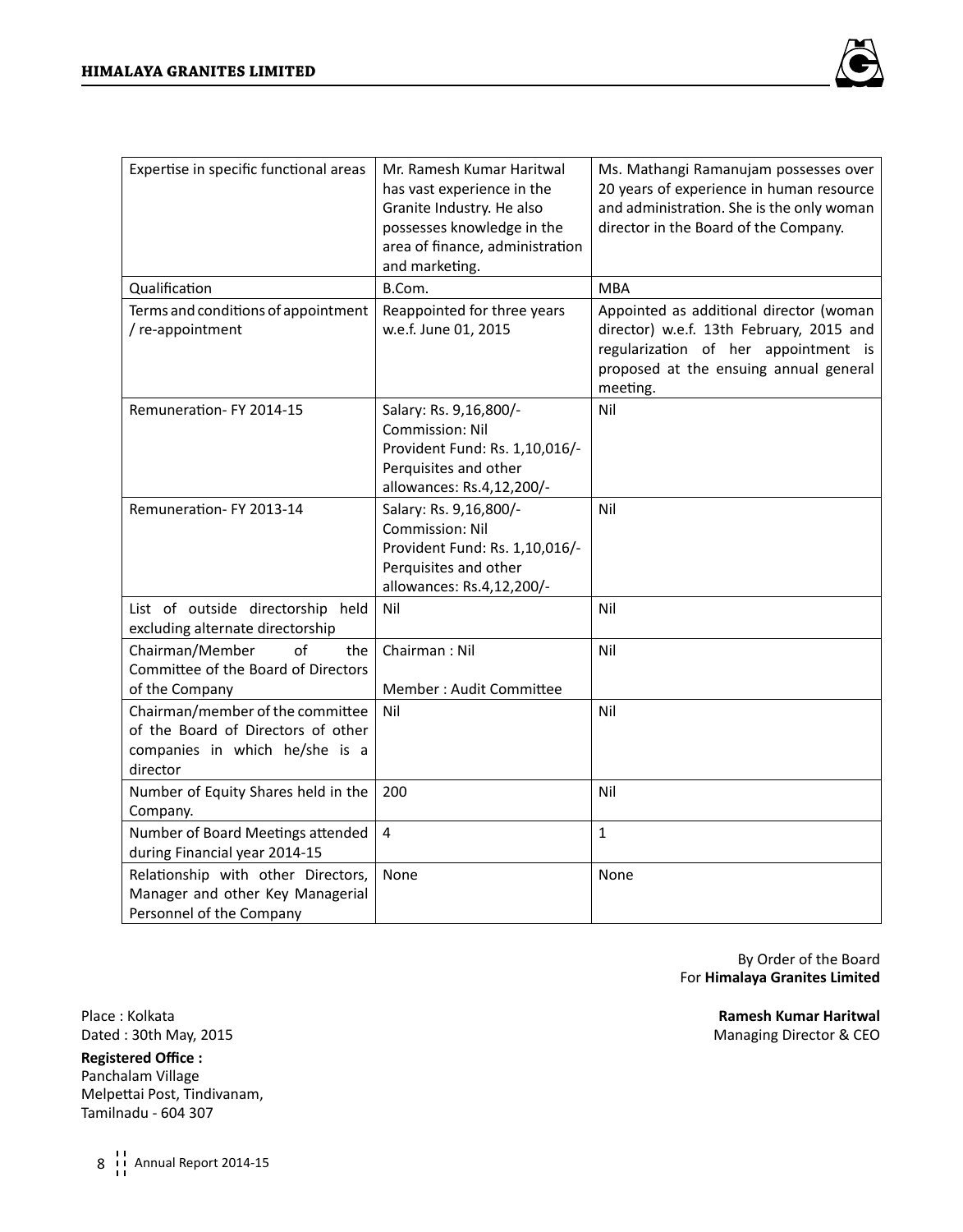

## **EXPLANATORY STATEMENT PURSUANT TO THE PROVISIONS OF SECTION 102 OF THE COMPANIES ACT, 2013**

As required under Section 102 of the Companies Act, 2013 the following Explanatory Statement sets out all material facts relating to the Special Business set out at Item No. 4 & Item No. 5 of the accompanying Notice dated May 30, 2015.

## **Item No. 4**

The Board of directors at their meeting held on 13th February, 2015 appointed Ms. Mathangi Ramanujam as an additional director (woman director) of the Company pursuant to Section 161 of the Companies Act, 2013, who holds office as such up to the date of the 27th Annual General Meeting of the Company. However, a notice in writing has been received from a Member along with a deposit of Rs. 1 lakh pursuant to Section 160 of the Companies Act, 2013, signifying his intention to propose Ms. Mathangi Ramanujam as a director of the Company, liable to retire by rotation.

Based on the declaration received from Ms. Mathangi Ramanujam, the Board is of the opinion that she is not disqualified from being appointed as a director under Section 164 of the Companies Act, 2013.

Ms. Mathangi Ramanujam and her relatives may be deemed to be concerned or interested in the proposed resolution. Ms. Mathangi Ramanujam along with her relatives does not hold any share of the Company. Other than the aforesaid, none of the Directors and Key Managerial Personnel of the Company and their relatives are, in any way, concerned or interested, financially or otherwise, in the resolution.

The Board of Directors recommends passing the resolution as an ordinary resolution.

## **Item No. 5**

The Board of directors at their meeting held on 30.05.2015, subject to approval of members of the Company, has accorded its approval to re-appoint and to revise remuneration of Mr. Ramesh Kumar Haritwal, Managing Director & CEO (herein after referred to 'the Executive Director') of the Company for a period of 3 (three) years with effect from 1st June, 2015 to 31st May, 2018. The same was approved by the Nomination and Remuneration Committee and Audit Committee at their respective meeting(s) held earlier that day and was recommended to the Board for its approval. While approving the revised remuneration of the Executive Director, the Nomination and Remuneration Committee considered various parameters which, inter alia, includes, compliance requirement on the part of the Company as well as the overall activities of the Company. The revision in remuneration of Mr. Ramesh Kumar Haritwal was made with the view to make the same commensurate with his efforts given to and involvement in the Company.

Pursuant to provisions of Section 196, 197 and 203 read with Part I and Section II of Part II of Schedule V and other applicable provisions, if any, of the Companies Act, 2013 (including any statutory modification or re-enactment thereof) and applicable clauses of the Articles of Association of the Company, the above said reappointment and revision in remuneration requires approval of members of the Company in a general meeting by way of ordinary resolution. Accordingly, the resolution set out at item no. 5 of the notice is recommended to be passed as ordinary resolution.

Mr. Ramesh Kumar Haritwal and his relatives may be deemed to be concerned or interested in the proposed resolution. Mr. Ramesh Kumar Haritwal along with his relatives holds 200 equity share of the Company. Other than the aforesaid, none of the Directors and Key Managerial Personnel of the Company and their relatives are, in any way, concerned or interested, financially or otherwise, in the resolution.

The Board of Directors recommends passing the resolution as an ordinary resolution.

By Order of the Board For **Himalaya Granites Limited**

Place : Kolkata **Ramesh Kumar Haritwal**

**Registered Office :** Panchalam Village Melpettai Post, Tindivanam, Tamilnadu - 604 307

Dated : 30th May, 2015 **Managing Director & CEO**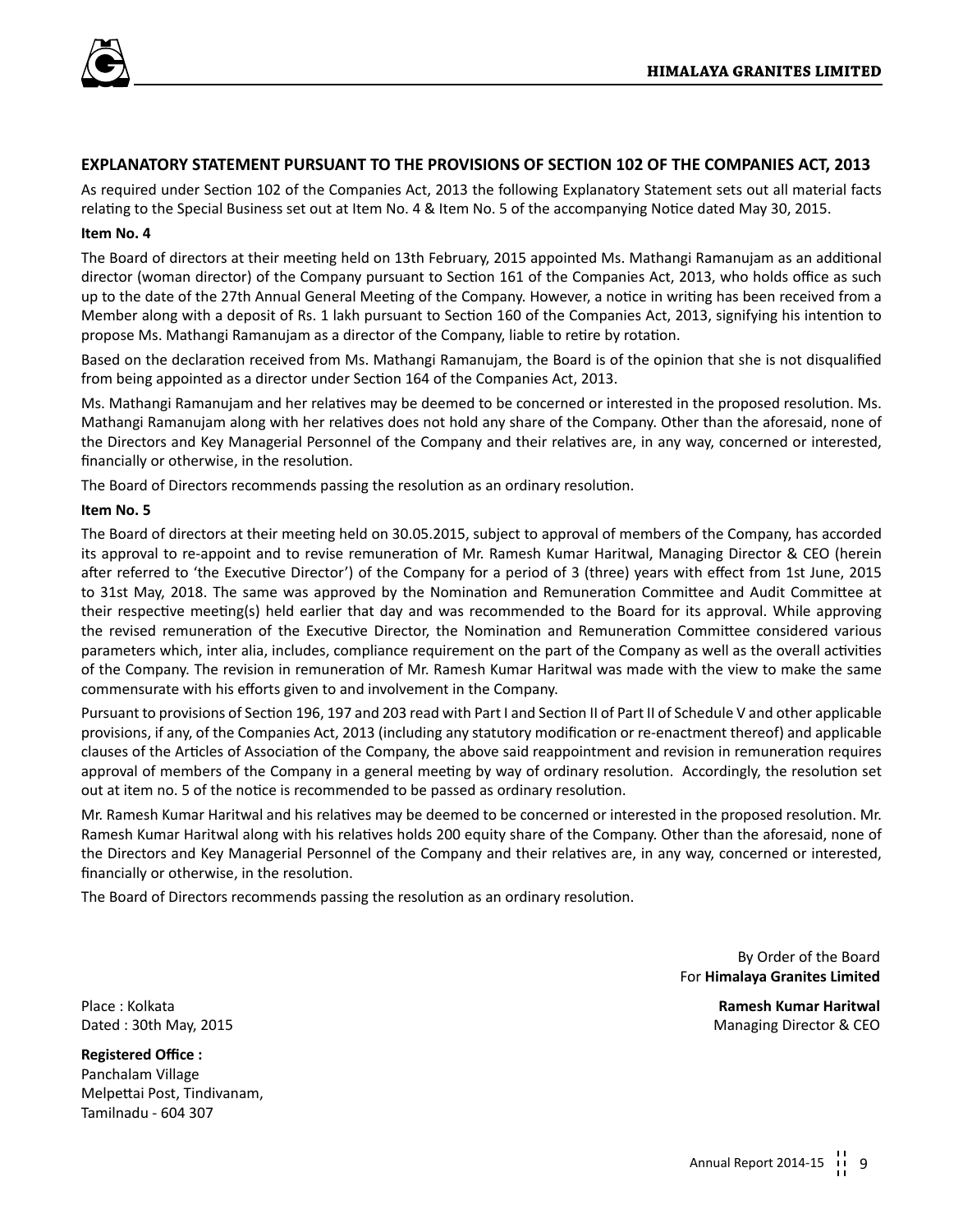

## **DIRECTORS' REPORT**

Dear Shareholders,

Your Directors have pleasure in presenting the 27th Annual Report on the business and operations of the Company and the Audited Financial Statement of the Company for the financial year ended March 31, 2015.

## **FINANCIAL HIGHLIGHTS :** (amount in ₹)

| <b>Particulars</b><br>2014-15                                                              | 2013-14          |  |  |  |  |
|--------------------------------------------------------------------------------------------|------------------|--|--|--|--|
| Revenue from Operation<br>1,99,900.00                                                      | 1,47,400.00      |  |  |  |  |
| 90,55,258.00<br>Other Income                                                               | 77,80,355.00     |  |  |  |  |
| Profit/(Loss) before Finance Cost, Depreciation & Amortization Expenses<br>14,77,088.00    | 9,18,654.00      |  |  |  |  |
| and Tax Expenses                                                                           |                  |  |  |  |  |
| Less :                                                                                     |                  |  |  |  |  |
| <b>Finance Cost</b><br>a)                                                                  |                  |  |  |  |  |
| b)<br>Depreciation & Amortization Expenses<br>18,60,576.00                                 | 20,35,211.00     |  |  |  |  |
| Profit/(loss) Before Tax<br>(3,83,488.00)<br>(11, 16, 557.00)                              |                  |  |  |  |  |
| Provision for Tax                                                                          |                  |  |  |  |  |
| Income Tax for earlier years<br>(40,08,580.00)                                             |                  |  |  |  |  |
| Deferred Tax Release<br>20,45,791.00                                                       | 1190090.00       |  |  |  |  |
| Profit/(loss) for the year<br>(23, 46, 277.00)                                             | 73,533.00        |  |  |  |  |
| (1,65,60,914.00)<br>Balance Brought Forward from earlier years<br>(1,64,87,381.00)         |                  |  |  |  |  |
| Adjustment of depreciation on reassessment of useful lives of tangible<br>(43, 40, 421.00) |                  |  |  |  |  |
| assets                                                                                     |                  |  |  |  |  |
| <b>Balance carried to Balance Sheet</b><br>(2,31,74,079.00)                                | (1,64,87,381.00) |  |  |  |  |

## **State of affairs of the Company and future outlook**

During the year under review, your Company continued to let out part of its factory shades and office space. Further, in accordance with the approval of the members under Section 293(1)(a) of the Companies Act, 1956 obtained vide resolution passed through postal ballot on 29th December, 2009, the Company is in the process of selling out the plant and machinery of the Unit situated at Panchalam Village, Melpettai Post, Tindivanam, Tamilnadu – 604 307. The closure of the Company's unit has posed a challenge for the Company to resume operation. Your directors are exploring alternate avenues to make the Company operative.

## **Dividend**

In view of the losses during the period under review, your Board of Directors are unable to recommend any dividend.

## **Subsidiaries**

Your Company had no subsidiaries during the year under review.

## **Transfer to General Reserve**

In view of the accumulated losses, no transfer is proposed to the General Reserve.

## **Directors**

Your Company has received declarations from the Independent Directors Mr. Mahesh Kumar Malpani, Mr. Beni Gopal Saraf and Mr. Pradip Manharlal Domadia confirming that they meet the criteria of independence as prescribed under sub-section (6) of Section 149 of the Companies Act, 2013 and other applicable laws.

During the year under review, the Board has appointed Ms. Mathangi Ramanujam (DIN: 07095686) as Additional Director (woman director) of the Company w.e.f. 13th February, 2015. She holds office as additional director up to the ensuing Annual General Meeting of the Company. The Company has received a notice in writing together with requisite deposit of Rs. 1 Lakh under Section 160 of the Companies Act, 2013, from a member of the Company proposing her candidature for the office of a director liable to retire by rotation.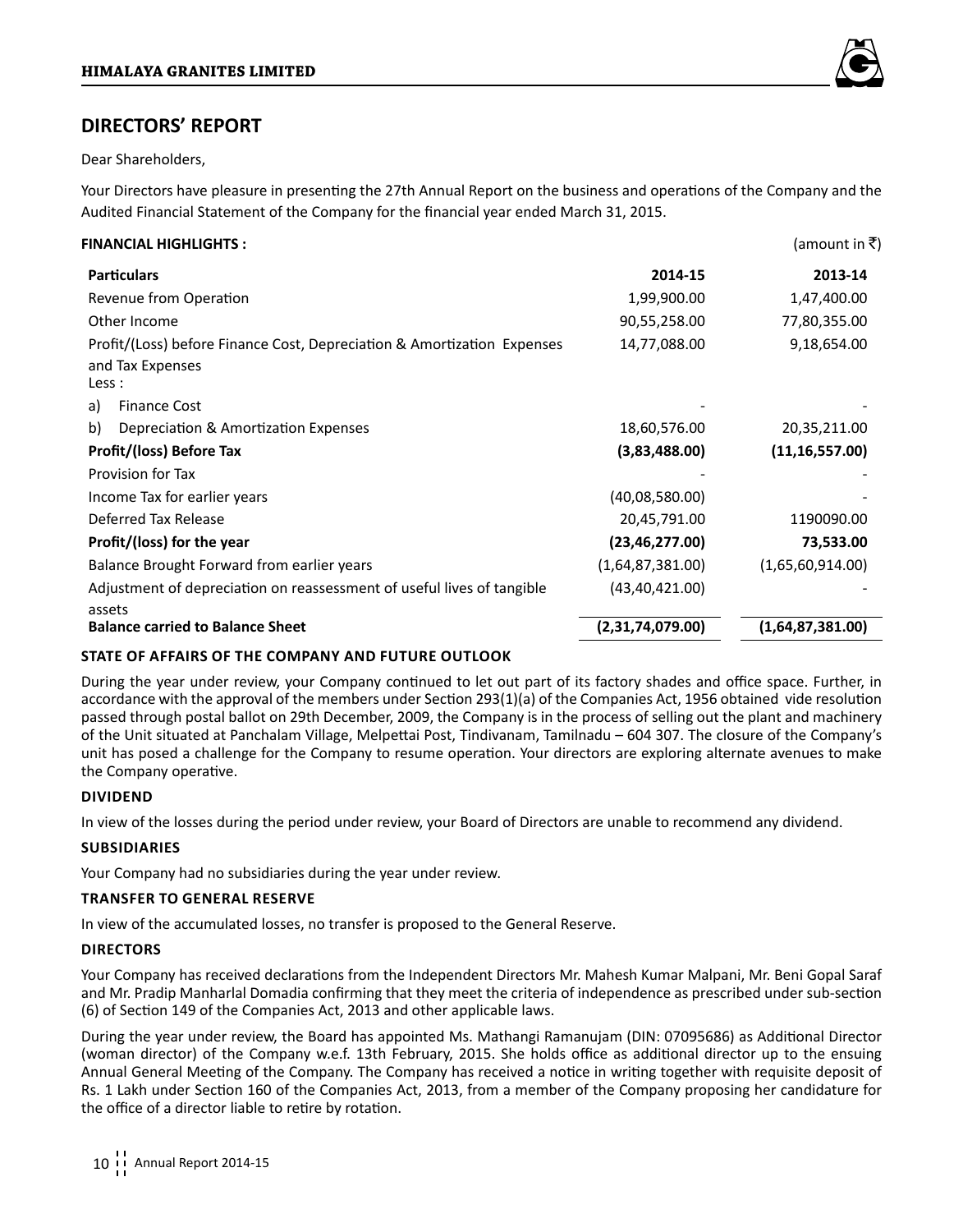

In accordance with the provisions of the Companies Act, 2013 and the Articles of Association of the Company, Mr. Ramesh Kumar Haritwal (DIN: 01486666), Managing Director & CEO of the Company, will retire by rotation at the ensuing Annual General Meeting and being eligible offers himself for re-appointment.

None of the directors of your Company is disqualified under the provisions of Section 164(2)(a) & (b) of the Companies Act, 2013.

## **Changes in Share Capital**

During the year under review, there was no change in the Share Capital of the Company.

## **Key Managerial Personnel**

Mr. Ramesh Kumar Haritwal, Managing Director & CEO is the only Key Managerial Personnel of the Company. There was no appointment or resignation of Key Managerial Personnel during the year under review.

## **Meetings of the Board**

During the financial year ended 31st March, 2015, four (4) meetings of the Board of Directors of the Company were held on 30th May 2014, 13th August 2014, 14th November 2014 and 13th February 2015. The Composition of the Board of Directors and their attendance at the Board Meetings during 2014-15 are as below:

| Name of the directors and Director          | <b>Category of Directorship</b>           | <b>No. of Board Meetings</b> |                 |
|---------------------------------------------|-------------------------------------------|------------------------------|-----------------|
| <b>Identification Number (DIN)</b>          |                                           | Held                         | <b>Attended</b> |
| Mr. Saurabh Mittal (DIN 00273917)           | Non-Executive Chairman, Promoter Director | 4                            |                 |
| Mr. Ramesh Kumar Haritwal (DIN 01486666)    | Managing Director & CEO                   | 4                            |                 |
| Mr. Beni Gopal Saraf (DIN 00267858)         | Non-Executive-Independent Director        | 4                            | 4               |
| Mr. Mahesh Kumar Malpani (DIN 02603222)     | Non-Executive-Independent Director        | 4                            | 4               |
| Mr. Pradip Manharlal Domadia (DIN 05292129) | Non-Executive-Independent Director        | 4                            | 4               |
| Ms. Mathangi Ramanujam (DIN 07095686)       | Non-Executive Director                    | 4                            |                 |

## **Performance Evaluation**

Pursuant to the provisions of the Companies Act, 2013 and Clause 49 of the Equity Listing Agreement, the Independent Directors have evaluated the performance of non-independent directors, chairperson of the Company after considering the views of the other directors, board as a whole and assessed the quality, quantity and timely flow of information between the Company's management and the Board and the Nomination and Remuneration Committee also has carried out evaluation of performance of every director. On the basis of evaluation made by the Independent Directors and the Nomination and Remuneration Committee and by way of individual and collective feedback from the non-independent Directors, the Board has carried out the annual performance evaluation of the Directors individually as well as evaluation of the working of the Board and of the Committees of the Board.

The following were the Evaluation Criteria :

## **a. For Independent Directors :**

-Knowledge and Skills

-Professional conduct

- Compliance with Code of Business Ethics and Code of Conduct of the Company, if any.
- Rendering independent and unbiased opinion
- Attendance and presence in meetings of Board and Committees
- Review of integrity of financial information and risk management
- Updation of skills and knowledge
- Raising of concerns, if any, to the Board
- Reporting of frauds, violation etc.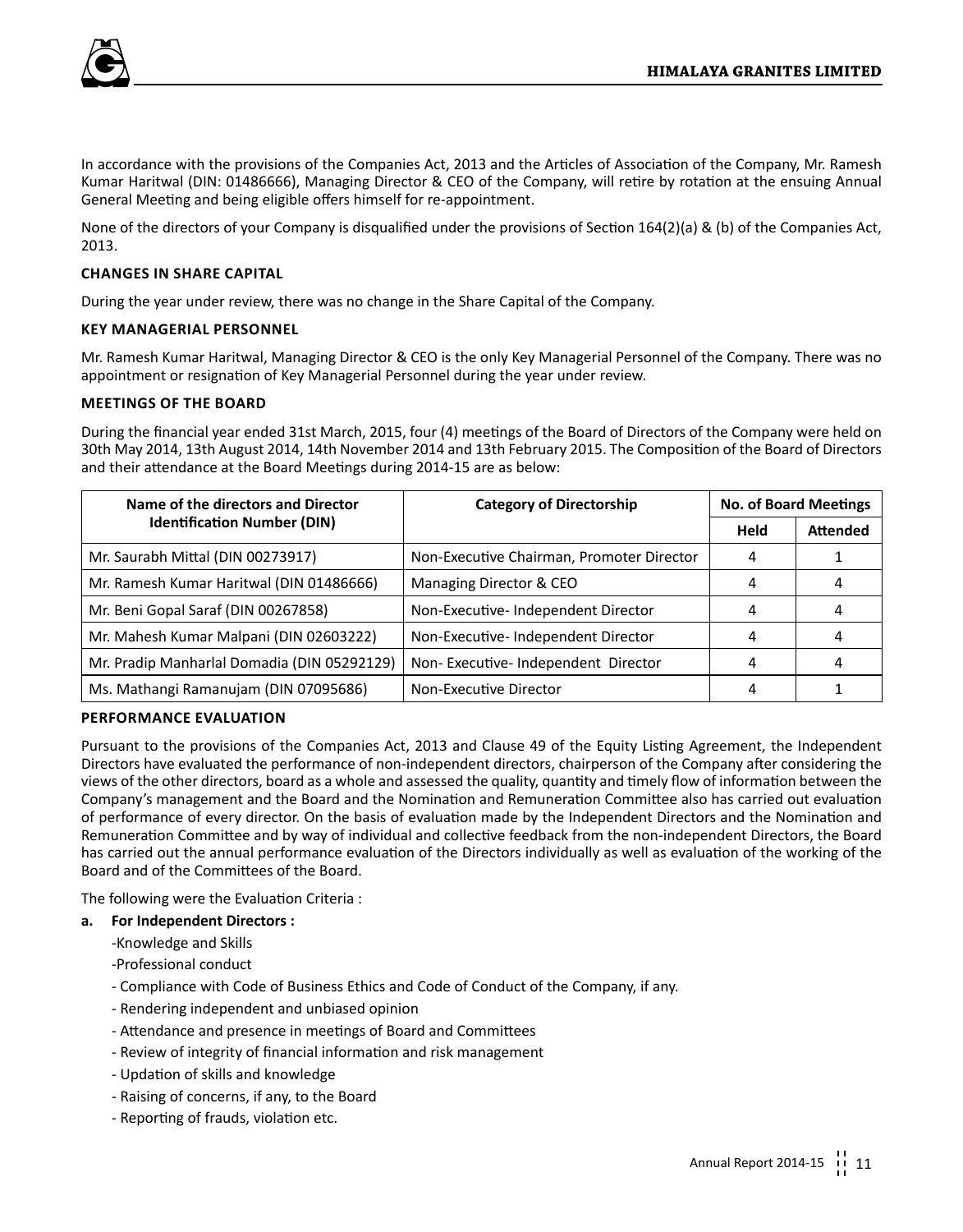

## **b. For Executive & Non- Executive Directors :**

-Performance as Team Leader/Member.

- -Evaluating Business Opportunity and analysis of Risk Reward Scenarios
- -Sharing of Information with the Board
- -Extent of participation during Board and Committee Meetings
- -Whether executive directors were able to answer the queries raised by Independent Directors, if any.
- Compliance with Code of Business Ethics and Code of Conduct of the Company, if any.
- Review of integrity of financial information and risk management
- Raising of concerns, if any, to the Board
- Reporting of frauds, violation etc.

## **c. For Committees of the Board :**

- Adequate and appropriate written terms of reference
- Whether the committees work in an 'inclusive' manner

-Effectiveness of the Board's Committees with respect to their role, composition and their interaction with the Board -Are the committees used to the best advantage in terms of management development, effective decision etc.

## **d. For Board of Directors :**

- Setting of clear performance objectives and how well it has performed against them
- Contribution to the testing and development and strategy

-Composition of the board and its committees appropriate with the right mix of knowledge and skills sufficient to maximize performance in the light of future strategy

- Responding to the problems or crises that have emerged
- Relationship between Board and its Committees and between committees themselves
- -Updation with latest developments in regulatory environments and the market in which the Company operates

The Directors expressed their satisfaction with the evaluation process.

## **Audit Committee**

The Audit Committee consists of two independent directors with Mr. Mahesh Kumar Malpani as Chairman and Mr. Beni Gopal Saraf as member and also one executive director Mr. Ramesh Kumar Haritwal, Managing Director & CEO as member. The Committee inter alia reviews the Internal Control System and reports of Internal Auditors and compliance of various regulations. The Committee also reviews the Financial Statements before they are placed before the Board. The detailed terms of reference of the Committee is provided herein below.

## **Terms of Reference for the Audit Committee are as follows:**

## **Powers of the Audit Committee:**

The Audit Committee shall have Powers, which should include the following:

- To investigate any activity within its terms of reference.
- To seek information from any employee.
- To obtain external, legal or other professional advice.
- To secure attendance of outsiders with relevant expertise, if it is considered necessary.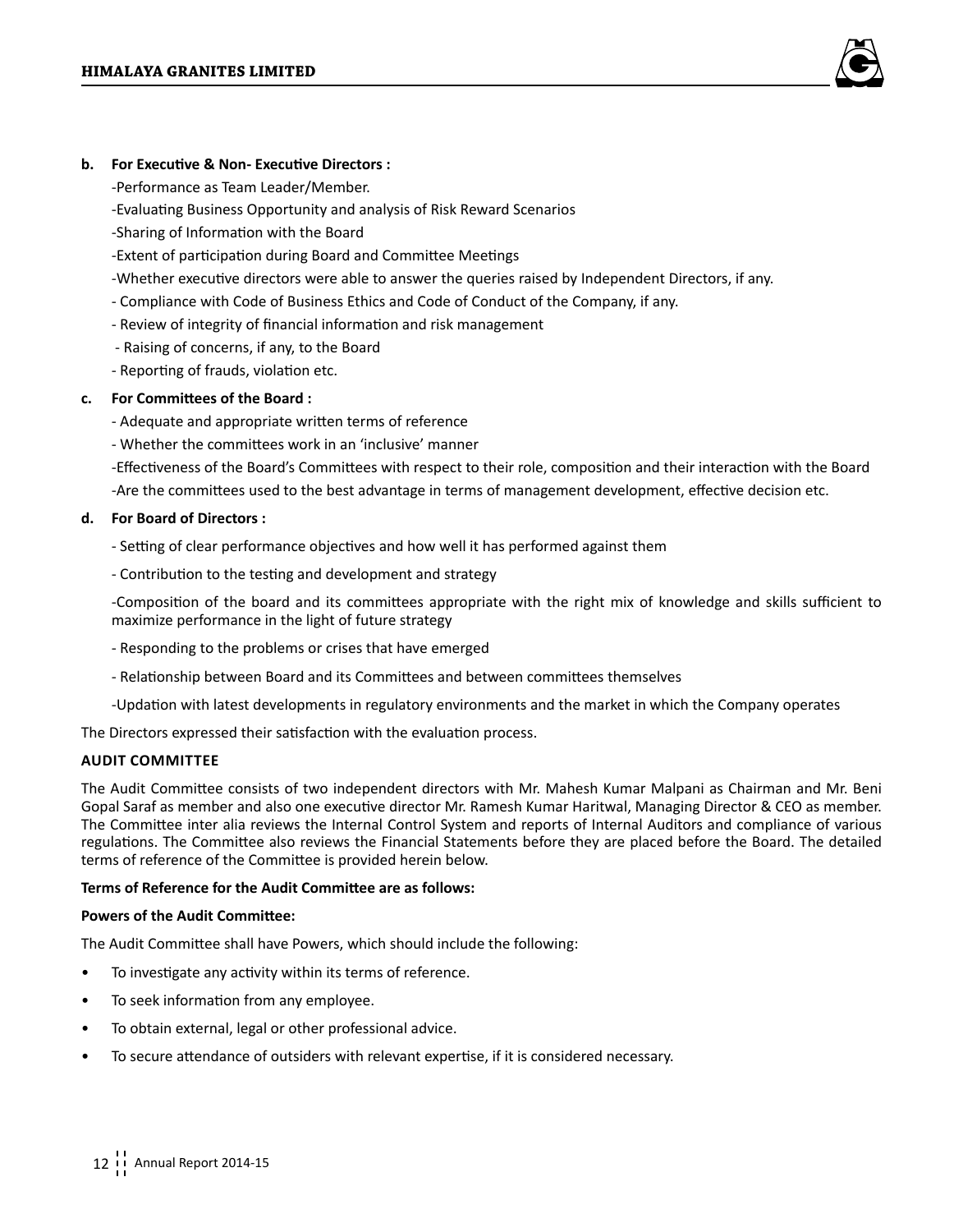

## **Role the Audit Committee:**

The Role of the Audit shall include the following:

- 1. Oversight of the company's financial reporting process and the disclosure of its financial information to ensure that the financial statement is correct, sufficient and credible;
- 2. Recommendation for appointment, remuneration and terms of appointment of auditors of the company;
- 3. Approval of payment to statutory auditors for any other services rendered by the statutory auditors except those which are specifically prohibited;
- 4. Reviewing, with the management, and examination of the financial statements and auditor's report thereon before submission to the board for approval, with particular reference to:
	- i. Matters required to be included in the Director's Responsibility Statement to be included in the Board's report in terms of clause (c) of sub-section 3 of section 134 of the Companies Act, 2013
	- ii. Changes, if any, in accounting policies and practices and reasons for the same
	- iii. Major accounting entries involving estimates based on the exercise of judgment by management
	- iv. Significant adjustments made in the financial statements arising out of audit findings
	- v. Compliance with listing and other legal requirements relating to financial statements
	- vi. Disclosure of any related party transactions
	- vii. Qualifications in the draft audit report
- 5. Reviewing, with the management, the quarterly financial statements before submission to the board for approval;
- 6. Reviewing, with the management, the statement of uses / application of funds raised through an issue (public issue, rights issue, preferential issue, etc.), the statement of funds utilized for purposes other than those stated in the offer document / prospectus / notice and the report submitted by the monitoring agency monitoring the utilisation of proceeds of a public or rights issue, and making appropriate recommendations to the Board to take up steps in this matter;
- 7. Review and monitor the auditor's independence and performance, and effectiveness of audit process;
- 8. Approval or any subsequent modification of transactions of the company with related parties;
- 9. Scrutiny of inter-corporate loans and investments;
- 10. Valuation of undertakings or assets of the company, wherever it is necessary;
- 11. Evaluation of internal financial controls and risk management systems;
- 12. Reviewing, with the management, performance of statutory and internal auditors, adequacy of the internal control systems;
- 13. Reviewing the adequacy of internal audit function, if any, including the structure of the internal audit department, staffing and seniority of the official heading the department, reporting structure coverage and frequency of internal audit;
- 14. Discussion with internal auditors of any significant findings and follow up there on;
- 15. Reviewing the findings of any internal investigations by the internal auditors into matters where there is suspected fraud or irregularity or a failure of internal control systems of a material nature and reporting the matter to the board;
- 16. Discussion with statutory auditors before the audit commences, about the nature and scope of audit as well as postaudit discussion to ascertain any area of concern;
- 17. To look into the reasons for substantial defaults in the payment to the depositors, debenture holders, shareholders (in case of non-payment of declared dividends) and creditors;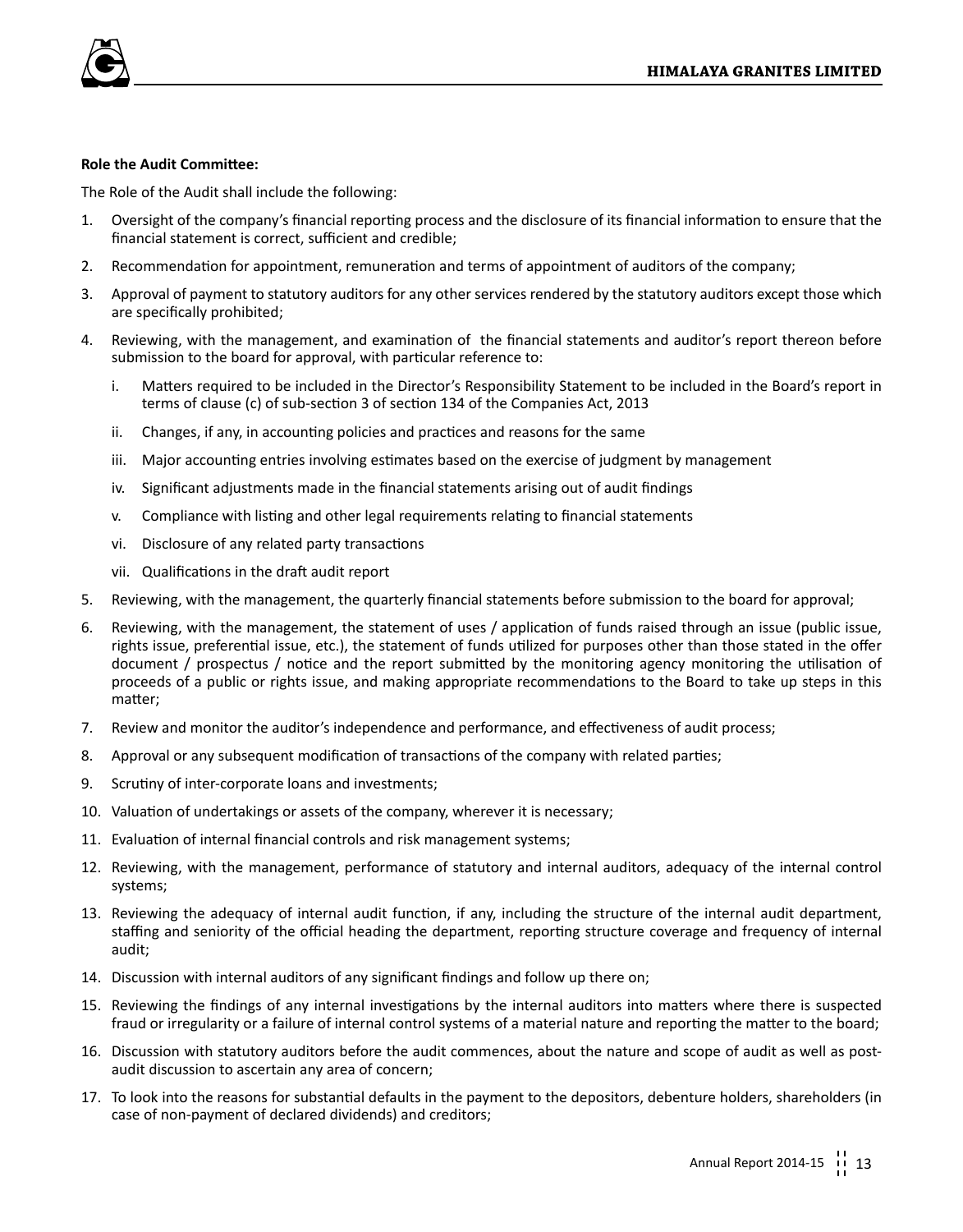

- 18. To review the functioning of the Whistle Blower mechanism;
- 19. Approval of appointment of CFO (i.e., the whole-time Finance Director or any other person heading the finance function or discharging that function) after assessing the qualifications, experience and background, etc. of the candidate;
- 20. Carrying out any other function as may be referred to by the Board or mandated by regulatory provisions from time to time.

## **Review of information by the Audit Committee:**

The Audit Committee shall mandatorily review the following information:

- a. Management discussion and analysis of financial condition and results of operations;
- b. Statement of significant related party transactions (as defined by the Audit Committee), submitted by management;
- c. Management letters / letters of internal control weaknesses issued by the statutory auditors;
- d. Internal audit reports relating to internal control weaknesses; and
- e. The appointment, removal and terms of remuneration of the Chief internal auditor shall be subject to review by the Audit Committee.

## **Meetings and Attendance**

During 2014-15, four (4) meetings of the Audit Committee were held on 30th May, 2014, 13th August, 2014, 14th November, 2014 and 13th February, 2015. The attendance of the directors at the Audit Committee Meetings during 2014-15 are as below:

| Name of the Members       | Category                            | <b>No. of Meetings</b> |                 |
|---------------------------|-------------------------------------|------------------------|-----------------|
|                           |                                     | Held                   | <b>Attended</b> |
| Mr. Mahesh Kumar Malpani  | Non-executive -Independent director | 4                      |                 |
| Mr. Ramesh Kumar Haritwal | Executive- Non- Promoter director   | 4                      |                 |
| Mr. Beni Gopal Saraf      | Non-executive -Independent director | 4                      |                 |

## **Nomination and Remuneration Committee**

The Nomination and Remuneration Committee consists of three independent directors with Mr. Pradip Manharlal Domadia, as Chairman and Mr. Mahesh Kumar Malpani and Mr. Beni Gopal Saraf as members of the Committee. The terms of reference of the Committee is given below.

## **Terms of Reference for the Nomination and Remuneration Committee**

- 1. To formulate criteria for:
	- a. determining qualifications, positive attributes and independence of a director;
	- b. evaluation of independent directors and the Board
- 2. To devise policies on remuneration including any compensation related payments of the directors, key managerial personnel and other employees and recommend the same to the board of the Company;
- 3. To identify persons who are qualified to:
	- a. become directors in accordance with the criteria laid down, and recommend to the Board the appointment and removal of directors;
	- b. be appointed in senior management in accordance with the policies of the Company and recommend their appointment to the HR Department and to the Board.
- 4. To carry out evaluation of the performance of every director of the Company.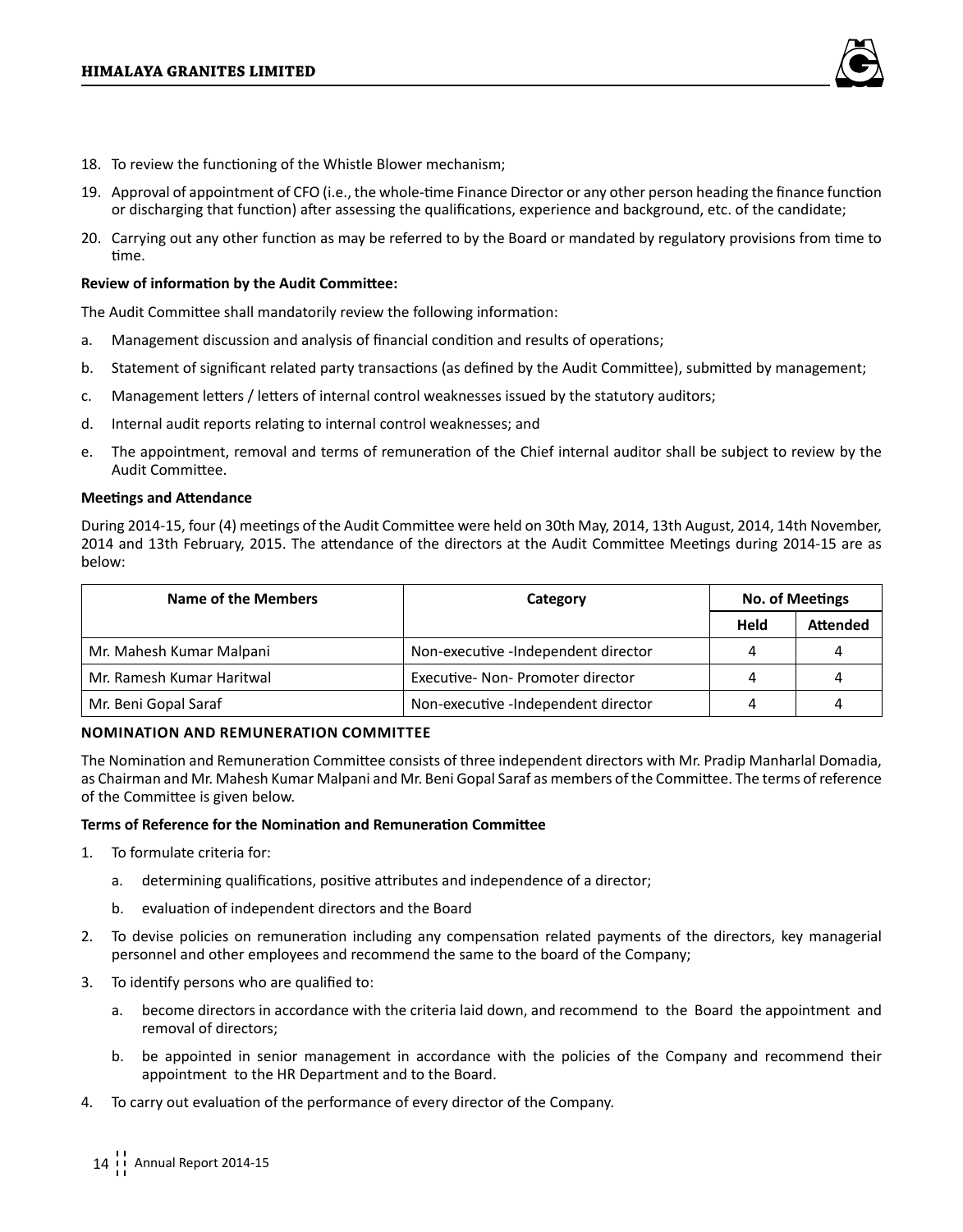

- 5. To express opinion to the Board that a director possesses the requisite qualification(s) for the practice of the profession in case the services to be rendered by a director are of professional nature.
- 6. To carry out such other business as may be required by applicable law or delegated by the Board or considered appropriate in view of the general terms of reference and the purpose of the Nomination and Remuneration Committee.

## **Meetings and attendance:**

During 2014-15, one (1) meeting of the Nomination & Remuneration Committee was held on 13th February, 2015. The attendance of the member directors at the Nomination & Remuneration Committee meeting during 2014-15 are as below:

| Name of the Members          | Category                            | No. of Meetings |                 |
|------------------------------|-------------------------------------|-----------------|-----------------|
|                              |                                     | Held            | <b>Attended</b> |
| Mr. Pradip Manharlal Domadia | Non-executive -Independent director |                 |                 |
| Mr. Mahesh Kumar Malpani     | Non-executive -Independent director |                 |                 |
| Mr. Beni Gopal Saraf         | Non-executive -Independent director |                 |                 |

## **Summary of Remuneration Policy of the Company**

The Board of Directors has adopted the remuneration policy at the recommendation of the Nomination and Remuneration Committee in compliance with Section 178 of Companies Act, 2013 and other applicable laws. This policy applies to all the "Executives" of the Company and is be valid for all employment agreements entered into after the approval of the Policy and for changes made to existing employment agreements thereafter. In keeping with the provisions of Section 178, the remuneration structure of the Company comprises of fixed remuneration (including fixed supplements), performance-based remuneration (variable salary) such as pension schemes, where applicable, other benefits in kind and severance payment, where applicable. Further, the Policy states that the non-executive directors and independent directors of the Company may receive remuneration only by way of fee and reimbursement of expenses for participation in meetings of the Board or Committee thereof and profit related commission, as may be permissible by the Applicable law. Additionally, the Policy also lays down the overall selection criteria for the Executives of the Company which is based on broad heads such as competencies, capabilities, compatibility, strong interpersonal skills, commitment among others. The Policy also entitles Executives to a severance fee.

## **Stakeholders' Relationship Committee**

The Stakeholders' Relationship Committee consists of two independent directors with Mr. Beni Gopal Saraf as Chairman and Mr. Mahesh Kumar Malpani as member of the Committee. The terms of reference of the Committee is given below;

## **Terms of Reference for the Stakeholder's Relationship Committee are as below:**

- i. To ensure proper and timely attendance and redressal of grievances of security holders of the Company in relation to:
	- a. Transfer of shares,
	- b. Non-receipt of annual reports,
	- c. Non-receipt of declared dividend,
	- d. All such complaints directly concerning the shareholders / investors as stakeholders of the Company; and
	- e. Any such matters that may be considered necessary in relation to shareholders and investors of the Company.
- ii. Formulation of procedures in line with the statutory guidelines to ensure speedy disposal of various requests received from shareholders from time to time;
- iii. To review and / or approve applications for transfer, transmission, transposition and mutation of share certificates including issue of duplicate certificates and new certificates on split / sub-division / consolidation / renewal and to deal with all related matters.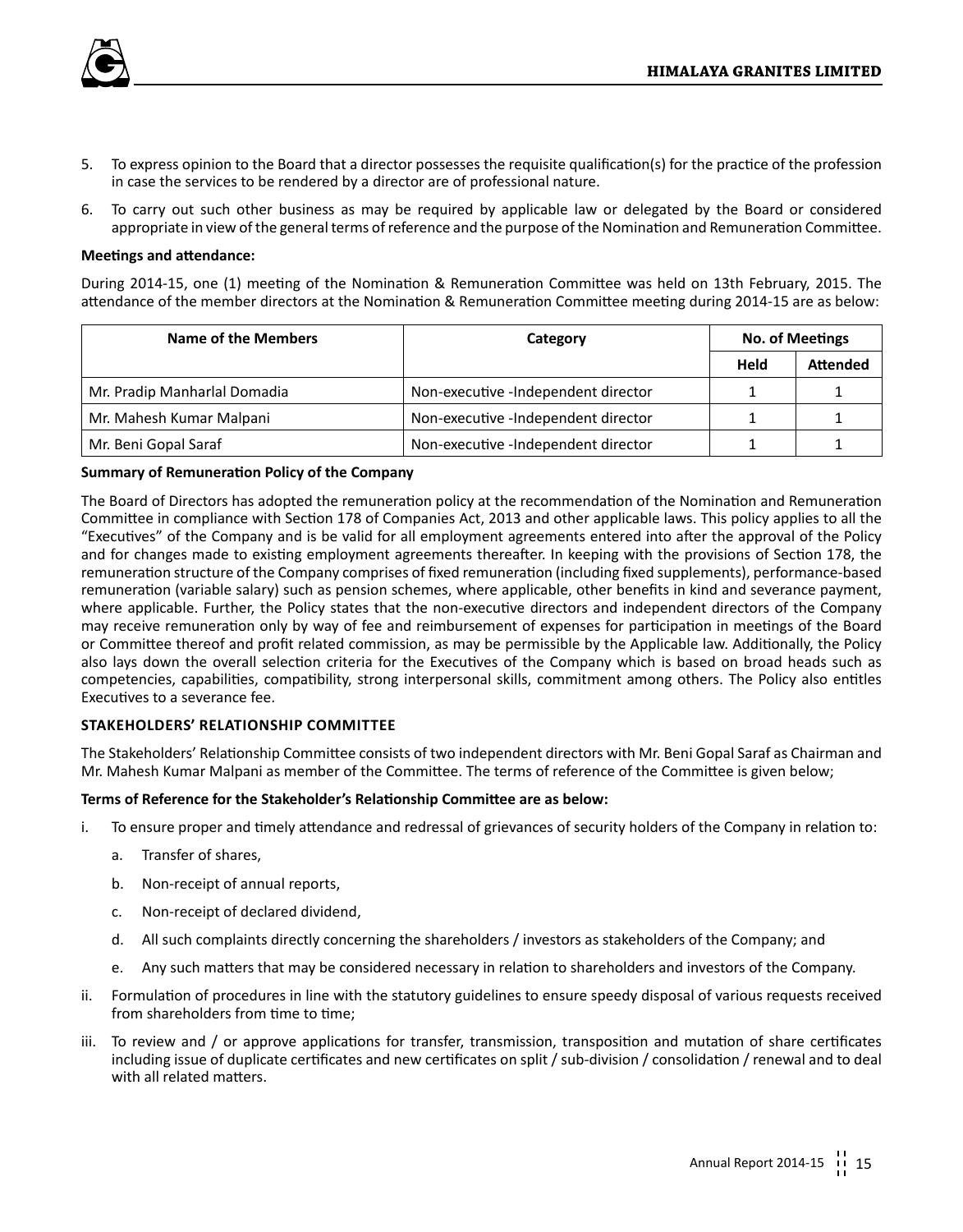- iv. To review and approve requests of dematerialization and rematerialisation of securities of the Company and such other related matters;
- v. Appointment and fixing of remuneration of RTA and overseeing their performance;
- vi. Review the status of the litigation(s) filed by/against the security holders of the Company;
- vii. Review the status of claims received for unclaimed shares;
- viii. Recommending measures for overall improvement in the quality of investor services;
- ix. Monitoring implementation and compliance with the Company's Code of Conduct for Prohibition of Insider Trading in pursuance of SEBI (Prohibition of Insider Trading) Regulations, 1992;
- x. Review the impact of enactments/ amendments issued by the MCA/ SEBI and other regulatory authorities on matters concerning the investors in general;
- xi. Such other matters as per the directions of the Board of Directors of the Company and/ or as required under Clause 49 of the Listing Agreements relating to Corporate Governance, as amended, from time to time.

During 2014-15, one meeting was held on 13th February, 2015, and the attendances of member directors were as follows:

| Name of the Members      | Category                            | <b>No. of Meetings</b> |                 |
|--------------------------|-------------------------------------|------------------------|-----------------|
|                          |                                     | Held                   | <b>Attended</b> |
| Mr. Beni Gopal Saraf     | Non-executive -Independent director |                        |                 |
| Mr. Mahesh Kumar Malpani | Non-executive -Independent director |                        |                 |

The table below gives the number of complaints received, resolved and pending during the year 2014-15.

## **Number of complaints:**

| Received | Resolved | Pending |  |
|----------|----------|---------|--|
| Nil      | Nil      | Nil     |  |

## **Vigil Mechanism**

In pursuant to the provisions of section 177(9) & (10) of the Companies Act, 2013 and other applicable laws, a vigil mechanism or 'Whistle Blower Policy' for directors and employees to report genuine concerns has been established.

## **Risk Management**

The Company is taking necessary steps to identify, assess, monitor and mitigate various risks to key business objectives. Major risks to be identified by the businesses and functions, if any, would be systematically addressed through mitigating actions on a continuing basis.

## **Internal Financial Controls with reference to the Financial Statements**

The Directors had laid down internal financial controls procedures to be followed by the Company which ensure compliance with various policies, practices and statutes in keeping with the organization's pace of growth and increasing complexity of operations for orderly and efficient conduct of its business. The Audit Committee of the Board, from time to time, evaluated the internal financial control of the Company with regard to-

- 1. Systems have been laid to ensure that all transactions are executed in accordance with management's general and specific authorization. There are well-laid manuals for such general or specific authorization.
- 2. Systems and procedures exist to ensure that all transactions are recorded as necessary to permit preparation of financial statements in conformity with generally accepted accounting principles or any other criteria applicable to such statements, and to maintain accountability for aspects and the timely preparation of reliable financial information.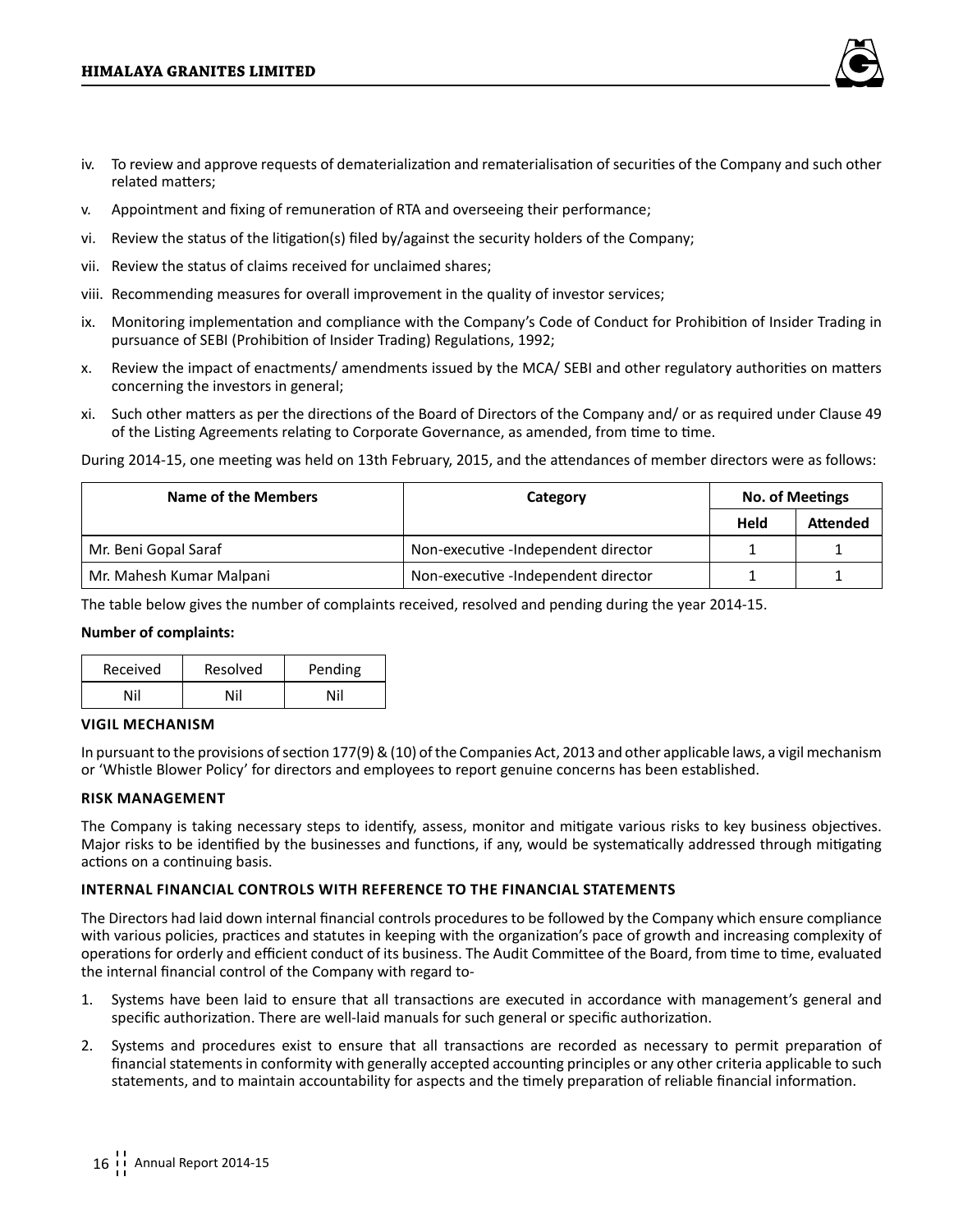

- 3. Access to assets is permitted only in accordance with management's general and specific authorization. No assets of the Company are allowed to be used for personal purposes, except in accordance with terms of employment or except as specifically permitted.
- 4. The existing assets of the Company are verified /checked at reasonable intervals and appropriate action is taken with respect to any differences, if any.
- 5. Proper systems are in place for prevention and detection of frauds and errors and for ensuring adherence to the Company's policies.

## **Corporate social responsibility**

During the year under review the compliance of the requirements of Section 135 of the Companies Act, 2013 was not applicable to the Company. Further, considering the financial and other factors, your company could not take any initiative in this regard.

## **Related Party Transactions**

Related party transactions that were entered into during the financial year were on arm's length basis and were in ordinary course of business. The particulars of material related party transactions which were entered into on arm's length basis are provided in Form AOC- 2 as required under section 134(3)(h) of the Companies Act, 2013 read with Rule 8(2) of the Companies (Accounts) Rules, 2014 which is annexed herewith as Annexure-I. There are no materially significant related party transactions made by the Company which may have potential conflict with the interest of the Company.

## **Directors' responsibility statement**

In terms of the provisions of Section 134 (3) (c) of the Companies Act, 2013, the Directors state that:

- a) In preparation of the annual accounts for the financial year ended 31st March, 2015, the applicable accounting standards have been followed along with proper explanation relating to material departures;
- b) the directors have selected such accounting policies as listed in Note 1 to the financial statements and applied them consistently and made judgments and estimates that are reasonable and prudent so as to give true and fair view of the state of affairs of the Company at the end of the financial year as on 31st March, 2015 and of the profit of the Company for that period.
- c) The directors have taken proper and sufficient care for maintenance of adequate accounting records in accordance with the provisions of this Act for safeguarding the assets of the Company and for preventing and detecting fraud and other irregularities;
- d) The directors have prepared the annual accounts on a going concern basis; and
- e) The directors have laid down internal financial controls to be followed by the Company and that such internal financial controls are adequate and were operating effectively.
- f) The directors have devised proper systems to ensure compliance with the provisions of all applicable laws and that such systems were adequate and operating effectively.

## **Material Changes**

There have been no material changes and commitments affecting the financial position of the Company since the close of financial year i.e. since 31st March, 2015. Further, it is hereby confirmed that there has been no change in the nature of business of the Company.

## **Public deposits**

During 2014-15, the Company did not invite or accept any deposits from the public and no such deposit was outstanding at the beginning of the year.

## **Loans, Guarantees or Investments under Section 186 of the Companies Act, 2013**

Details of Loans granted, Guarantees given and Investments made during the year under review, covered under the provisions of Section 186 of the Companies Act, 2013, are given in the Financial Statement of the Company.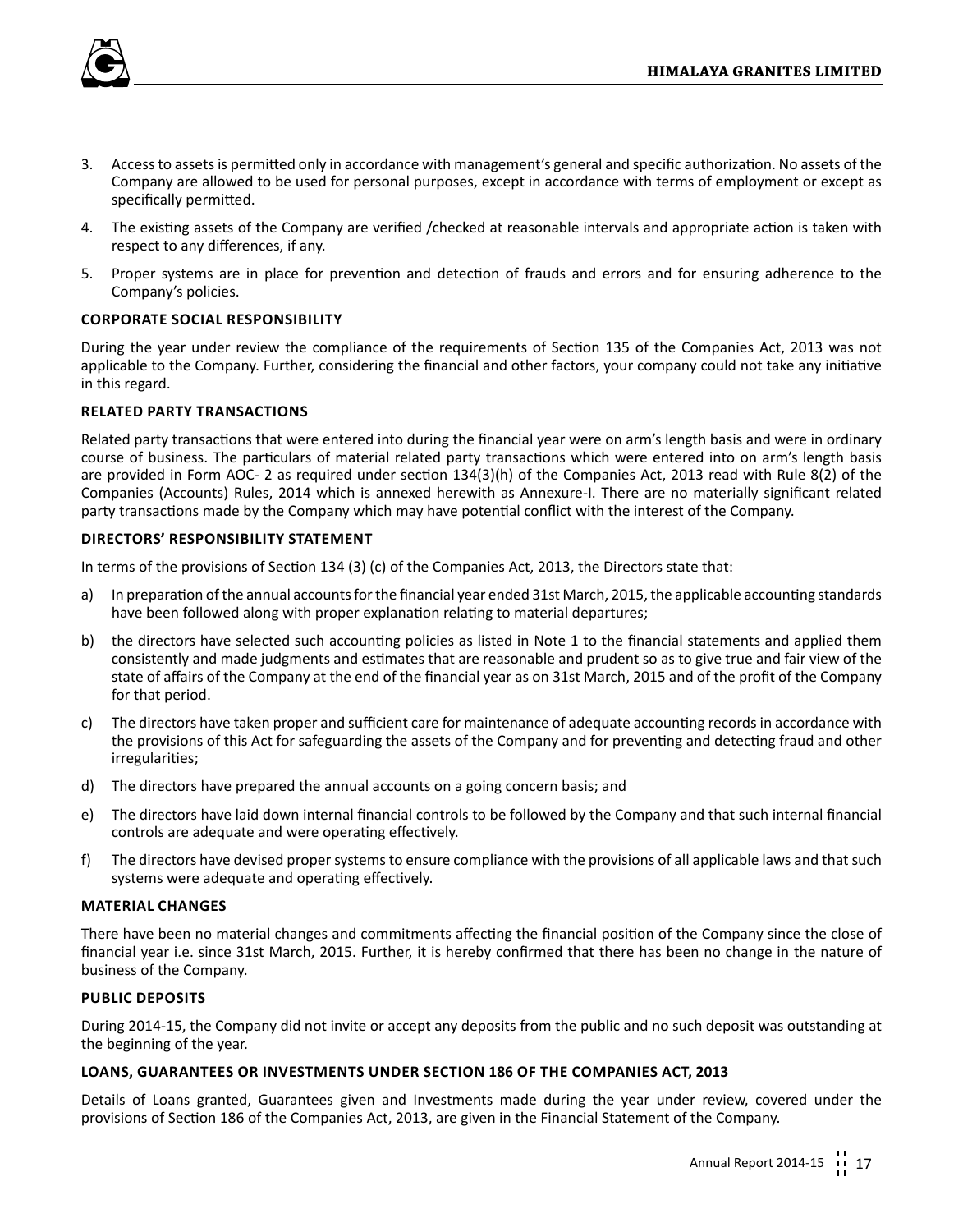

## **Auditors and their report**

## **(a) Statutory Auditors:**

In compliance with the Companies (Audit and Auditors) Rules, 2014, M/s. D. Dhandaria & Company, Chartered Accountants, has been appointed as Statutory Auditors of the Company till the conclusion of 29th Annual General Meeting (AGM) for the financial year 2016-17, as approved by the members at their 26th Annual General Meeting held on 30th September, 2014. Further, pursuant to the requirement of Section 139 of the Companies Act, 2013, the appointment of Statutory Auditors is to be ratified by the members at every Annual General Meeting. Based on their declaration received by the Company under Section 139 and 141 of the Companies Act, 2013, they are eligible for the appointment. Members are requested to ratify their appointment for the financial year 2015-16.

#### **(b) Secretarial Auditors:**

The Board of Directors of the Company appointed Mr. Dilip Kumar Sarawagi, Practicing Company Secretary, Proprietor of M/s. DKS & Co., having office at 173, M.G. Road, 1st Floor, Kolkata - 700007, to conduct Secretarial Audit for the financial year ended 31st March, 2015. The Secretarial Audit Report in Form MR-3 for the financial year ended 31st March, 2015, is annexed herewith as Annexure-II.

#### **(c) Cost Auditors:**

Your Company was not required to appoint Cost Auditor for the financial year ending 31st March, 2015.

#### **(d) Internal Auditor:**

During the year under review, the Board of Directors has appointed M/s AS & Associates, Cost Accountants, as Internal Auditor of the Company to carry out internal audit of the Company.

## **Response to Auditors' Remarks**

There is no qualification, reservation, adverse remark or disclaimer by the Statutory Auditors in their report and hence no explanation or comments of the Board is required in this matter.

There is no qualification, reservation, adverse remark or disclaimer by the by the Secretarial Auditor in their Secretarial Audit Report except that the Secretarial Auditor has reported regarding non-appointment of Company Secretary and Chief Financial Officer by the Company as required under Section 203 of the Companies Act, 2013 and the Rules made thereunder. In respect of the said observation, it is stated that though, during the year under review, the Company has taken initiative to fill up the said vacancies caused by the resignation of the Chief Financial Officer and Company Secretary during the financial year 2010-11, considering the gloomy financial positions and business outlook of the Company it was not possible for the Company to employ suitable candidates for the said vacancies.

## **Extract of Annual Return**

The extract of Annual Return required under Section 134(3)(a) of the Companies Act, 2013 read with Rule 12(1) of the Companies (Management and Administration) Rules, 2014, is provided in Form MGT- 9 as Annexure-III to this report.

## **Conservation of energy, Technology Absorption, Foreign Exchange earnings and outgo**

Owing to closure of manufacturing facility of the Company, no step was taken by the Company towards Conservation of energy and Technology Absorption during the year under review. Further there was no foreign exchange earnings and outgo during the year under review.

## **Particulars of employees**

The information required under Section 197 of the Companies Act, 2013 read with Rule 5(2) and 5(3) of the Companies (Appointment and Remuneration of Managerial Personnel) Rules, 2014, is annexed herewith as Annexure-IV.

## **Fraud Reporting**

There was no fraud reported by the Auditors of the Company to the Audit Committee or the Board of directors during the year under review.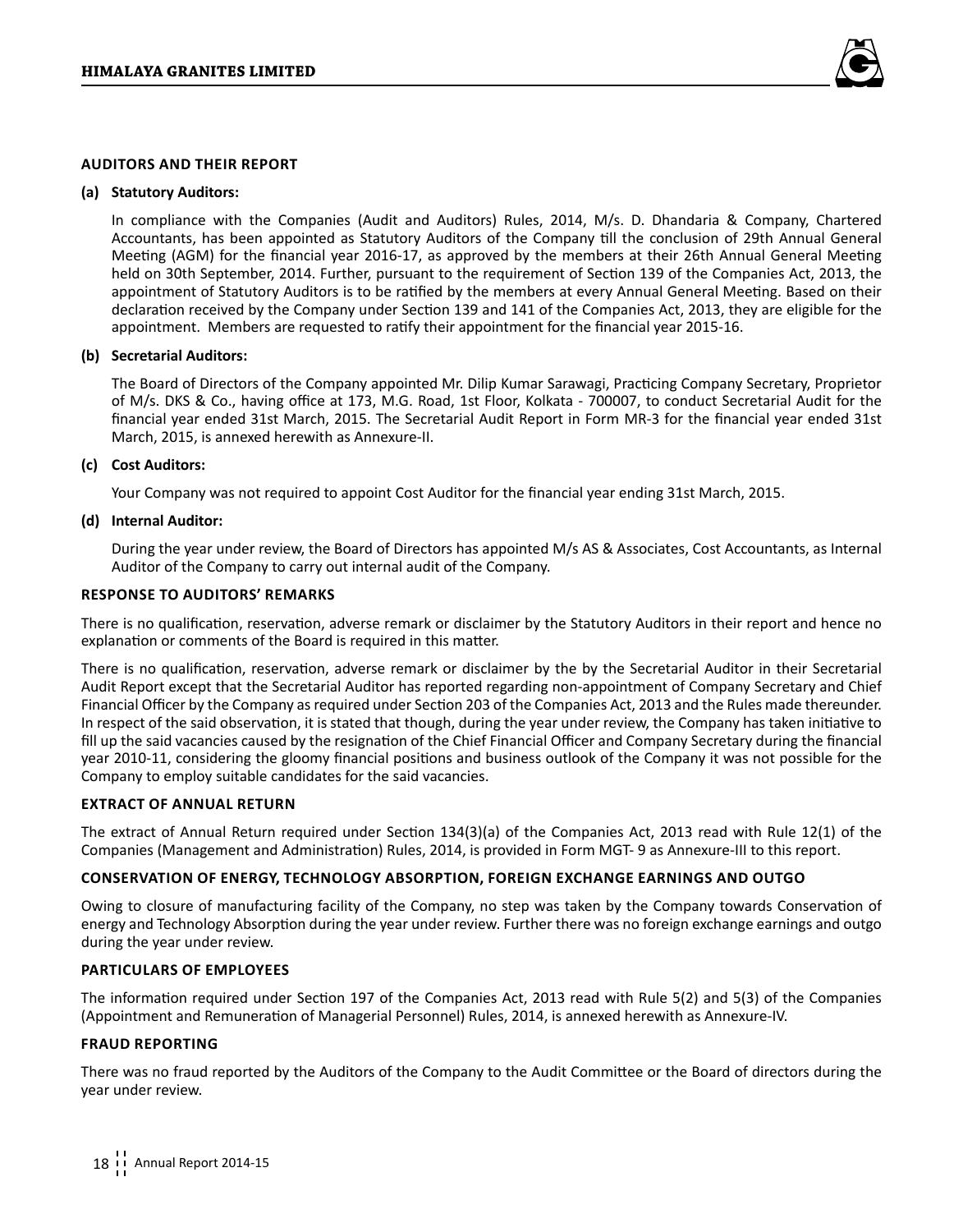

## **Disclosures under Sexual Harassment of Women at Workplace (Prevention, Prohibition& Redressal) Act, 2013**

No woman was in the employment of the Company during the year under review and hence the provisions of the Sexual Harassment of Women at Workplace (Prevention, Prohibition& Redressal) Act 2013 was not applicable to the Company.

## **Details of significant and material orders passed by the regulators / courts / tribunals impacting the going concern status and the Company's operations in future**

During the period under review, there were no significant and material orders passed by any regulator / court / tribunal impacting the going concern status and the Company's operations in future.

## **Non-applicability of Clause 49 of Equity Listing Agreement**

Compliance with the provisions of the revised Clause 49 of the equity listing agreement, which has become effective 1st October, 2014, is not mandatory to your Company presently. In view of the same, the Corporate Governance Report and Management Discussion and Analysis Report are not provided.

## **Acknowledgement**

Your Directors place on record their sincere thanks and appreciation for the continuing support of financial institutions, vendors, clients, investors, Central Government, State Governments, regulatory authorities and other stakeholders.

For and on behalf of the Board of Directors

Place : Kolkata **Saurabh Mittal**

Date : May 30th, 2015 *Non-Executive Chairman*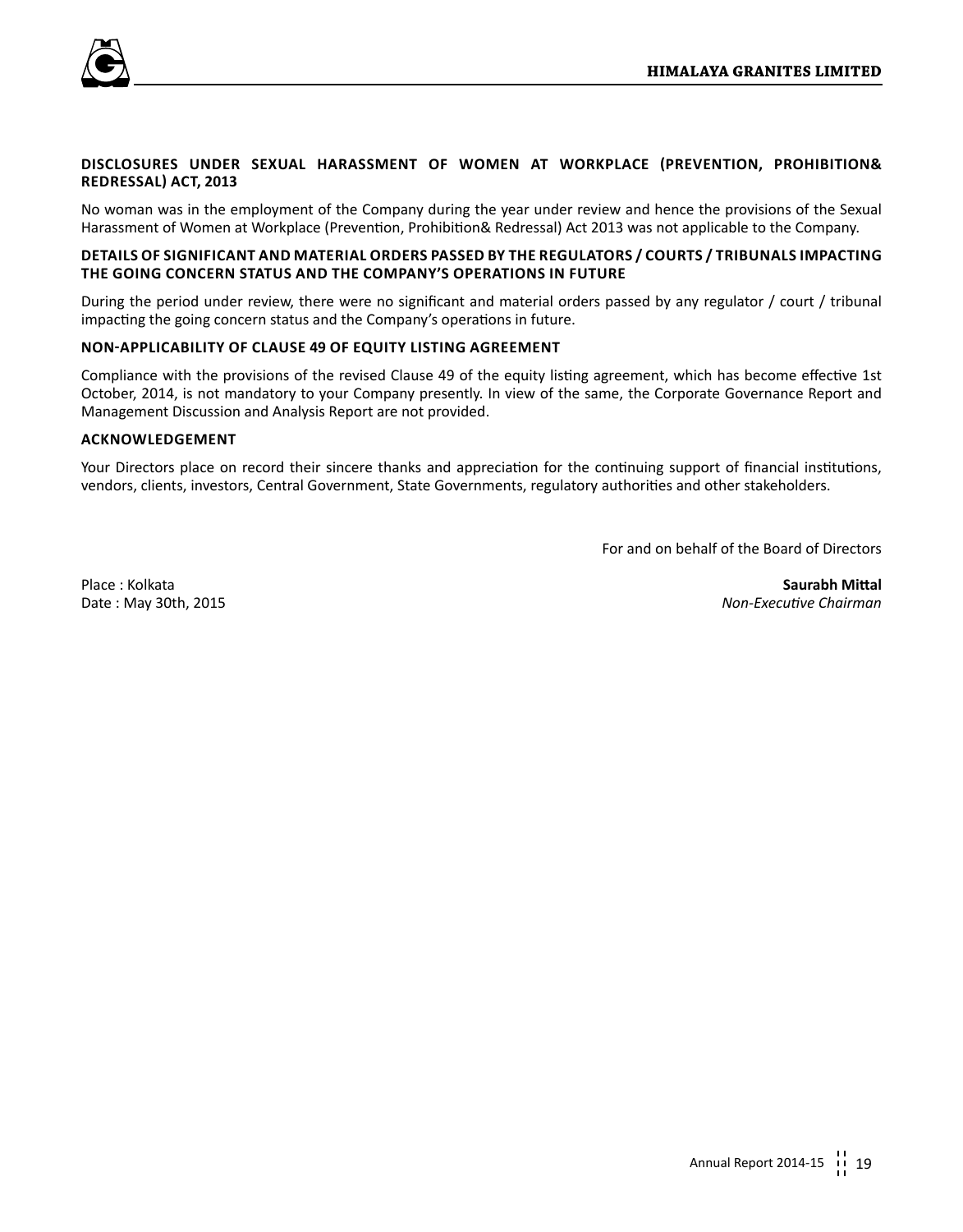

## **Annexure-I**

## **Form No. AOC-2**

(Pursuant to clause (h) of sub-section (3) of section 134 of the Act and Rule 8(2) of the Companies (Accounts) Rules, 2014)

- 1. Details of contracts or arrangements or transactions not at arm's length basis : Nil
- 2. Details of material contracts or arrangement or transactions at arm's length basis are given below :

| SI.<br>No. | Name(s) of the<br>related party and<br>nature of relationship | Nature of contracts/<br>arrangements/<br>transaction                                                                                                                         | Duration of<br>the contracts /<br>arrangements/<br>transactions                                                                                                                                                                                                                                                                                                                                                                                                         | Salient terms of<br>the contracts or<br>arrangements or<br>transactions including<br>the value, if any | Date(s) of approval<br>by the Board, if any | Amount paid as<br>advances, if any |
|------------|---------------------------------------------------------------|------------------------------------------------------------------------------------------------------------------------------------------------------------------------------|-------------------------------------------------------------------------------------------------------------------------------------------------------------------------------------------------------------------------------------------------------------------------------------------------------------------------------------------------------------------------------------------------------------------------------------------------------------------------|--------------------------------------------------------------------------------------------------------|---------------------------------------------|------------------------------------|
| 1.         | Greenply Industries<br>Limited                                | Leave and license<br>agreement in respect<br>of immovable<br>property.                                                                                                       | Leave and license<br>agreement was<br>executed for a<br>period of 11 months<br>from 1st October,<br>2014. However,<br>vide a supplemental<br>tripartite agreement<br>between Greenply<br>Industries Limited,<br>Greenlam Industries<br>Limited and the<br>Company, the rights<br>and obligations of<br>Greenply Industries<br>Limited for balance<br>period under the<br>agreement from 17th<br>November, 2014<br>was transferred to<br>Greenlam Industries<br>Limited. | Monthly Rent of<br>Rs.3,85,000.00 with<br>increase up to 5%<br>every year.                             | 30th May, 2014                              | Nil                                |
| 2.         | Greenlam Industries<br>Limited                                | Supplemental<br>tripartite agreement<br>between Greenply<br>Industries Limited,<br>Greenlam Industries<br>Limited and the<br>Company in respect<br>of immovable<br>property. | For the period from<br>17th November, 2014<br>to 31st August, 2015.                                                                                                                                                                                                                                                                                                                                                                                                     | Monthly Rent of<br>Rs. 3,85,000.00 with<br>increase up to 5%<br>every year.                            | 30th May, 2014                              | Nil                                |

For and on behalf of the Board of Directors

Place : Kolkata **Saurabh Mittal**

Date : May 30th, 2015 *Non-Executive Chairman*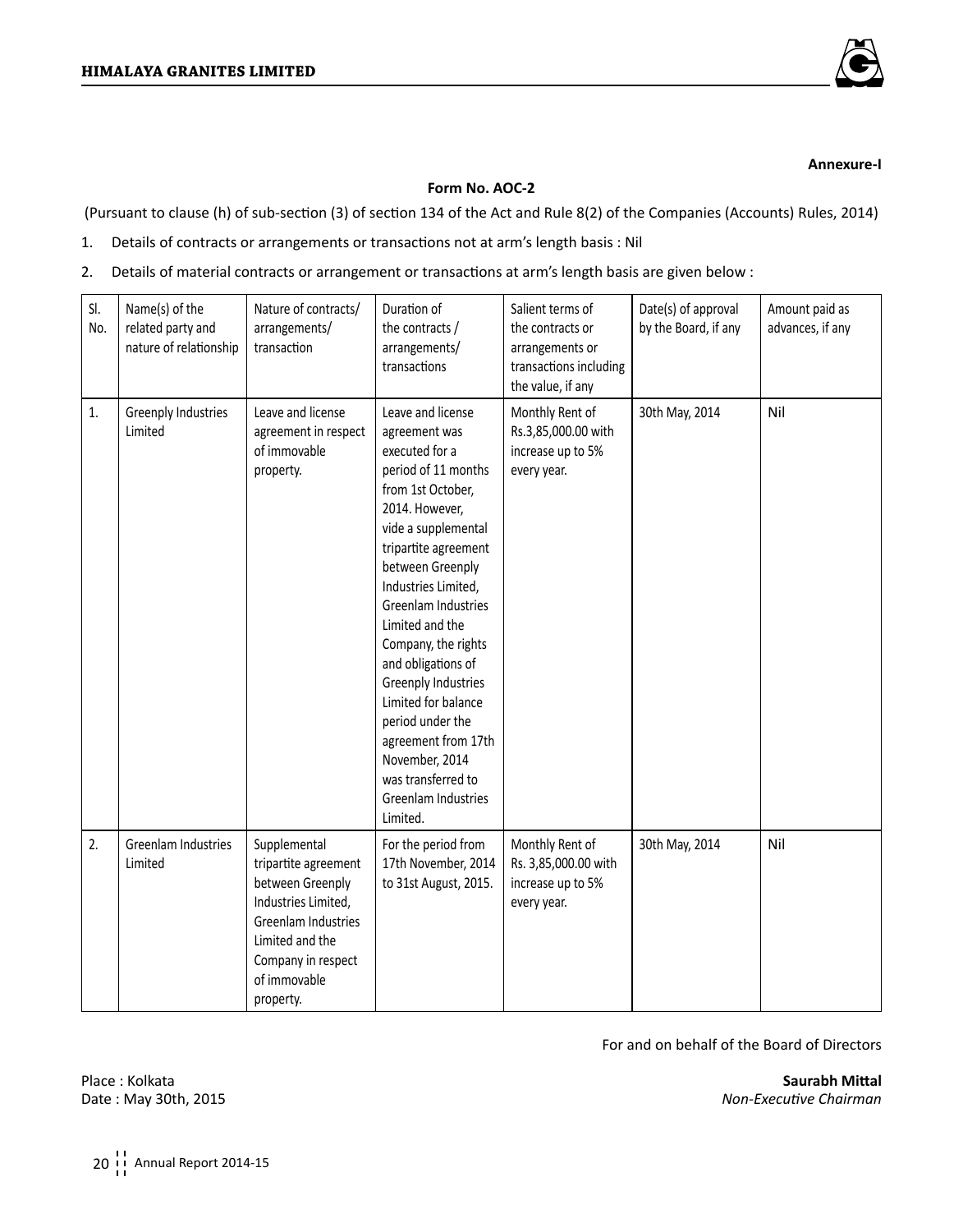



**Annexure-II**

## **SECRETARIAL AUDIT REPORT**

## FOR THE FINANCIAL YEAR ENDED ON 31ST MARCH 2015

[Pursuant to section 204(1) of the Companies Act, 2013 and ruleNo.9 of the Companies (Appointment and Remuneration Personnel) Rules, 2014]

To The Members of **HIMALAYA GRANITES LIMITED** Panchalam Village, Melpettai Post, Tindivanam, **TAMILNADU - 604 307**

We have conducted the Secretarial Audit of the compliance of applicable statutory provisions and the adherence to good corporate practices by **HIMALAYA GRANITES LIMITED** (hereinafter called the Company). Secretarial Audit was conducted in a manner that provided me a reasonable basis for evaluating the corporate conducts/statutory compliances and expressing my opinion thereon.

Based on our verification of the Company's books, papers, minute books, forms and returns filed and other records maintained by the Company and also the information provided by the Company, its officers, agents and authorized representatives during the conduct of Secretarial Audit, We hereby report that in our opinion, the Company has, during the audit period covering the financial year ended on 31st March, 2015 complied with the applicable statutory provisions and adhered to good corporate practices and also that the Company has proper Board-processes and compliance-mechanism in place to the extent, in the manner and subject to the reporting made hereinafter:

We have examined the books, papers, minute books, forms and returns filed and other records maintained by Company for the financial year ended on 31st March, 2015 according to the provisions of:

- (i) The Companies Act, 1956 and Companies Act, 2013 (the Acts) and the rules made thereunder, as applicable;
- (ii) The Securities Contracts (Regulation) Act, 1956 ('SCRA') and the rules made thereunder;
- (iii) The Depositories Act, 1996 and the Regulations and Bye-laws framed thereunder;
- (iv) Foreign Exchange Management Act, 1999 and the rules and regulations made thereunder to the extent of Foreign Direct Investment, Overseas Direct Investment and External Commercial Borrowings;
- (v) The following Regulations and Guidelines prescribed under the Securities and Exchange Board of India Act, 1992 ('SEBI Act') :-
	- (a) The Securities and Exchange Board of India (Substantial Acquisition of Shares and Takeovers) Regulations, 2011;
	- (b) The Securities and Exchange Board of India (Prohibition of Insider Trading) Regulations, 1992;
	- (c) The Securities and Exchange Board of India (Issue of Capital and Disclosure Requirements) Regulations, 2009;
	- (d) The provisions of the Securities and Exchange Board of India (Employee Stock Option Scheme and Employee Stock Purchase Scheme)Guidelines, 1999/Securities and Exchange of India (Share Based Employee Benefits) Regulations 2014 (effective 28th October, 2014) are not Applicable as the Company has not granted any options to its employees during the financial year under review;
	- (e) The provisions of the Securities and Exchange Board of India (Issue and Listing of Debt Securities) Regulations, 2008 are not Applicable as the Company has not issued any debt securities during the financial year under review;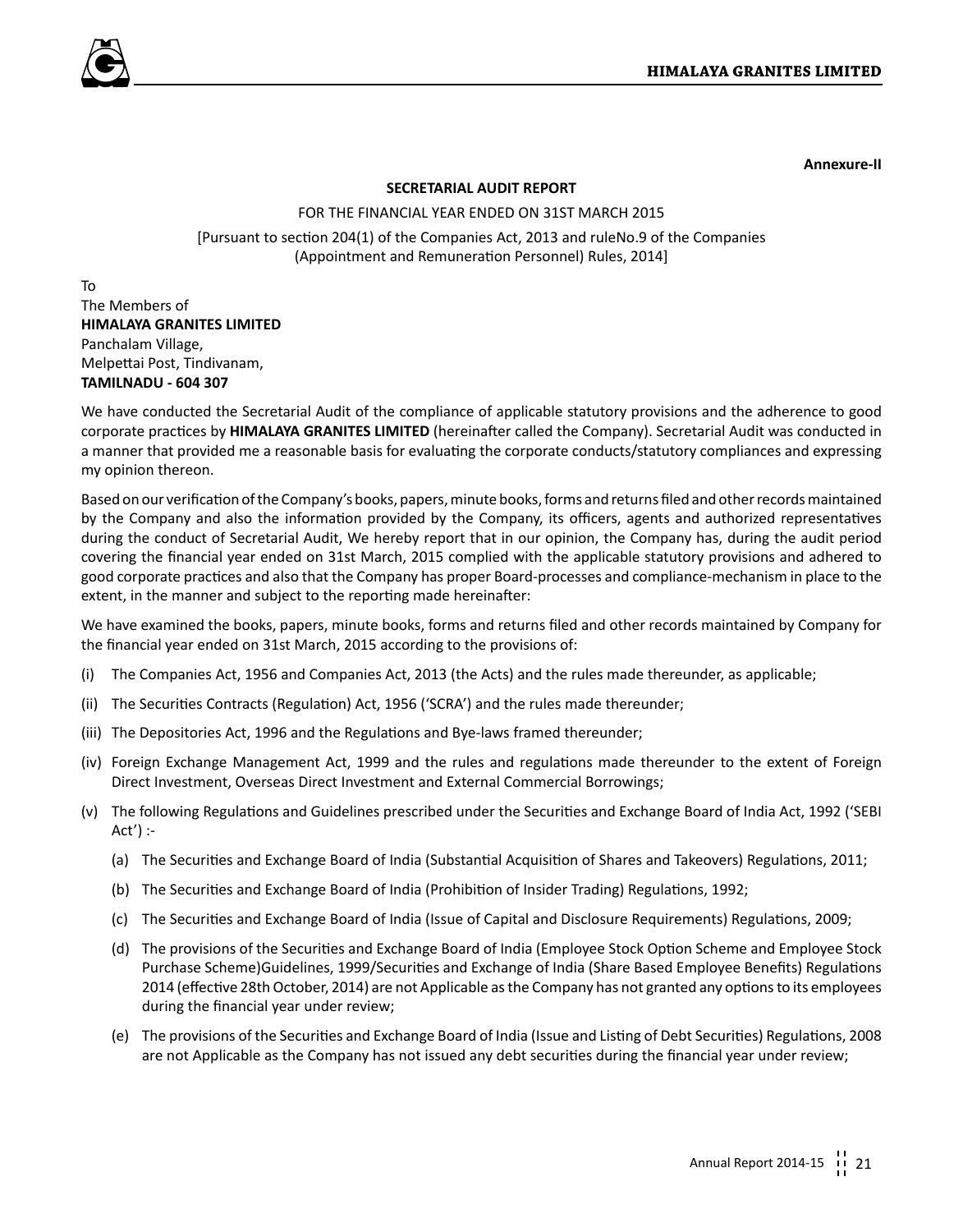

- (f) The provisions of the Securities and Exchange Board of India (Registrars to an issue and Share Transfer Agents) Regulations, 1993 regarding the Companies Act and dealing with client are not Applicable as the Company is not registered as Registrar to an Issue and Share Transfer Agent during the financial year under review;
- (g) The Securities and Exchange Board of India (Delisting of Equity Shares) Regulations, 2009 are Not Applicable, as the Company has not delisted its equity shares from any stock exchange during the financial year under review; and
- (h) The provisions of the Securities and Exchange Board of India (Buyback of Securities) Regulations, 1998 were not Applicable, as the Company has not bought back any of its securities during the financial year under review;

We have also examined compliances with the applicable clauses of the following:

- (i) Secretarial Standards issued by The Institute of Company Secretaries of India. **(Not notified hence not applicable to the Company during the audit period)**.
- (ii) The Listing agreement entered into by the Company with BSE Limited.

During the period under review the Company has complied with the provisions of the Act, Rules, Regulations, Guidelines, Standards, etc. mentioned above.

## **Based on information received and records maintained, I further report that:**

- 1. The Board of Directors of the Company is duly constituted with proper balance of Executive Directors, Non-Executive Directors and Independent Directors. The changes in the composition of the Board of Directors that took place during the period under review were carried out in compliance with the provisions of the Companies Act, 2013. The Company has not appointed Company Secretary and Chief Financial Officer as required under Section 203 of the Companies Act, 2013 and the Rules made thereunder.
- 2. Adequate notice is given to all directors to schedule the Board Meetings, agenda and detailed notes on agenda were sent at least seven days in advance, and a system exists for seeking and obtaining further information and clarifications on the agenda items before the meeting and for meaningful participation at the meeting.
- 3. All decisions at Board Meetings and Committee Meetings are carried out unanimously as recorded in the minutes of the meetings of the Board of Directors or Committee of the Board, as the case may be.
- 4. The Articles of Association as per Companies Act 2013 were adopted by the Company on 30th May, 2013 and the requisite forms were filled with ROC.
- 5. The Company has adequate systems and processes in the Company commensurate with the size and operations of the Company to monitor and ensure compliance with applicable laws, rules, regulations and guidelines.

We further report that during the audit period no other major actions have been undertaken by the Company.

for **DKS & Co.**

Place: Kolkata **DILIP KUMAR SARAWAGI** Date: 30th May, 2015 **ACS : 13020 C. P. No.: 3090** C.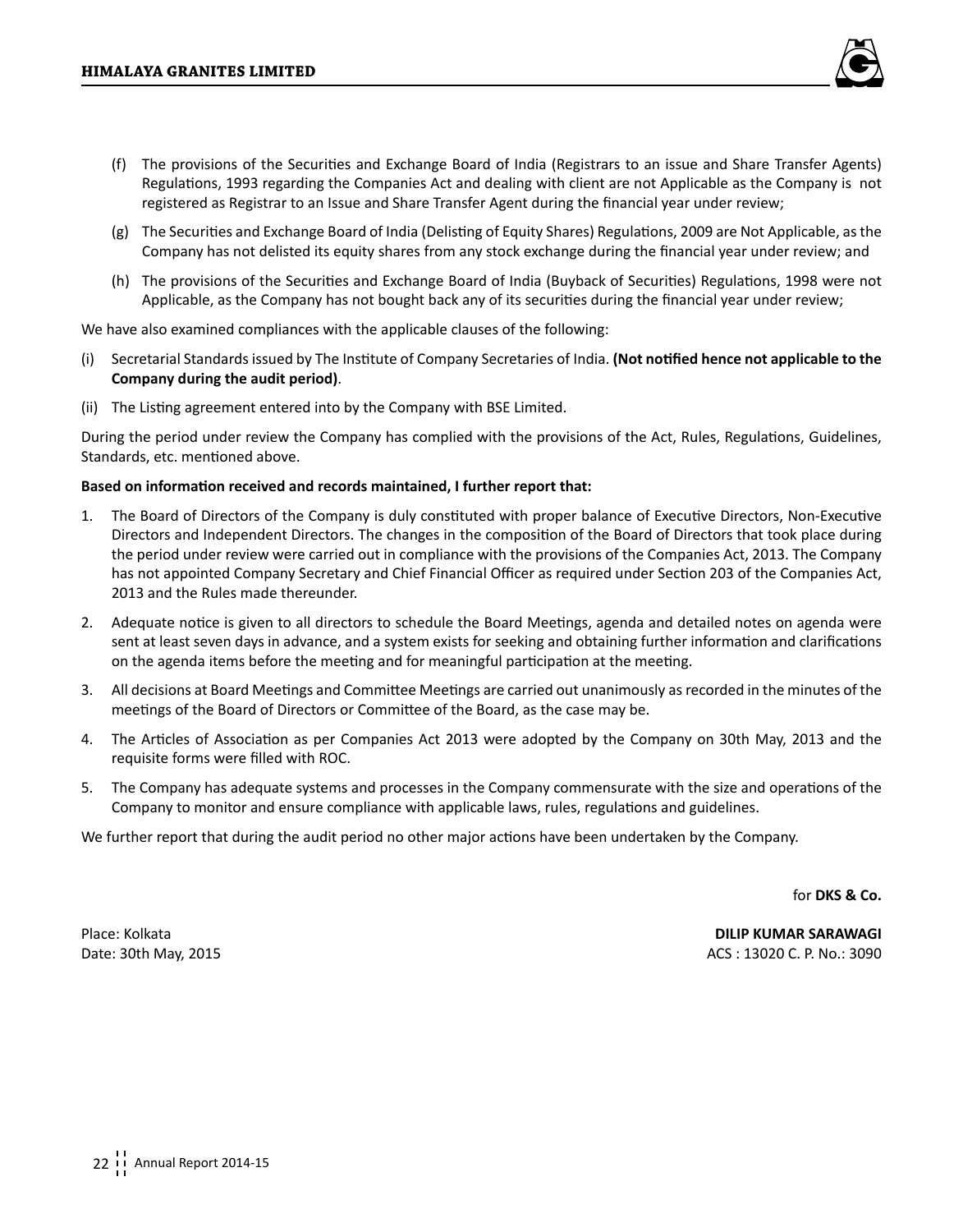This report is to be read with my letter of even date which is annexed as **Annexure A** and forms an integral part of this report.

**'Annexure A'**

To The Members of **HIMALAYA GRANITES LIMITED** Panchalam Village, Melpettai Post, Tindivanam, **TAMILNADU - 604 307**

My report of even date is to be read with along with this letter.

- 1. Maintenance of secretarial record is the responsibility of the management of the Company. My responsibility is to express an opinion on these secretarial audit reports based on the audit.
- 2. We have followed the audit practices and processes as were appropriate to obtain reasonable assurance about the correctness of the contents of the Secretarial records. The verification was done on test basis to ensure that correct facts are reflected in secretarial records. We believe that the processes and practices, we followed provide a reasonable basis for my opinion.
- 3. We have not verified the correctness and appropriateness of financial records and Books of Accounts of the Company.
- 4. Where ever required, we have obtained the Management representation about the compliance of laws, rules and regulations and happening of events etc.
- 5. The compliance of the provisions of Corporate and other applicable laws, rules, regulations, standards is the responsibility of management. My examination was limited to the verification of procedure on test basis.
- 6. The Secretarial Audit report is neither an assurance as to the future viability of the Company nor of the efficacy or effectiveness with which the management has conducted the affairs of the Company.

for **DKS & Co.**

Place : Kolkata **DILIP KUMAR SARAWAGI** Date : 30th May, 2015 **ACS : 13020 C. P. No.: 3090**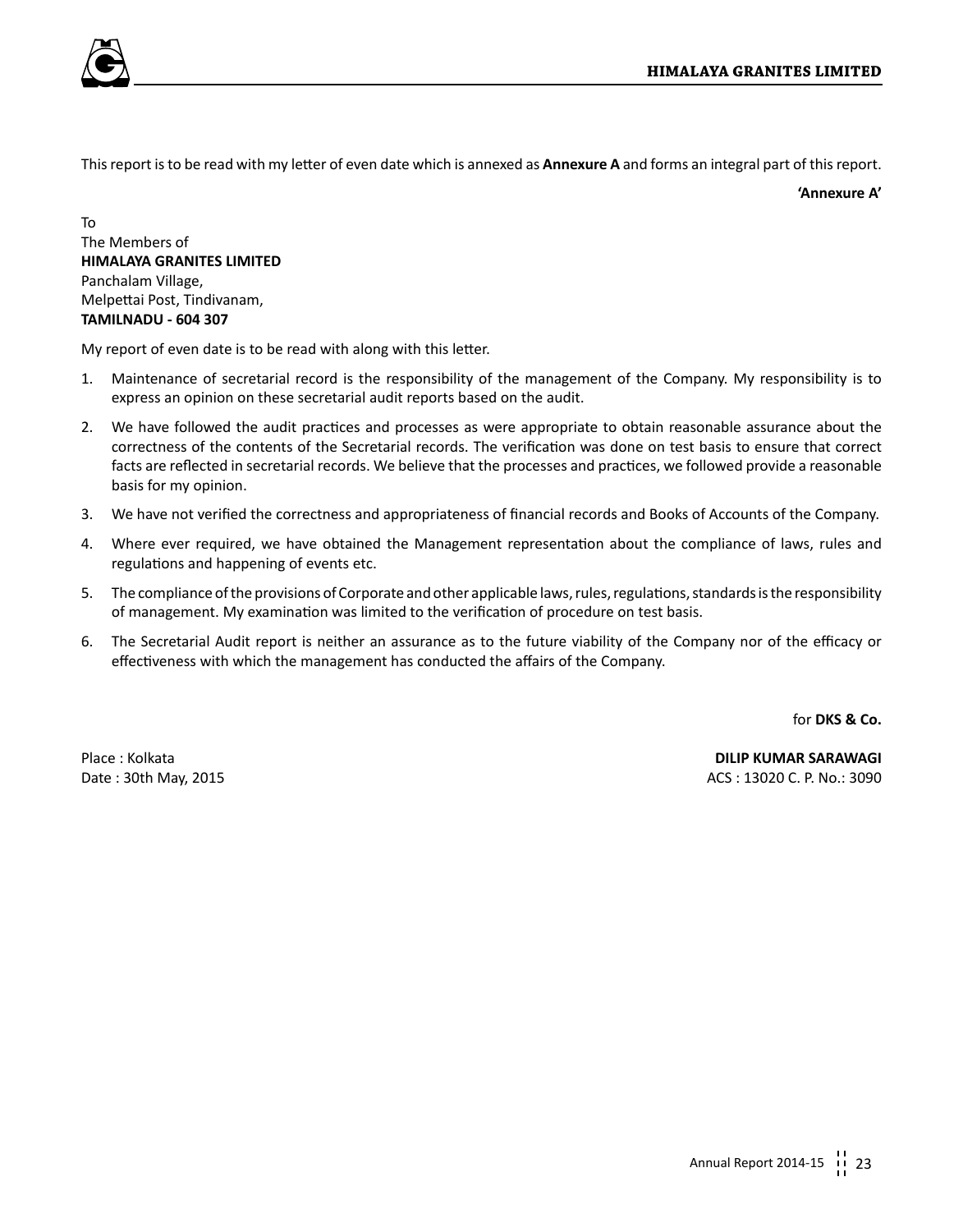

**Annexure-III**

## **FORM NO. MGT 9**

## **EXTRACT OF ANNUAL RETURN**

As on financial year ended on 31.03.2015

Pursuant to Section 92 (3) of the Companies Act, 2013 and Rule 12(1) of the Company (Management & Administration) Rules, 2014.

## **I. REGISTRATION & OTHER DETAILS :**

| i.   | <b>CIN</b>                              | L13206TN1987PLC015161                          |
|------|-----------------------------------------|------------------------------------------------|
| ii.  | <b>Registration Date</b>                | <b>DECEMBER 11, 1987</b>                       |
| iii. | <b>Name of the Company</b>              | HIMALAYA GRANITES LIMITED                      |
| iv.  | Category/Sub-category of the Company    | Public Company limited by shares               |
| v.   | <b>Address of the Registered office</b> | Panchalam Village, Melpettai Post, Tindivanam, |
|      | & contact details                       | Tamilnadu-604 307.011-42791399,                |
|      |                                         | Telefax: 044-26693378                          |
|      |                                         | Website: www.hgl.co.in                         |
|      |                                         | Email: prakash.biswal@greenlam.com             |
| vi.  | Whether listed company                  | Yes. Listed on BSE Limited                     |
| vii. | Name, Address & contact details of the  | M/s. S. K. Infosolutions Private Limited.      |
|      | Registrar & Transfer Agent, if any.     | 34/1A, Sudhir Chatterjee Street                |
|      |                                         | Kolkata - 700 006                              |
|      |                                         | Phone: (033) 2219-4815/6797                    |
|      |                                         | Fax: (033) 2219-4815                           |
|      |                                         | Email:agarwalskc@rediffmail.com                |

## **II. PRINCIPAL BUSINESS ACTIVITIES OF THE COMPANY** (All the business activities contributing 10% or more of the total turnover of the company shall be stated)

| SI.<br>No. | Name and Description of<br>main products / services | NIC Code of the<br><b>Product /service</b> | % to total turnover<br>of the company* |
|------------|-----------------------------------------------------|--------------------------------------------|----------------------------------------|
|            | Letting out of immovable properties                 | 68100                                      | 59.36                                  |
|            | <b>Credit Granting</b>                              | 64920                                      | 40.63                                  |

\* Figures have been stated on the basis of the gross turnover of the Company.

## **III. PARTICULARS OF HOLDING, SUBSIDIARY AND ASSOCIATE COMPANIES :**

Company has no subsidiary, holding and associate company during the period of review.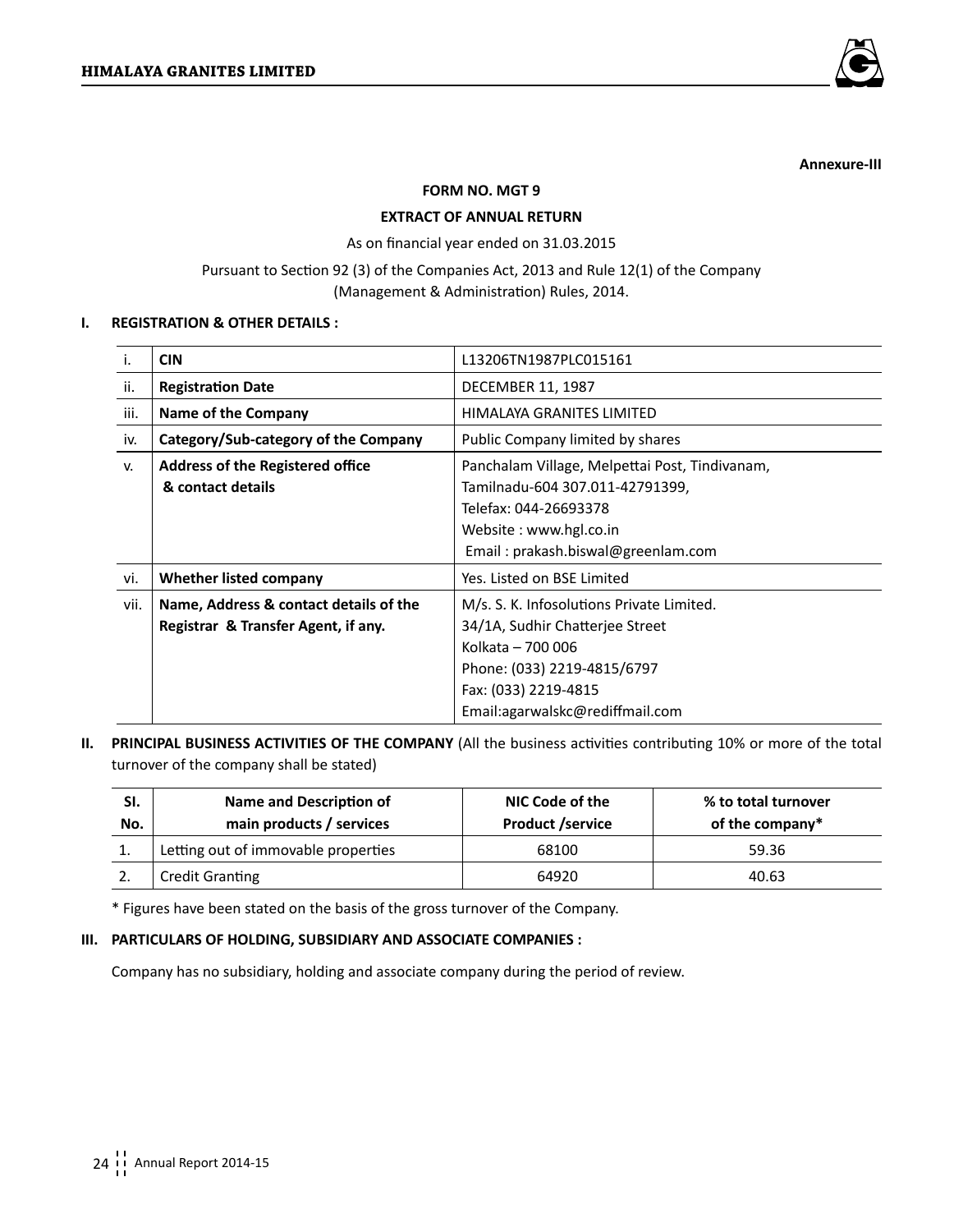

## **IV. SHARE HOLDING PATTERN (Equity Share Capital Breakup as percentage of Total Equity)**

## **A) Category-wise Share Holding**

| <b>Category of Shareholders</b> |         | No. of Shares held at the beginning of the year |         |               |         | No. of Shares held at the end of the year |                    |               | % Change                 |
|---------------------------------|---------|-------------------------------------------------|---------|---------------|---------|-------------------------------------------|--------------------|---------------|--------------------------|
|                                 |         | [As on 01/04/2014]                              |         |               |         |                                           | [As on 31/03/2015] |               | during the               |
|                                 | Demat   | Physical                                        | Total   | % of Total    | Demat   | Physical                                  | Total              | % of Total    | year                     |
|                                 |         |                                                 |         | <b>Shares</b> |         |                                           |                    | <b>Shares</b> |                          |
| A. Promoter's                   |         |                                                 |         |               |         |                                           |                    |               |                          |
| (1) Indian                      |         |                                                 |         |               |         |                                           |                    |               |                          |
| a) Individual/HUF               | 1122250 |                                                 | 1122250 | 37.35         | 1122250 |                                           | 1122250            | 37.35         |                          |
| b) Central Govt                 |         |                                                 |         |               |         |                                           |                    |               |                          |
| c) State Govt(s)                |         |                                                 |         |               |         |                                           |                    |               |                          |
| d) Bodies Corp.                 | 594800  |                                                 | 594800  | 19.79         | 594800  |                                           | 594800             | 19.79         |                          |
| e) Banks / FI                   |         |                                                 |         |               |         |                                           |                    |               |                          |
| f) Any other                    |         |                                                 |         |               |         |                                           |                    |               | ÷.                       |
| SUB TOTAL:(A)(1)                | 1717050 |                                                 | 1717050 | 57.14         | 1717050 | $\overline{a}$                            | 1717050            | 57.14         |                          |
| (2) Foreign                     |         |                                                 |         |               |         |                                           |                    |               |                          |
| a) NRIs-Individual              |         |                                                 |         |               |         |                                           |                    |               |                          |
| b) Others-Individuals           |         |                                                 |         |               |         |                                           |                    |               |                          |
| c) Bodies Corp.                 |         |                                                 |         |               |         |                                           |                    |               |                          |
| d) Banks / Fl                   |         |                                                 |         |               |         |                                           |                    |               |                          |
| e) Any Other                    |         |                                                 |         |               |         |                                           |                    |               |                          |
| SUB TOTAL (A) (2)               |         |                                                 |         |               |         |                                           |                    |               | $\blacksquare$           |
| <b>Total Shareholding of</b>    | 1717050 |                                                 | 1717050 | 57.14         | 1717050 |                                           | 1717050            | 57.14         |                          |
| Promoter                        |         |                                                 |         |               |         |                                           |                    |               |                          |
| $(A)=(A)(1)+(A)(2)$             |         |                                                 |         |               |         |                                           |                    |               |                          |
| <b>B. PUBLIC SHAREHOLDING</b>   |         |                                                 |         |               |         |                                           |                    |               |                          |
| (1) Institutions                |         |                                                 |         |               |         |                                           |                    |               |                          |
| a) Mutual Funds                 |         | 100                                             | 100     | 0.00          |         | 100                                       | 100                | 0.00          |                          |
| b) Banks / Fl                   |         |                                                 |         |               |         |                                           |                    |               | $\sim$                   |
| c) Central Govt                 |         |                                                 |         |               |         |                                           |                    |               | $\overline{\phantom{a}}$ |
| d) State Govt(s)                |         |                                                 |         |               |         |                                           |                    |               |                          |
| e) Venture Capital Funds        |         |                                                 |         |               |         |                                           |                    |               |                          |
| f) Insurance Companies          |         |                                                 |         |               |         |                                           |                    |               | н.                       |
| g) FIIs                         |         |                                                 |         |               |         |                                           |                    |               |                          |
| h) Foreign Venture Capital      |         |                                                 |         |               |         |                                           |                    |               |                          |
| Funds                           |         |                                                 |         |               |         |                                           |                    |               |                          |
| i) Others                       |         |                                                 |         |               |         |                                           |                    |               |                          |
| SUB TOTAL (B)(1):               |         | 100                                             | 100     | 0.00          |         | 100                                       | 100                | 0.00          |                          |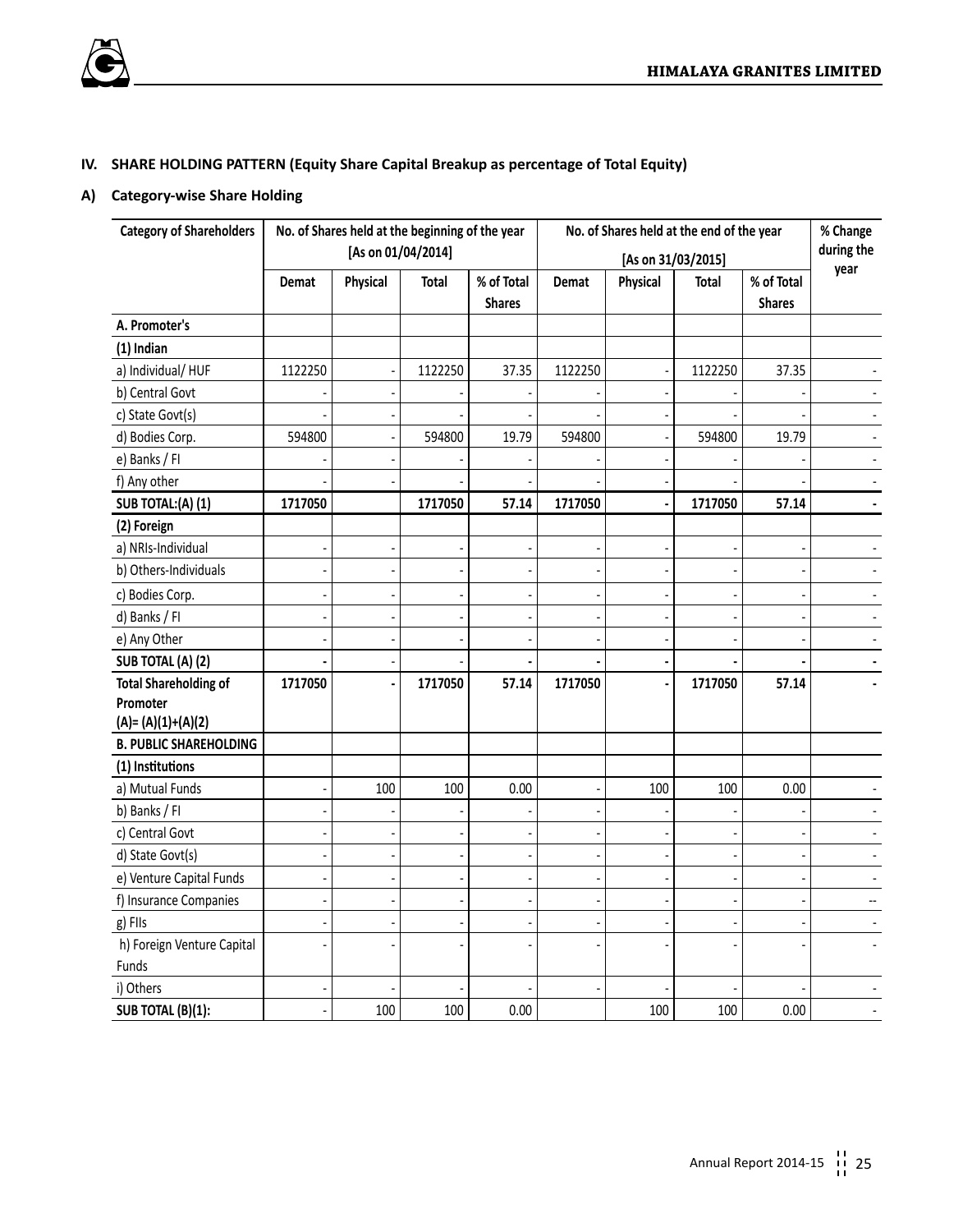

| <b>Category of Shareholders</b>  |         | No. of Shares held at the beginning of the year |              |               |                    | No. of Shares held at the end of the year |              |               | % Change   |
|----------------------------------|---------|-------------------------------------------------|--------------|---------------|--------------------|-------------------------------------------|--------------|---------------|------------|
|                                  |         | [As on 01/04/2014]                              |              |               | [As on 31/03/2015] |                                           |              |               | during the |
|                                  | Demat   | Physical                                        | <b>Total</b> | % of Total    | Demat              | Physical                                  | <b>Total</b> | % of Total    | year       |
|                                  |         |                                                 |              | <b>Shares</b> |                    |                                           |              | <b>Shares</b> |            |
| (2) Non Institutions             |         |                                                 |              |               |                    |                                           |              |               |            |
| a) Bodies Corp.                  | 239924  | 3900                                            | 243824       | 8.11          | 237381             | 3900                                      | 241281       | 8.03          | (0.08)     |
| i) Indian                        |         |                                                 |              |               |                    |                                           |              |               |            |
| ii) Overseas                     |         |                                                 |              |               |                    |                                           |              |               |            |
| b) Individuals                   |         |                                                 |              |               |                    |                                           |              |               |            |
| i) Individual                    | 174024  | 83036                                           | 257060       | 8.55          | 176632             | 81636                                     | 258268       | 8.59          | 0.04       |
| shareholders holding             |         |                                                 |              |               |                    |                                           |              |               |            |
| nominal share capital            |         |                                                 |              |               |                    |                                           |              |               |            |
| upto Rs. 1 lakh                  |         |                                                 |              |               |                    |                                           |              |               |            |
| ii) Individual                   | 786915  |                                                 | 786915       | 26.19         | 786915             |                                           | 786915       | 26.19         |            |
| shareholders holding             |         |                                                 |              |               |                    |                                           |              |               |            |
| nominal share capital            |         |                                                 |              |               |                    |                                           |              |               |            |
| in excess of Rs 1 lakh           |         |                                                 |              |               |                    |                                           |              |               |            |
| c) Others                        |         |                                                 |              |               |                    |                                           |              |               |            |
| Non Resident Indians             | 51      |                                                 | 51           | 0.00          | 1386               |                                           | 1386         | 0.05          | 0.04       |
| Foreign Company                  |         |                                                 |              |               |                    |                                           |              |               |            |
| SUB TOTAL (B)(2):                | 1200914 | 86936                                           | 1287850      | 42.86         | 1202314            | 85536                                     | 1287850      | 42.86         |            |
| <b>Total Public Shareholding</b> | 1200914 | 87036                                           | 1287950      | 42.86         | 1202314            | 85636                                     | 1287950      | 42.86         |            |
| $(B)=(B)(1)+(B)(2)$              |         |                                                 |              |               |                    |                                           |              |               |            |
| C. Shares held by                |         |                                                 |              |               |                    |                                           |              |               |            |
| <b>Custodian for</b>             |         |                                                 |              |               |                    |                                           |              |               |            |
| <b>GDRs &amp; ADRs</b>           |         |                                                 |              |               |                    |                                           |              |               |            |
| Grand Total (A+B+C)              | 2917964 | 87036                                           | 3005000      | 100.00        | 2919364            | 85636                                     | 3005000      | 100.00        |            |

## **B) Shareholding of Promoters**

| SI.<br>No.     | <b>Shareholder's Name</b> | Shareholding at the<br>beginning of the year |                                        |                                                             | Shareholding at the     | % change<br>in share                   |                                                             |                               |
|----------------|---------------------------|----------------------------------------------|----------------------------------------|-------------------------------------------------------------|-------------------------|----------------------------------------|-------------------------------------------------------------|-------------------------------|
|                |                           | No. of<br><b>Shares</b>                      | % of total<br>Shares of the<br>Company | %of Shares<br>Pledged /<br>encumbered<br>to total<br>shares | No. of<br><b>Shares</b> | % of total<br>Shares of the<br>Company | %of Shares<br>Pledged /<br>encumbered<br>to total<br>shares | holding<br>during the<br>year |
| 1              | Mr. Shiv Prakash Mittal   | 12500                                        | 0.42                                   | -                                                           | 12500                   | 0.42                                   |                                                             |                               |
| $\overline{2}$ | Mr. Rajesh Mittal         | 621250                                       | 20.67                                  | $\overline{\phantom{a}}$                                    | 621250                  | 20.67                                  |                                                             |                               |
| 3              | Mr. Saurabh Mittal        | 10000                                        | 0.33                                   | $\overline{\phantom{a}}$                                    | 10000                   | 0.33                                   |                                                             |                               |
| 4              | Mr. Shobhan Mittal        | 27500                                        | 0.92                                   | -                                                           | 27500                   | 0.92                                   |                                                             |                               |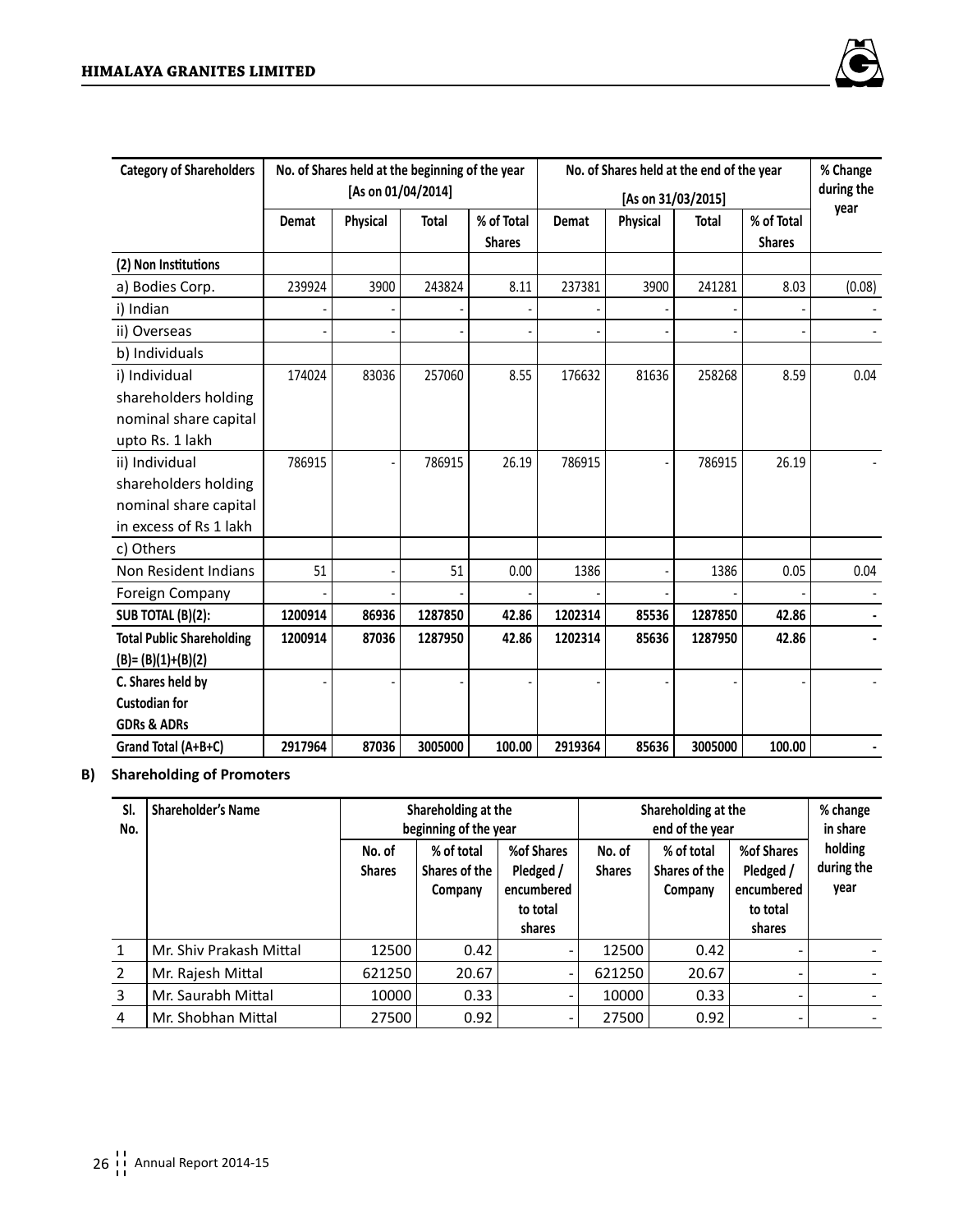

## **C) Change in Promoters' Shareholding :**

| SI.<br>No. | <b>Shareholder's Name</b>    |               | Shareholding at the<br>beginning of the year |               | <b>Cumulative Shareholding during</b><br>the year |
|------------|------------------------------|---------------|----------------------------------------------|---------------|---------------------------------------------------|
|            |                              | No. of Shares | % of total<br>Shares of the<br>Company       | No. of Shares | % of total Shares<br>of the Company               |
| 1.         | Mr. Shiv Prakash Mittal      |               |                                              |               |                                                   |
|            | At the beginning of the year | 12500         | 10.42                                        | 12500         | 10.42                                             |
|            | Changes during the year      |               |                                              |               |                                                   |
|            | At the end of the year       |               |                                              | 12500         | 10.42                                             |
| 2.         | Mr. Rajesh Mittal            |               |                                              |               |                                                   |
|            | At the beginning of the year | 621250        | 20.67                                        | 621250        | 20.67                                             |
|            | Changes during the year      |               |                                              |               |                                                   |
|            | At the end of the year       |               |                                              | 621250        | 20.67                                             |
| 3.         | Mr. Saurabh Mittal           |               |                                              |               |                                                   |
|            | At the beginning of the year | 10000         | 0.33                                         | 10000         | 0.33                                              |
|            | Changes during the year      |               |                                              |               |                                                   |
|            | At the end of the year       |               |                                              | 10000         | 0.33                                              |
| 4.         | Mr. Shobhan Mittal           |               |                                              |               |                                                   |
|            | At the beginning of the year | 27500         | 0.92                                         | 27500         | 0.92                                              |
|            | Changes during the year      |               |                                              |               |                                                   |
|            | At the end of the year       |               |                                              | 27500         | 0.92                                              |

## **D) Shareholding Pattern of top ten Shareholders (Other than Directors, Promoters and Holders of GDRs and ADRs) :**

| SI.<br>No. | <b>Shareholder's Name</b>          |               | Shareholding at the<br>beginning of the year |               | <b>Cumulative Shareholding during</b><br>the year |  |  |
|------------|------------------------------------|---------------|----------------------------------------------|---------------|---------------------------------------------------|--|--|
|            |                                    | No. of Shares | % of total<br>Shares of the<br>Company       | No. of Shares | % of total Shares<br>of the Company               |  |  |
| 1.         | <b>AANIRUDHA BUBNA TRUST</b>       |               |                                              |               |                                                   |  |  |
|            | At the beginning of the year       | 398091        | 13.25                                        | 398091        | 13.25                                             |  |  |
|            | Changes during the year:           |               |                                              |               |                                                   |  |  |
|            | At the end of the year             |               |                                              | 398091        | 13.25                                             |  |  |
| 2.         | <b>GREENPLY INDUSTRIES LIMITED</b> |               |                                              |               |                                                   |  |  |
|            | At the beginning of the year       | 380583        | 12.66                                        | 380583        | 12.66                                             |  |  |
|            | Changes during the year            |               |                                              |               |                                                   |  |  |
|            | At the end of the year             |               |                                              | 380583        | 12.66                                             |  |  |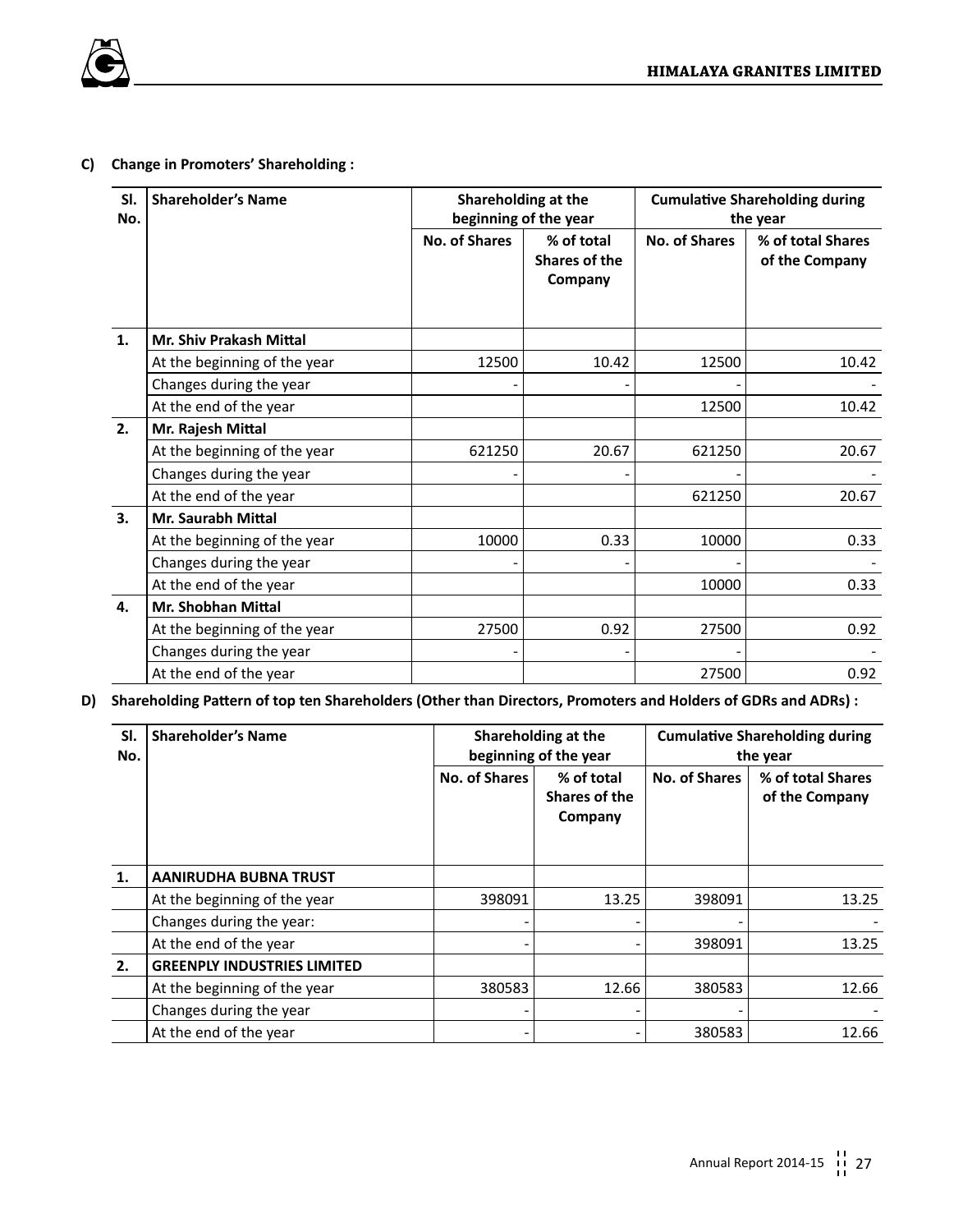

| SI.<br>No. | <b>Shareholder's Name</b>                            |                      | Shareholding at the<br>beginning of the year |                      | <b>Cumulative Shareholding during</b><br>the year |
|------------|------------------------------------------------------|----------------------|----------------------------------------------|----------------------|---------------------------------------------------|
|            |                                                      | <b>No. of Shares</b> | % of total<br>Shares of the<br>Company       | <b>No. of Shares</b> | % of total Shares<br>of the Company               |
| 3.         | S. M. MANAGEMENT PRIVATE LIMITED                     |                      |                                              |                      |                                                   |
|            | At the beginning of the year                         | 214117               | 7.13                                         | 214117               | 7.13                                              |
|            | Changes during the year:                             |                      |                                              |                      |                                                   |
|            | At the end of the year                               |                      |                                              | 214117               | 7.13                                              |
| 4.         | SAURABH MITTAL ON BEHALF OF TRADE<br><b>COMBINES</b> |                      |                                              |                      |                                                   |
|            | At the beginning of the year                         | 183700               | 6.11                                         | 183700               | 6.11                                              |
|            | Changes during the year:                             |                      |                                              |                      |                                                   |
|            | At the end of the year                               |                      |                                              | 183700               | 6.11                                              |
| 5.         | SHOBHAN MITTAL ON BEHALF OF TRADE<br><b>COMBINES</b> |                      |                                              |                      |                                                   |
|            | At the beginning of the year                         | 128700               | 4.28                                         | 128700               | 4.28                                              |
|            | Changes during the year:                             |                      |                                              |                      |                                                   |
|            | At the end of the year                               |                      |                                              | 128700               | 4.28                                              |
| 6.         | <b>MANJU BHALOTIA MANJU</b>                          |                      |                                              |                      |                                                   |
|            | At the beginning of the year                         | 127328               | 4.24                                         | 127328               | 4.24                                              |
|            | Changes during the year:                             |                      |                                              |                      |                                                   |
|            | At the end of the year                               |                      |                                              | 127328               | 4.24                                              |
| 7.         | SURYALATA TREXIM PRIVATE LTD                         |                      |                                              |                      |                                                   |
|            | At the beginning of the year                         | 119465               | 3.98                                         | 119465               | 3.98                                              |
|            | Changes during the year:                             |                      |                                              |                      |                                                   |
|            | At the end of the year                               |                      |                                              | 119465               | 3.98                                              |
| 8.         | SHIV PRAKASH MITTAL ON BEHALF OF                     |                      |                                              |                      |                                                   |
|            | SHIV PRAKASH MITTAL HUF                              |                      |                                              |                      |                                                   |
|            | At the beginning of the year                         | 109250               | 3.64                                         | 109250               | 3.64                                              |
|            | Changes during the year:                             |                      |                                              |                      |                                                   |
|            | At the end of the year                               |                      |                                              | 109250               | 3.64                                              |
| 9.         | SANJEEV KRISHNA BHALOTIA                             |                      |                                              |                      |                                                   |
|            | At the beginning of the year                         | 72353                | 2.41                                         | 72353                | 2.41                                              |
|            | Changes during the year:                             |                      |                                              |                      |                                                   |
|            | At the end of the year                               |                      |                                              | 72353                | 2.41                                              |
| 10.        | JVL AGRO INDUSTRIES LIMITED                          |                      |                                              |                      |                                                   |
|            | At the beginning of the year                         | 51592                | 1.72                                         | 51592                | 1.72                                              |
|            | Changes during the year:                             |                      |                                              | 10992                | 0.36                                              |
|            | 0n 13.03.2015, acquired 10992 equity                 |                      |                                              |                      |                                                   |
|            | shares                                               |                      |                                              |                      |                                                   |
|            | At the end of the year                               |                      |                                              | 62584                | 2.08                                              |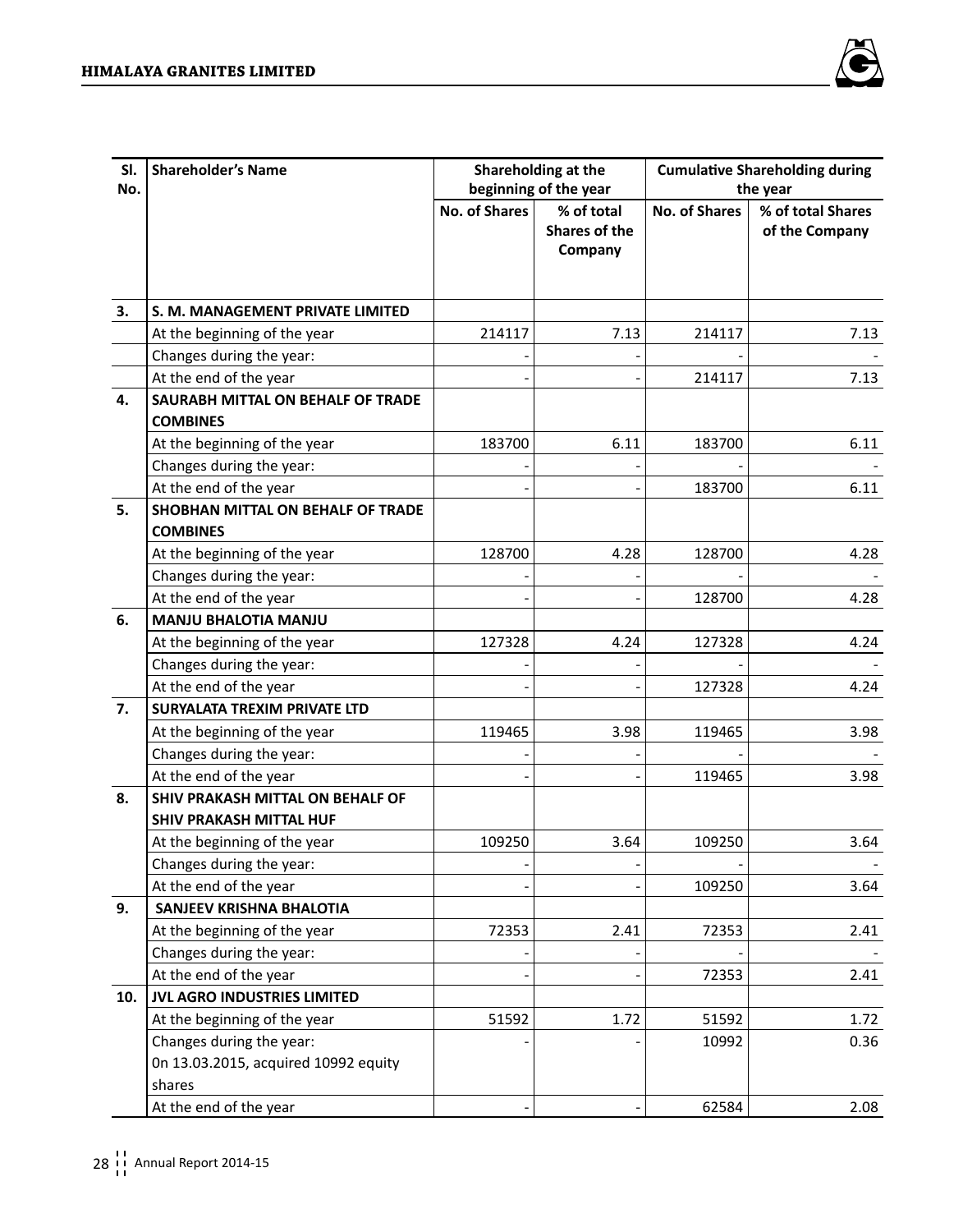

## **E) Shareholding of Directors and Key Managerial Personnel :**

| SI. | For each of the Directors and Key | Shareholding at the   |               |                      | <b>Cumulative Shareholding</b> |  |  |
|-----|-----------------------------------|-----------------------|---------------|----------------------|--------------------------------|--|--|
| No. | <b>Managerial Personnel</b>       | beginning of the year |               |                      | during the year                |  |  |
|     |                                   | <b>No. of Shares</b>  | % of total    | <b>No. of Shares</b> | % of total Shares              |  |  |
|     |                                   |                       | Shares of the |                      | of the Company                 |  |  |
|     |                                   |                       | Company       |                      |                                |  |  |
| 1.  | Mr. Saurabh Mittal                |                       |               |                      |                                |  |  |
|     | Non-Executive Chairman            |                       |               |                      |                                |  |  |
|     | At the beginning of the year      | 10000                 | 0.33          | 10000                | 0.33                           |  |  |
|     | No Changes during the year        |                       |               |                      |                                |  |  |
|     | At the end of the year            |                       |               | 10000                | 0.33                           |  |  |
| 2.  | Mr. Ramesh Kumar Haritwal         |                       |               |                      |                                |  |  |
|     | Managing Director & CEO           |                       |               |                      |                                |  |  |
|     | At the beginning of the year      | 200                   | 0.00          | 200                  | 0.00                           |  |  |
|     | No Changes during the year        |                       |               |                      |                                |  |  |
|     | At the end of the year            |                       |               | 200                  | 0.00                           |  |  |
| 3.  | Ms. Mathangi Ramanujam            |                       |               |                      |                                |  |  |
|     | <b>Non-Executive Director</b>     |                       |               |                      |                                |  |  |
|     | At the beginning of the year      | Nil                   | Nil           | Nil                  | Nil                            |  |  |
|     | No Changes during the year        |                       |               |                      |                                |  |  |
|     | At the end of the year            |                       |               | Nil                  | Nil                            |  |  |
| 4.  | Mr. Mahesh Kumar Malpani          |                       |               |                      |                                |  |  |
|     | <b>Independent Director</b>       |                       |               |                      |                                |  |  |
|     | At the beginning of the year      | Nil                   | Nil           | Nil                  | Nil                            |  |  |
|     | No changes during the year        |                       |               |                      |                                |  |  |
|     | At the end of the year            |                       |               | Nil                  | Nil                            |  |  |
| 5.  | Mr. Beni Gopal Saraf              |                       |               |                      |                                |  |  |
|     | <b>Independent Director</b>       |                       |               |                      |                                |  |  |
|     | At the beginning of the year      | Nil                   | Nil           | Nil                  | Nil                            |  |  |
|     | No changes during the year        |                       |               |                      |                                |  |  |
|     | At the end of the year            |                       |               | Nil                  | Nil                            |  |  |
| 6.  | Mr. Pradip Manharlal Domadia      |                       |               |                      |                                |  |  |
|     | <b>Independent Director</b>       |                       |               |                      |                                |  |  |
|     | At the beginning of the year      | 700                   | 0.02          | Nil                  | Nil                            |  |  |
|     | No changes during the year        |                       |               |                      |                                |  |  |
|     | At the end of the year            |                       |               | 700                  | 0.02                           |  |  |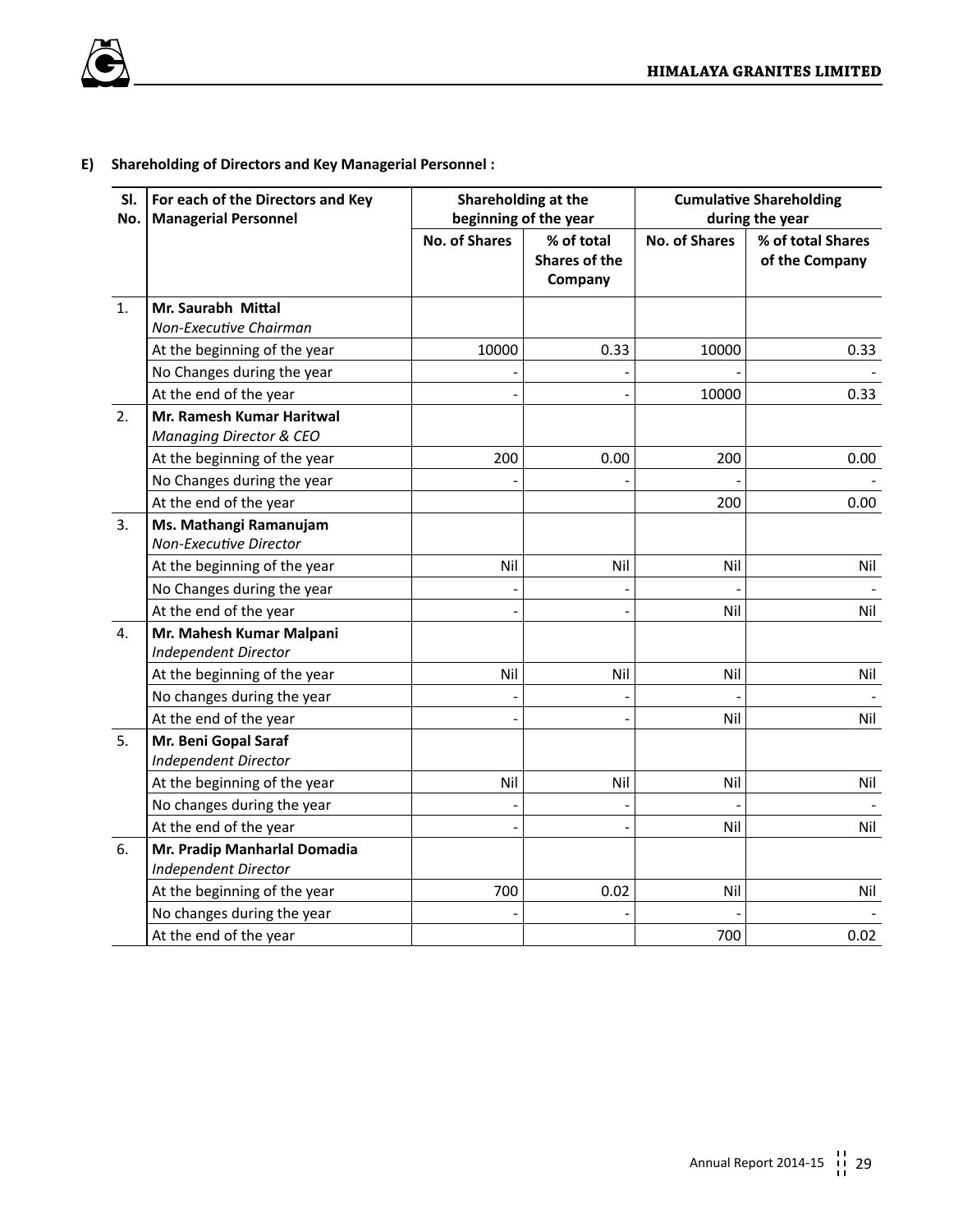

**V. INDEBTEDNESS -** Indebtedness of the Company including interest outstanding/accrued but not due for payment.

|                                                   | <b>Secured Loans</b> | <b>Unsecured</b> | <b>Deposits</b> | Total               |
|---------------------------------------------------|----------------------|------------------|-----------------|---------------------|
|                                                   | excluding deposits   | Loans            |                 | <b>Indebtedness</b> |
| Indebtness at the beginning of the financial year |                      |                  |                 |                     |
| <b>Principal Amount</b><br>i)                     | Nil                  | Nil              | Nil             | Nil                 |
| ii) Interest due but not paid                     | Nil                  | Nil              | Nil             | Nil                 |
| iii) Interest accrued but not due                 | Nil                  | Nil              | Nil             | Nil                 |
| Total $(i+ ii + iii)$                             | Nil                  | Nil              | Nil             | Nil                 |
| Change in Indebtedness during the financial year  | Nil                  | Nil              | Nil             | Nil                 |
| Addition                                          | Nil                  | Nil              | Nil             | Nil                 |
| Reduction                                         | Nil                  | Nil              | Nil             | Nil                 |
| <b>Net Change</b>                                 | Nil                  | Nil              | Nil             | Nil                 |
| Indebtedness at the end of the financial year     |                      |                  |                 |                     |
| <b>Principal Amount</b><br>i)                     | Nil                  | Nil              | Nil             | Nil                 |
| ii) Interest due but not paid                     | Nil                  | Nil              | Nil             | Nil                 |
| iii) Interest accrued but not due                 | Nil                  | Nil              | Nil             | Nil                 |
| Total $(i + ii + iii)$                            | Nil                  | Nil              | Nil             | Nil                 |

## **VI. REMUNERATION OF DIRECTORS AND KEY MANAGERIAL PERSONNEL**

## **A. Remuneration to Managing Director, Whole-time Directors and/or Manager**

| SI.<br>No. | <b>Particulars of Remuneration</b>                                                     | Name of the MD/<br>WTD/Manager<br>Mr. Ramesh<br>Kumar Haritwal,<br><b>Managing Director</b><br>& CEO | <b>Total Amount</b> |
|------------|----------------------------------------------------------------------------------------|------------------------------------------------------------------------------------------------------|---------------------|
| 1.         | Gross salary                                                                           |                                                                                                      |                     |
|            | (a) Salary as per provisions contained in section 17(1) of the<br>Income-tax Act, 1961 | 13,14,000.00                                                                                         | 13,14,000.00        |
|            | (b) Value of perquisites u/s 17(2) Income-tax Act, 1961                                | Nil                                                                                                  | Nil                 |
|            | (c) Profits in lieu of salary under section 17(3) Income- tax Act,<br>1961             | Nil                                                                                                  | Nil                 |
| 2.         | <b>Stock Option</b>                                                                    | Nil                                                                                                  | Nil                 |
| 3.         | Sweat Equity                                                                           | Nil                                                                                                  | Nil                 |
| 4.         | Commission                                                                             |                                                                                                      |                     |
|            | - as % of profit                                                                       | Nil                                                                                                  | Nil                 |
|            | - others                                                                               | Nil                                                                                                  | Nil                 |
| 5.         | Others                                                                                 | 125016.00                                                                                            | 125016.00           |
|            | (Medical reimbursement & Contribution to Provident Fund)                               |                                                                                                      |                     |
|            | Total (A)                                                                              | 1439016.00                                                                                           | 1439016.00          |
|            | Ceiling as per the Act <sup>^</sup>                                                    | Nil                                                                                                  | Nil                 |

^Being 5% of net profit of the Company calculated as per section 198 of the Companies Act, 2013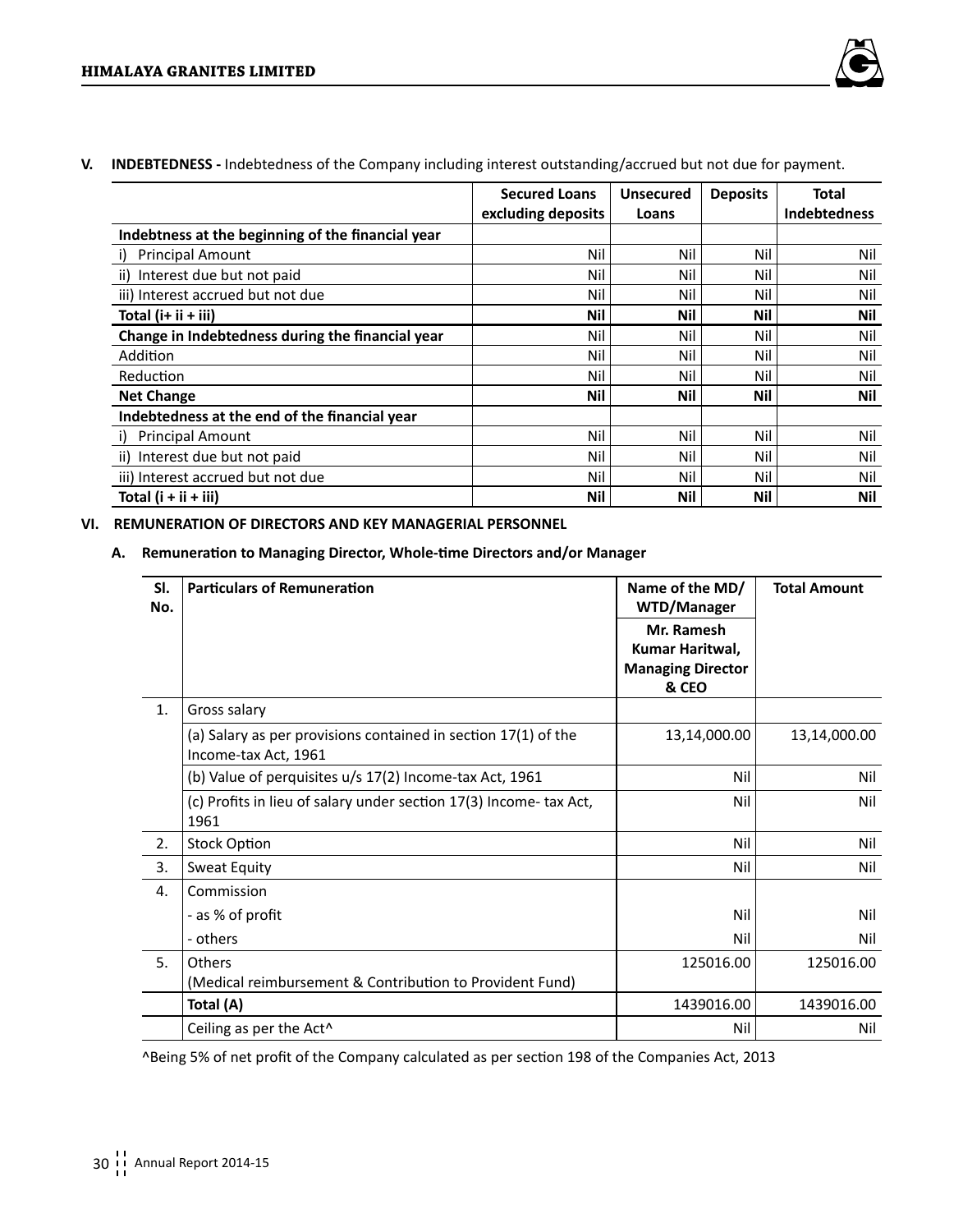## **B. Remuneration to other directors**

| SI. | <b>Particulars of</b>                                                                      |                                             |                                                   | <b>Name of Diector</b>                              |                                                         |                                                           | <b>Total</b>  |
|-----|--------------------------------------------------------------------------------------------|---------------------------------------------|---------------------------------------------------|-----------------------------------------------------|---------------------------------------------------------|-----------------------------------------------------------|---------------|
| No. | Remuneration                                                                               | Mr. Saurabh<br>Mittal.<br>Non-<br>Executive | <b>Mahesh</b><br>Kumar<br>Malpani,<br>Independent | Mr. Beni<br>Gopal Saraf,<br>Independent<br>Director | Ms. Mathangi<br>Ramanujam,<br>Non-Executive<br>Director | Mr. Pradip<br><b>Manharlal</b><br>Domadia.<br>Independent | Amount<br>(3) |
| 1.  |                                                                                            | Chairman                                    | <b>Director</b>                                   |                                                     |                                                         | Director                                                  |               |
|     | <b>Independent Directors</b><br>Fee for attending<br>board and committee<br>meetings $(3)$ | N.A.                                        | 2000                                              | 2000                                                | N.A.                                                    | 2000                                                      | 6000          |
|     | Commission $(\bar{z})$                                                                     | N.A.                                        | Nil                                               | Nil                                                 | N.A.                                                    | Nil                                                       | Nil           |
|     | Others, please specify                                                                     | N.A.                                        | Nil                                               | Nil                                                 | N.A.                                                    | Nil                                                       | Nil           |
|     | Total (1)                                                                                  | N.A.                                        | 2000                                              | 2000                                                | N.A.                                                    | 2000                                                      | 6000          |
| 2.  | <b>Other Non Executive</b><br><b>Directors</b>                                             |                                             |                                                   |                                                     |                                                         |                                                           |               |
|     | Fee for attending board<br>committee meetings $(\bar{\zeta})$                              | 500                                         | N.A.                                              | N.A.                                                | 500                                                     | N.A.                                                      | 1000          |
|     | Commission                                                                                 | Nil                                         | N.A.                                              | N.A.                                                | Nil                                                     | N.A.                                                      | Nil           |
|     | Others                                                                                     | Nil                                         | N.A.                                              | N.A.                                                | Nil                                                     | N.A.                                                      | Nil           |
|     | Total (2)                                                                                  | 500                                         | N.A.                                              | N.A.                                                | 500                                                     | N.A.                                                      | 1000          |
|     | Total $(B)=(1+2)$                                                                          | 500                                         | 2000                                              | 2000                                                | 500                                                     | 2000                                                      | 7000          |
|     | <b>Total Managerial</b><br>Remuneration $( ₹)$                                             | 1446016#                                    |                                                   |                                                     |                                                         |                                                           |               |
|     | Overall Ceiling as per<br>the Act $(\overline{z})$                                         | $Nil*$                                      |                                                   |                                                     |                                                         |                                                           |               |

*# Total remuneration to the Managing Director & CEO, and other directors (being the total of A & B)* 

*\*Being 11% of net profit of the Company calculated as per Section 198 of the Companies Act, 2013*

**C. Remuneration to Key Managerial Personnel other than MD/Manager/WTD:** The Company has no Key Managerial Personnel other than MD/Manager/WTD during the year under review.

## **VII. PENALTIES / PUNISHMENT/ COMPOUNDING OF OFFENCES :** Nil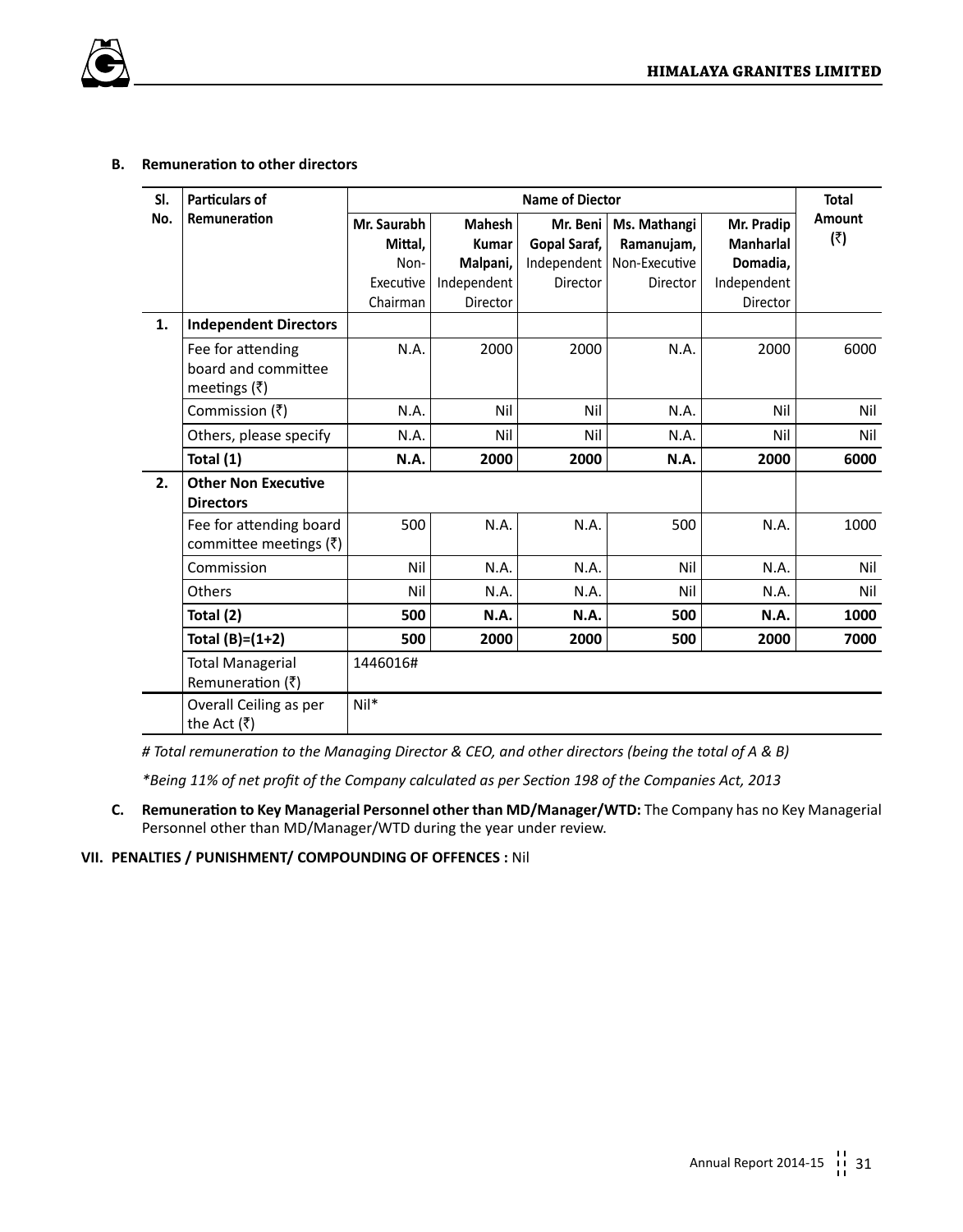

#### **Annexure-IV**

**Particulars of employees for the year ended March 31, 2015 as required under Section 197 of the Companies Act, 2013 read with rule 5 of Companies (Appointment & Remuneration of Managerial Personnel) Rules, 2014:** 

i. The percentage increase in remuneration of each Director and Key Managerial Personnel (KMP) during the financial year 2014-15, ratio of the remuneration of each Director to the median remuneration of the employees of the Company for the financial year 2014-15 and the comparison of remuneration of each KMP against the performance of the Company are as under:

| SI.<br>No. | Director/KMP<br>Name of<br>and<br><b>Designation</b>      | Remuneration<br>Director/KMP<br>οf<br>for financial year<br>2014-15 | % increase in<br><b>Remuneration in</b><br>the Financial Year<br>2014-15 | Ratio of remuneration<br>of each Director/to<br>median remuneration of<br>employees |
|------------|-----------------------------------------------------------|---------------------------------------------------------------------|--------------------------------------------------------------------------|-------------------------------------------------------------------------------------|
| 1.         | Mr. Saurabh Mittal,<br>Non-Executive Chairman             | Nil                                                                 | Nil                                                                      | There was no permanent<br>employee in the payroll                                   |
| 2.         | Mr. Ramesh Kumar Haritwal,<br>Managing Director & CEO     | 14,39,016.00                                                        | Nil                                                                      | of the Company during<br>the financial year<br>ended 31st March,                    |
| 3.         | Mr. Beni Gopal Saraf,<br>Independent Director             | Nil                                                                 | Nil                                                                      | 2015 and accordingly<br>ratio of remuneration                                       |
| 4.         | Mr. Mahesh Kumar Malpani,<br>Independent Director         | Nil                                                                 | Nil                                                                      | of each Director to<br>median remuneration                                          |
| 5.         | Mr. Pradip Manharlal Domadia,<br>Independent Director     | Nil                                                                 | Nil                                                                      | of employees are not<br>provided                                                    |
| 6.         | Ms. Mathangi Ramanujam, Non-<br><b>Executive Director</b> | Nil                                                                 | Nil                                                                      |                                                                                     |

- ii. The median remuneration of employees of the Company during the financial year; There was no permanent employee in the payroll of the Company during the financial year ended 31st March, 2015 and accordingly the median remuneration of employees of the Company is not provided;
- iii. Percentage of increase in the median remuneration of employees; There was no permanent employee in the payroll of the Company during the financial year ended 31st March, 2015, hence, increase in the median remuneration of employees is not provided.
- iv. There was no permanent employee on the rolls of Company as on March 31, 2015;
- v. Relationship between average increase in remuneration and company performance: There was no permanent employee in the payroll of the Company during the financial year ended 31st March, 2015. Further, the remuneration of Mr. Ramesh Kumar Haritwal, Managing Director & CEO of the Company remained unchanged during the financial year ended 31st March, 2015.
- vi. Comparison of remuneration of the Key Managerial Personnel against the performance of the Company: The remuneration of Mr. Ramesh Kumar Haritwal, Managing Director & CEO of the Company, the only KMP, remained unchanged during the financial year ended 31st March, 2015. As the manufacturing facility of the company remain closed during the financial year ended 31st March, 2015, the comparison of remuneration of the Key Managerial Personnel against the performance of the Company could not be established during the financial year ended 31st March, 2015.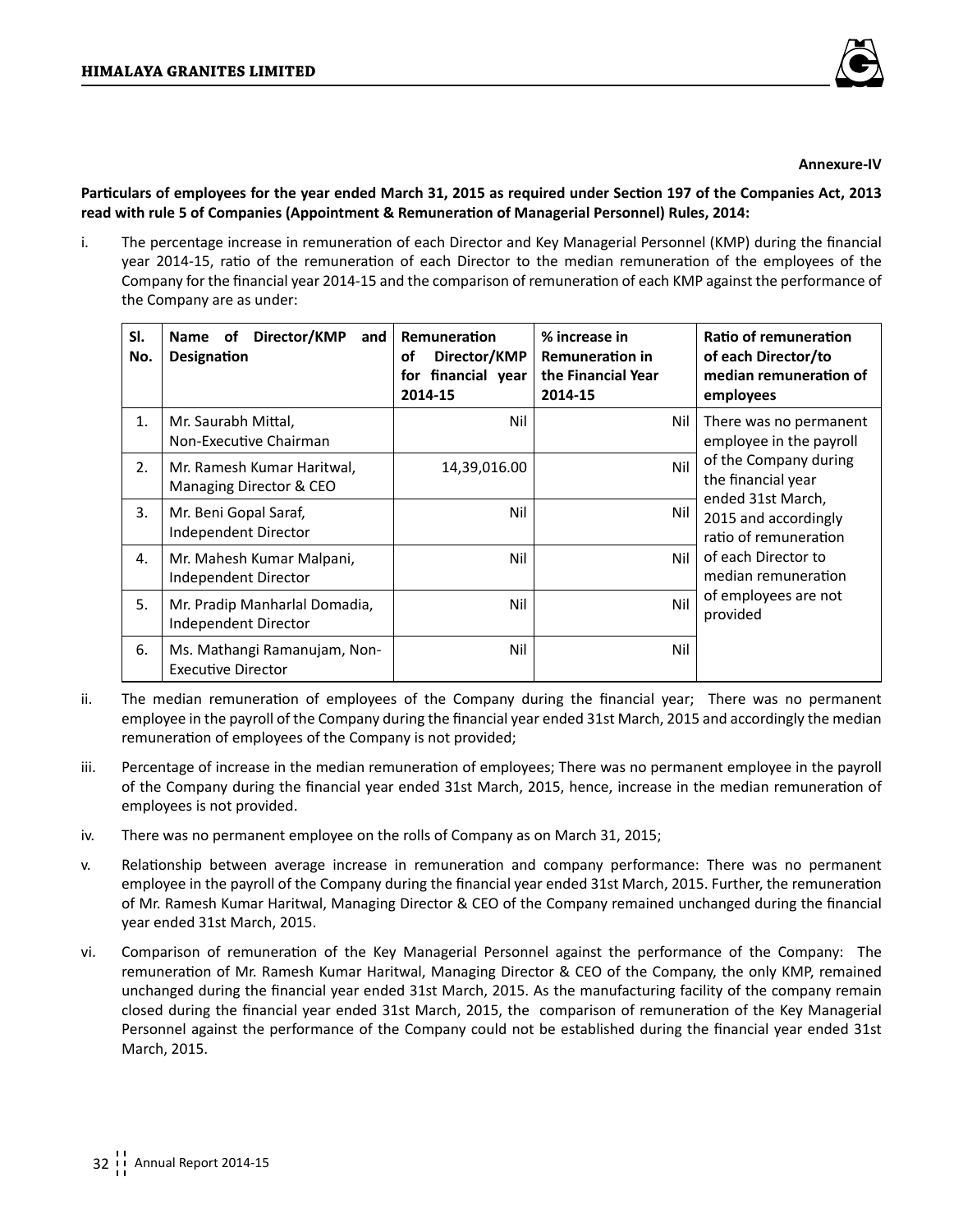

vii. Variations in the market capitalisation of the Company, price earning ratio as at the closing date of the current financial year and previous financial year and percentage increase or decrease in market quotations of the shares of the Company in comparison to the rate at which the Company came out with the last public offer:

| <b>Stock Exchange</b> | <b>Closing Market Price</b><br>per Share (₹) |                                 | Percentage increase |                                 | <b>Price Earnings Ratio</b>     | <b>Market Capitalisation</b><br>(₹ In crores) |                                 |
|-----------------------|----------------------------------------------|---------------------------------|---------------------|---------------------------------|---------------------------------|-----------------------------------------------|---------------------------------|
|                       | As on<br>31st<br>March,<br>2015              | As on<br>31st<br>March,<br>2014 |                     | As on<br>31st<br>March,<br>2015 | As on<br>31st<br>March.<br>2014 | As on<br>31st<br>March.<br>2015               | As on<br>31st<br>March,<br>2014 |
| <b>BSE Limited</b>    | ₹8.50                                        | ₹ 34.50                         | N. A.               | (10.90)                         | (1725.00)                       | 2.55                                          | 10.37                           |

- viii. Average percentage of increase made in the salaries of employees other than the managerial personnel in the last financial year and its percentage of increase in the managerial remuneration: Not Applicable.
- ix. The key parameters for the variable component of remuneration such as annual commission availed by the directors are considered by the Board of Directors based on the recommendations of the Nomination and Remuneration Committee as per the Remuneration Policy for Directors and Senior Management Personnel, wherever applicable.
- x. The ratio of the remuneration of the highest paid director to that of the employees who are not directors but receive remuneration in excess of the highest paid director during the year: Not Applicable.
- xi. It is hereby affirmed that the remuneration paid during the year ended 31st March, 2015 is as per the Remuneration Policy.

**Particulars of employees for the year ended March 31, 2015 as required under Section 197 of the Companies Act, 2013 read with rule 5(2) of Companies (Appointment & Remuneration of Managerial Personnel) Rules, 2014 :** Not applicable

On behalf of the Board of Directors

for **Himalaya Granites Limited**

Place : Kolkata **Saurabh Mittal**

Dated : 30th May, 2015 *Non-Executive Chairman*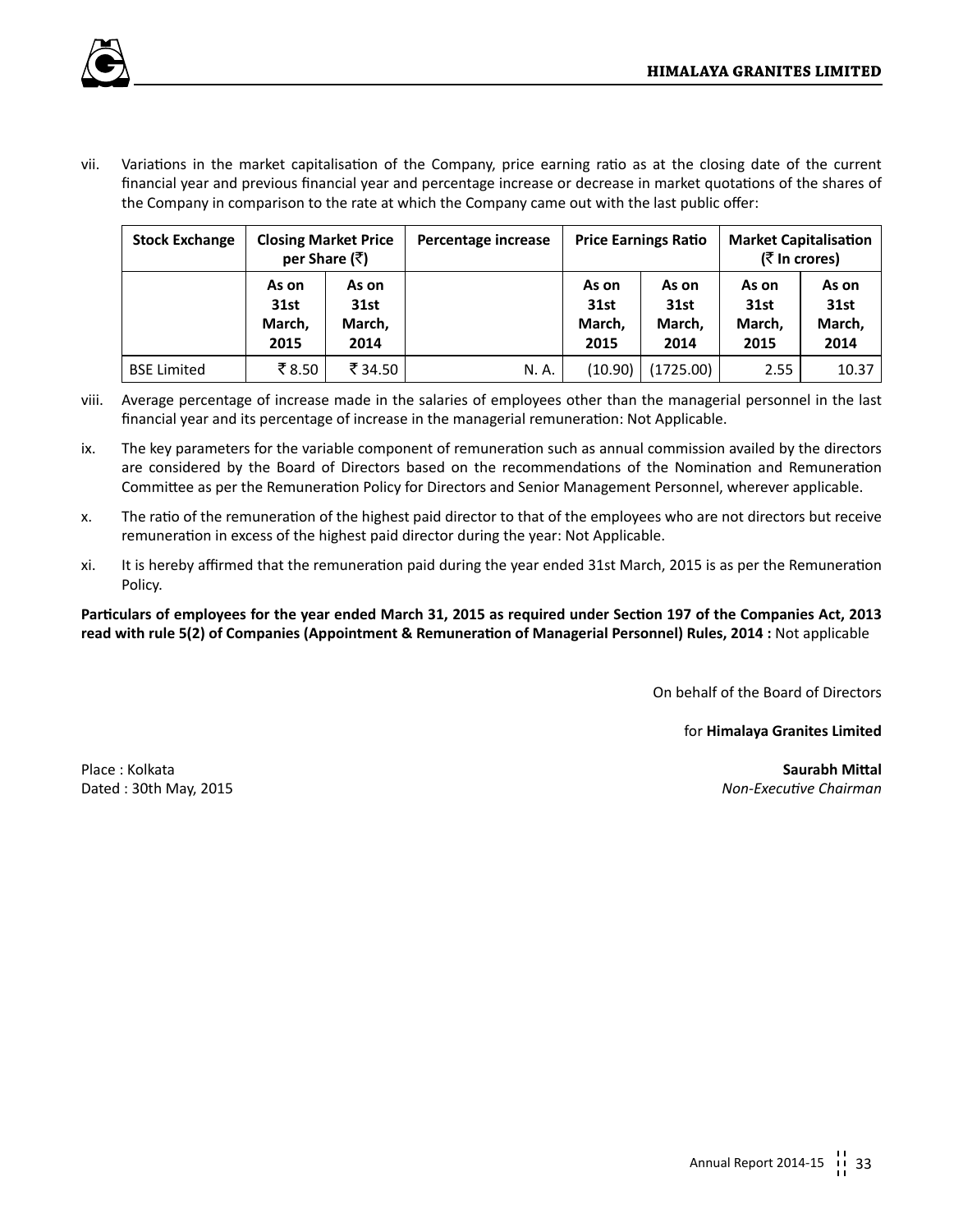

## **Independent Auditors' Report**

## To The Members of **Himalaya Granites Limited**

## **Report on the Financial Statements**

We have audited the accompanying financial statements of M/s. Himalaya Granites Limited ("the Company"), which comprise the Balance Sheet as at March 31, 2015, the Statement of Profit and Loss and Cash Flow Statement for the year ended, and a summary of significant accounting policies and other explanatory information.

## **Management's Responsibility for the Financial Statements**

The Company's Board of Directors is responsible for the matters stated in Section 134(5) of the Companies Act, 2013 ("the Act") with respect to the preparation and presentation of these financial statements that give a true and fair view of the financial position, financial performance and cash flows of the Company in accordance with the accounting principles generally accepted in India, including the Accounting Standards specified under Section 133 of the Act, read with Rule 7 of the Companies (Accounts) Rules, 2014. This responsibility also includes maintenance of adequate accounting records in accordance with the provisions of the Act for safeguarding the assets of the Company and for preventing and detecting frauds and other irregularities; selection and application of appropriate accounting policies; making judgments and estimates that are reasonable and prudent; and design, implementation and maintenance of adequate internal financial controls, that were operating effectively for ensuring the accuracy and completeness of the accounting records, relevant to the preparation and presentation of the financial statements that give a true and fair view and are free from material misstatement, whether due to fraud or error.

## **Auditors' Responsibility**

Our responsibility is to express an opinion on these financial statements based on our audit. We have taken into account the provisions of the Act, the accounting and auditing standards and matters which are required to be included in the audit report under the provisions of the Act and the Rules made thereunder.

We conducted our audit in accordance with the Standards on Auditing specified under Section 143(10) of the Act. Those Standards require that we comply with ethical requirements and plan and perform the audit to obtain reasonable assurance about whether the financial statements are free from material misstatement.

An audit involves performing procedures to obtain audit evidence about the amounts and the disclosures in the financial statements. The procedures selected depend on the auditor's judgment, including the assessment of the risks of material misstatement of the financial statements, whether due to fraud or error. In making those risk assessments, the auditor considers internal financial control relevant to the Company's preparation of the financial statements that give a true and fair view in order to design audit procedures that are appropriate in the circumstances, but not for the purpose of expressing an opinion on whether the Company has in place an adequate internal financial controls system over financial reporting and the operating effectiveness of such controls. An audit also includes evaluating the appropriateness of the accounting policies used and the reasonableness of the accounting estimates made by the Company's Directors, as well as evaluating the overall presentation of the financial statements.

We believe that the audit evidence we have obtained is sufficient and appropriate to provide a basis for our audit opinion on the financial statements.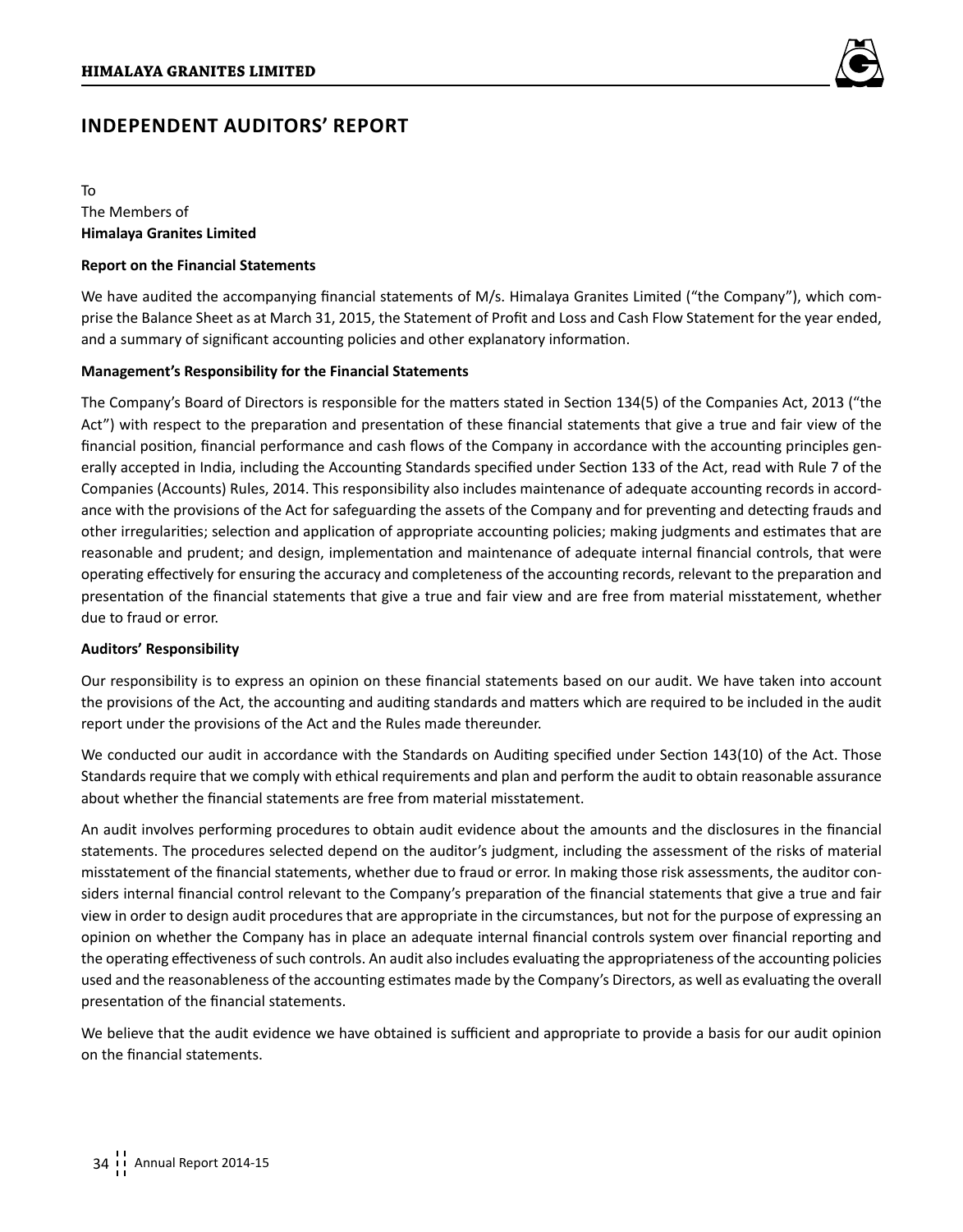

## **Opinion**

In our opinion and to the best of our information and according to the explanations given to us, the aforesaid financial statements give the information required by the Act in the manner so required and give a true and fair view in conformity with the accounting principles generally accepted in India, of the state of affairs of the Company as at 31 March 2015 and its loss and its cash flows for the year ended on that date.

## **Report On Other Legal and Regulatory Requirements**

- 1. As required by the Companies (Auditor's Report) Order, 2015 ("the Order") issued by the Central Government of India in terms of sub-section (11) of section 143 of the Act, we give in the Annexure a statement on the matters specified in the paragraph 3 and 4 of the Order, to the extent applicable.
- 2. As required by Section 143(3) of the Act, we report that:
	- (a) we have sought and obtained all the information and explanations which to the best of our knowledge and belief were necessary for the purposes of our audit.
	- (b) In our opinion, proper books of account as required by law have been kept by the Company so far as appears from our examination of those books.
	- (c) The Balance Sheet, the Statement of Profit and Loss and the Cash Flow Statement dealt with by this Report are in agreement with the books of account.
	- (d) in our opinion, the aforesaid standalone financial statements comply with the Accounting Standards specified under Section 133 of the Act, read with Rule 7 of the Companies (Accounts) Rules, 2014.
	- (e) on the basis of the written representations received from the directors as on 31 March 2015 taken on record by the Board of Directors, none of the directors is disqualified as on 31 March 2015 from being appointed as a director in terms of Section 164 (2) of the Act; and
	- (f) with respect to the other matters to be included in the Auditor's Report in accordance with Rule 11 of the Companies (Audit and Auditors) Rules, 2014, in our opinion and to the best of our information and according to the explanations given to us:
		- i. The were no pending litigations which would impact the financial position in its financial statements.
		- ii. The Company did not have any long-term contracts including derivative contracts for which there were any material foreseeable losses.
		- iii. There has been no delay in transferring amounts, required to be transferred, to the Investor Education and Protection Fund by the Company.

## For **D. DHANDARIA & COMPANY** Chartered Accountants ICAI Firm Reg. No. **306147E**

(Naveen Kumar Dhandaria)

Place of Signature : Kolkata **Partner** Partner **Partner** Partner **Partner** Partner **Partner** Dated : 30th May, 2015 Membership No. **061127**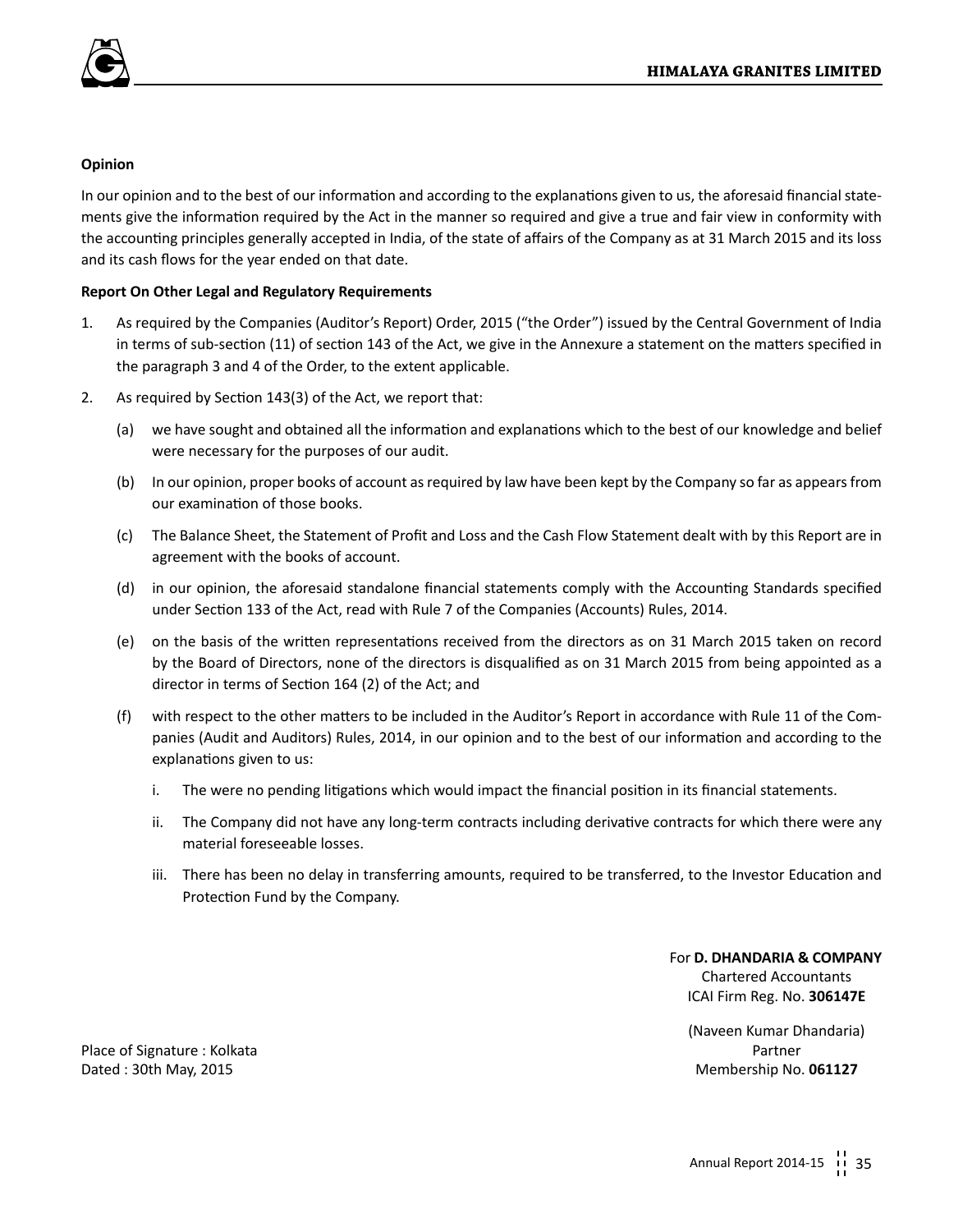

## **ANNEXURE TO INDEPENDENT AUDITORS' REPORT**

Referred to in Paragraph 1 under the heading of "Report on Other Legal and Regulatory Requirements"

## 1. **In respect of its Fixed Assets :**

- (a) The Company has maintained proper records showing full particulars including quantitative details and situation of fixed assets.
- (b) A substantial portion of the fixed assets have been physically verified by the management during the year and there is a regular programme of verification which, in our opinion, is reasonable having regard to the size of the Company and the nature of its assets. No material discrepancies were noticed on such verification.

## 2. **In respect of its Inventories :**

- (a) As explained to us, the inventory has been physically verified during the year by the management at reasonable intervals.
- (b) In our opinion and according to the information and explanations given to us, the procedures of physical verification of inventories followed by the management are reasonable and adequate in relation to the size of the Company and the nature of its business.
- (c) In our opinion and according to the information and explanations given to us, the Company has maintained proper records of its inventory and no material discrepancies were noticed on physical verification of inventories as compared to the book records.
- 3. The Company has not granted loans to a body corporate covered in the register maintained under section 189 of the Companies Act, 2013 ('the Act').
- 4. In our opinion and according to the information and explanations given to us, there is adequate internal control system commensurate with the size of the Company and the nature of its business for the purchase of inventory and fixed assets and for the sale of goods and services. During the course of our audit, we have not observed any continuing failure to correct major weaknesses in internal control system;
- 5. The Company has not accepted any deposits from the public during the year.
- 6. The Central Government has not prescribed the maintenance of cost records under section 148(1) of the Act, for any of the services rendered by the Company.
- 7. According to the information and explanation given to us in respect of statutory and other dues:
	- (a) According to the information and explanations given to us and on the basis of our examination of the records of the Company, amounts deducted/ accrued in the books of account in respect of undisputed statutory dues including provident fund, employees' state insurance, income tax, sales tax, wealth tax, service tax, duty of customs, duty of excise, value added tax, cess and other material statutory dues have been regularly deposited during the year by the Company with the appropriate authorities. Athough there has been delay in few cases, there are no undisputed statutory dues outstanding for a period of more than six months from the date they become payable.
	- (b) According to information and explanation given to us, there was no disputed amount to be deposited by the Company.
	- (c) According to the information and explanations given to us the amounts which were required to be transferred to the investor education and protection fund in accordance with the relevant provisions of the Companies Act, 1956 (1 of 1956) and rules there under has been transferred to such fund within time.
- 8. The Company's accumulated losses at the end of financial year are not more than fifty percent of its net worth. The Company has incurred cash losses aggregating to  $\bar{z}$  4.86 Lacs during the financial year covered by our audit and has not incurred cash losses during the immediately preceding financial year.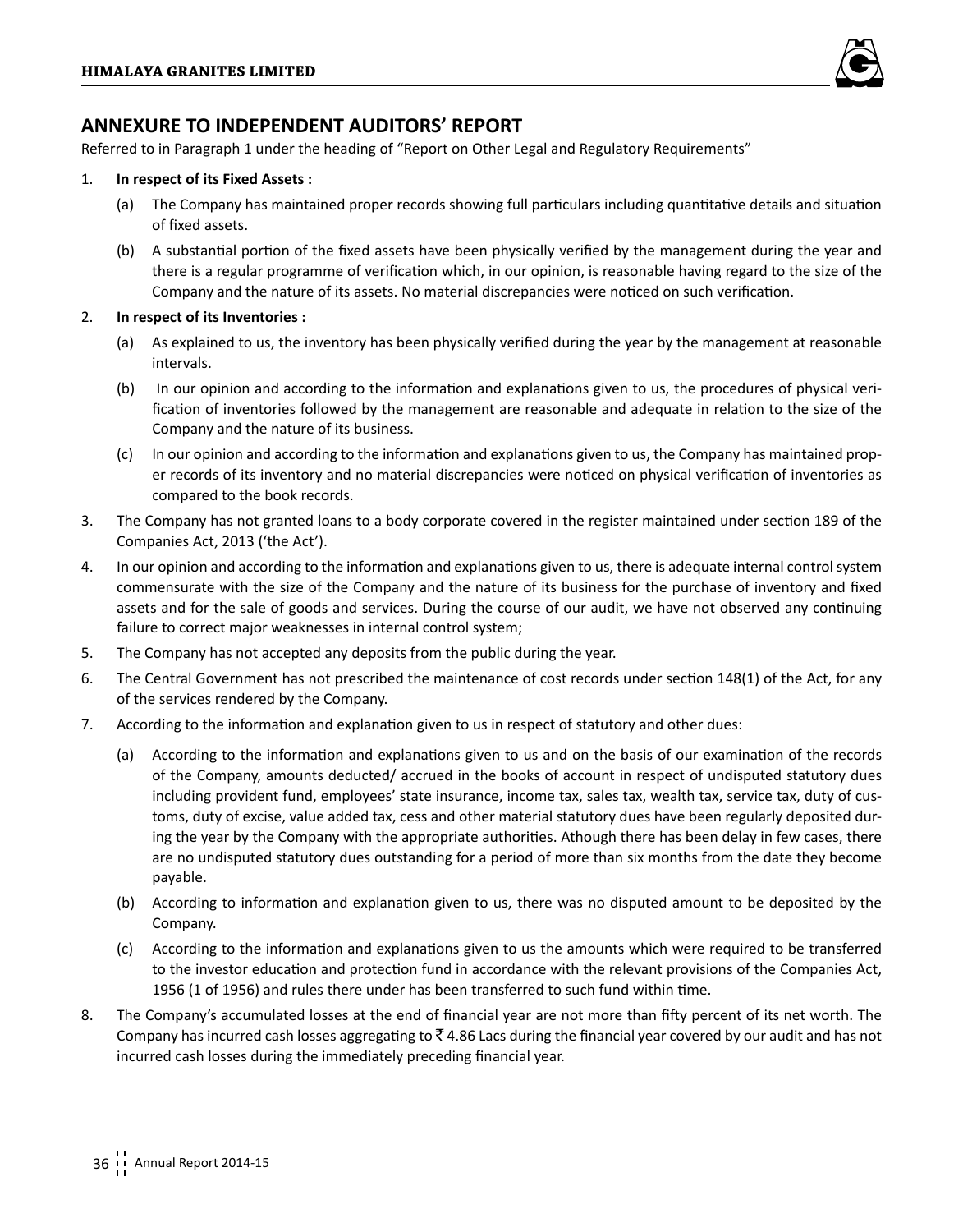

- 9. Based on our audit procedures and on the information and explanations given by the management, the Company has not issued any debentures and has not taken any loans from the financial institutions or Banks.
- 10. According to information and explanations given to us, the Company has not given guarantees for loans taken by others from banks or financial institutions.
- 11. The Company has not raised any term loan, accordingly the provisions of Clause 3 (xi) are not applicable.
- 12. According to the information and explanations given to us, no fraud on or by the Company has been noticed or reported during the course of our audit.

For **D. DHANDARIA & COMPANY** Chartered Accountants ICAI Firm Reg. No. **306147E**

(Naveen Kumar Dhandaria)

Place of Signature : Kolkata **Partner** Partner **Partner** Partner **Partner** Dated : 30th May, 2015 Membership No. **061127**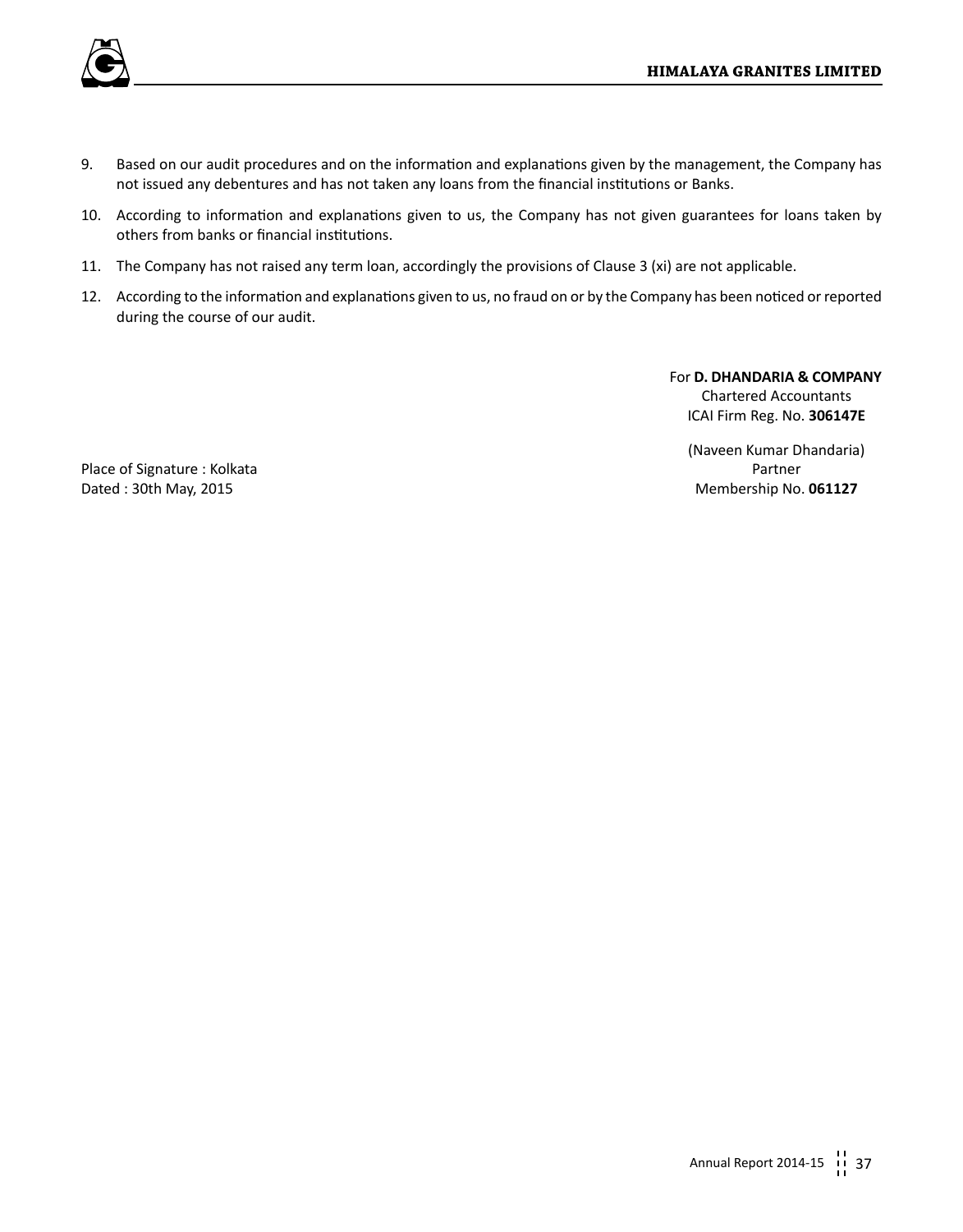# **Balance Sheet** as at 31st March, 2015

| <b>Particulars</b>                                 | <b>Note</b> | As at            |          | As at            |           |  |
|----------------------------------------------------|-------------|------------------|----------|------------------|-----------|--|
|                                                    | No.         | 31st March, 2015 |          | 31st March, 2014 |           |  |
|                                                    |             | ₹                | ₹        | ₹                | ₹         |  |
| <b>EQUITY AND LIABILITIES:</b>                     |             |                  |          |                  |           |  |
| <b>Shareholders' Funds:</b>                        |             |                  |          |                  |           |  |
| Share Capital                                      | 1           | 30050000         |          | 30050000         |           |  |
| Reserves & Surplus                                 | 2           | 61420169         |          | 68106867         |           |  |
|                                                    |             |                  | 91470169 |                  | 98156867  |  |
| <b>Non-current Liabilities:</b>                    |             |                  |          |                  |           |  |
| Deferred Tax Liabilities (Net)                     | 3           |                  |          |                  | 2045791   |  |
| Other Long Term Liabilities                        | 4           |                  | 468000   |                  | 400000    |  |
| Long Term Provisions                               | 5           |                  | 266729   |                  | 256729    |  |
| <b>Current Libilities:</b>                         |             |                  |          |                  |           |  |
| <b>Trade Payables</b>                              | 6           |                  | 818689   |                  | 1477025   |  |
| <b>Other Current Libailities</b>                   | 7           |                  | 409399   |                  | 404675    |  |
| TOTAL:                                             |             |                  | 93432986 |                  | 102741087 |  |
| <b>ASSETS:</b>                                     |             |                  |          |                  |           |  |
| <b>Non-Current Assets:</b>                         |             |                  |          |                  |           |  |
| <b>Fixed Assets:</b>                               |             |                  |          |                  |           |  |
| <b>Tangible Assets</b>                             | 8           |                  | 22322369 |                  | 29355686  |  |
| Long Term Loans & Advances :                       | 9           |                  | 681073   |                  | 681073    |  |
| <b>Current Assets:</b>                             |             |                  |          |                  |           |  |
| Inventories                                        | 10          | 299393           |          | 505197           |           |  |
| <b>Trade Receivables</b>                           | 11          | 9782127          |          | 9873141          |           |  |
| Cash & Bank Balances                               | 12          | 8876591          |          | 7548957          |           |  |
| Short Term Loans & Advances                        | 13          | 51471433         |          | 54777033         |           |  |
|                                                    |             |                  | 70429544 |                  | 72704328  |  |
| TOTAL:                                             |             |                  | 93432986 |                  | 102741087 |  |
| <b>Significant Accounting Policies</b>             |             |                  |          |                  |           |  |
| See accompanying notes to the Financial Statements | 1 to 29     |                  |          |                  |           |  |
| AS PER OUR ANNEXED REPORT OF EVEN DATE.            |             |                  |          |                  |           |  |

## For **D. DHANDARIA & COMPANY Saurabh Mittal** Chartered Accountants

ICAI Firm Reg. No. **306147E**

Place of Signature : Kolkata Partner **Ramesh Kumar Haritwal**

(Naveen Kumar Dhandaria)

Dated : 30th May, 2015 Membership No. **061127** Managing Director & CEO

38 | Annual Report 2014-15

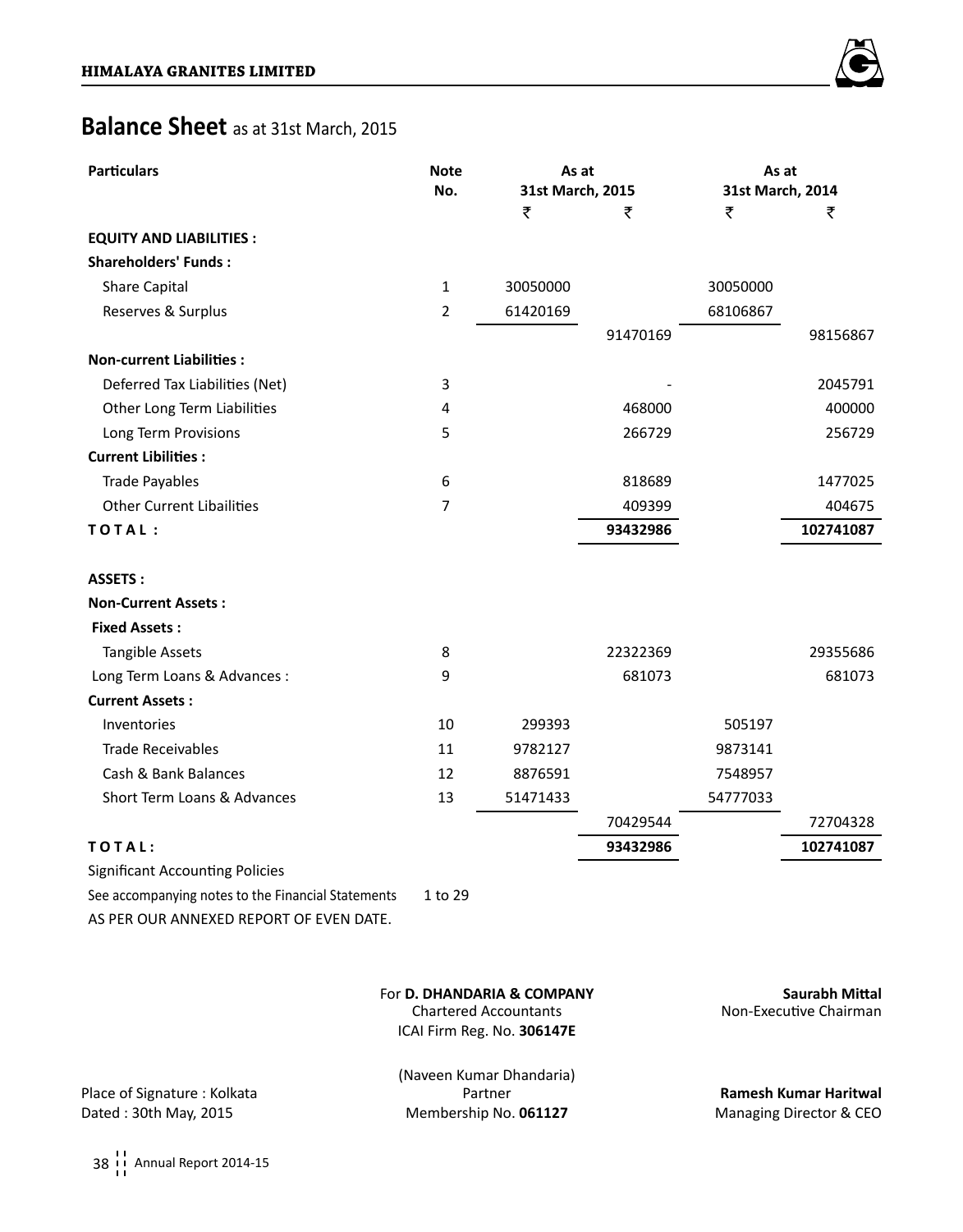

# **Statement of Profit and Loss** for the year ended 31st March, 2015

| <b>Particulars</b>                                         | <b>Note</b><br>No. | For the year ended<br>31st March, 2015 |           | For the year ended<br>31st March, 2014 |           |  |
|------------------------------------------------------------|--------------------|----------------------------------------|-----------|----------------------------------------|-----------|--|
|                                                            |                    | ₹                                      | ₹         | ₹                                      | ₹         |  |
| <b>INCOME:</b>                                             |                    |                                        |           |                                        |           |  |
| Revenue Form Operations                                    | 14                 |                                        | 199900    |                                        | 147400    |  |
| Other Income                                               | 15                 |                                        | 9055258   |                                        | 7780355   |  |
| <b>Total Revenue</b>                                       |                    |                                        | 9255158   |                                        | 7927755   |  |
|                                                            |                    |                                        |           |                                        |           |  |
| <b>EXPENDITURE:</b>                                        |                    |                                        |           |                                        |           |  |
| Changes in Inventories of Finished Goods,                  |                    |                                        |           |                                        |           |  |
| Stock in Process and Stock in Trade                        | 16                 |                                        | 205804    |                                        | 435269    |  |
| <b>Employees Benefits Expense</b>                          | 17                 |                                        | 2197972   |                                        | 2377427   |  |
| Depreciation                                               | 18                 |                                        | 1860576   |                                        | 2035211   |  |
| <b>Other Expenses</b>                                      | 19                 |                                        | 3920062   |                                        | 4196405   |  |
| <b>Total Expenditure</b>                                   |                    |                                        | 8184414   |                                        | 9044312   |  |
| Profit/(Loss) before exceptional items and Tax             |                    |                                        | 1070744   |                                        | (1116557) |  |
| <b>Exceptional Items</b>                                   | 20                 |                                        | (1454232) |                                        |           |  |
| Profit/(Loss) Before Tax                                   |                    |                                        | (383488)  |                                        | (1116557) |  |
|                                                            |                    |                                        |           |                                        |           |  |
| <b>Tax Expense</b>                                         |                    |                                        |           |                                        |           |  |
| <b>Current Tax</b>                                         | 27                 |                                        |           |                                        |           |  |
| Income tax for earlier years                               |                    | (4008580)                              |           |                                        |           |  |
| Release of Deferred Tax                                    |                    | 2045791                                |           | 1190090                                |           |  |
|                                                            |                    |                                        | (1962789) |                                        | 1190090   |  |
| Profit/(Loss) for the Year                                 |                    |                                        | (2346277) |                                        | 73533     |  |
| Earnings per Equity Share of face value of $\bar{z}$ 10    | 29                 |                                        |           |                                        |           |  |
| each<br>Basic & Diluted (in ₹)                             |                    |                                        | (0.78)    |                                        | 0.02      |  |
| <b>Significant Accounting Policies</b>                     |                    |                                        |           |                                        |           |  |
| See accompanying notes to the Financial Statements 1 to 29 |                    |                                        |           |                                        |           |  |
|                                                            |                    |                                        |           |                                        |           |  |
| AS PER OUR ANNEXED REPORT OF EVEN DATE.                    |                    |                                        |           |                                        |           |  |

|                             | <b>Chartered Accountants</b> | Non-Executive Chairman  |
|-----------------------------|------------------------------|-------------------------|
|                             | ICAI Firm Reg. No. 306147E   |                         |
|                             | (Naveen Kumar Dhandaria)     |                         |
| Place of Signature: Kolkata | Partner                      | Ramesh Kumar Haritwal   |
| Dated: 30th May, 2015       | Membership No. 061127        | Managing Director & CEO |

For **D. DHANDARIA & COMPANY Saurabh Mittal**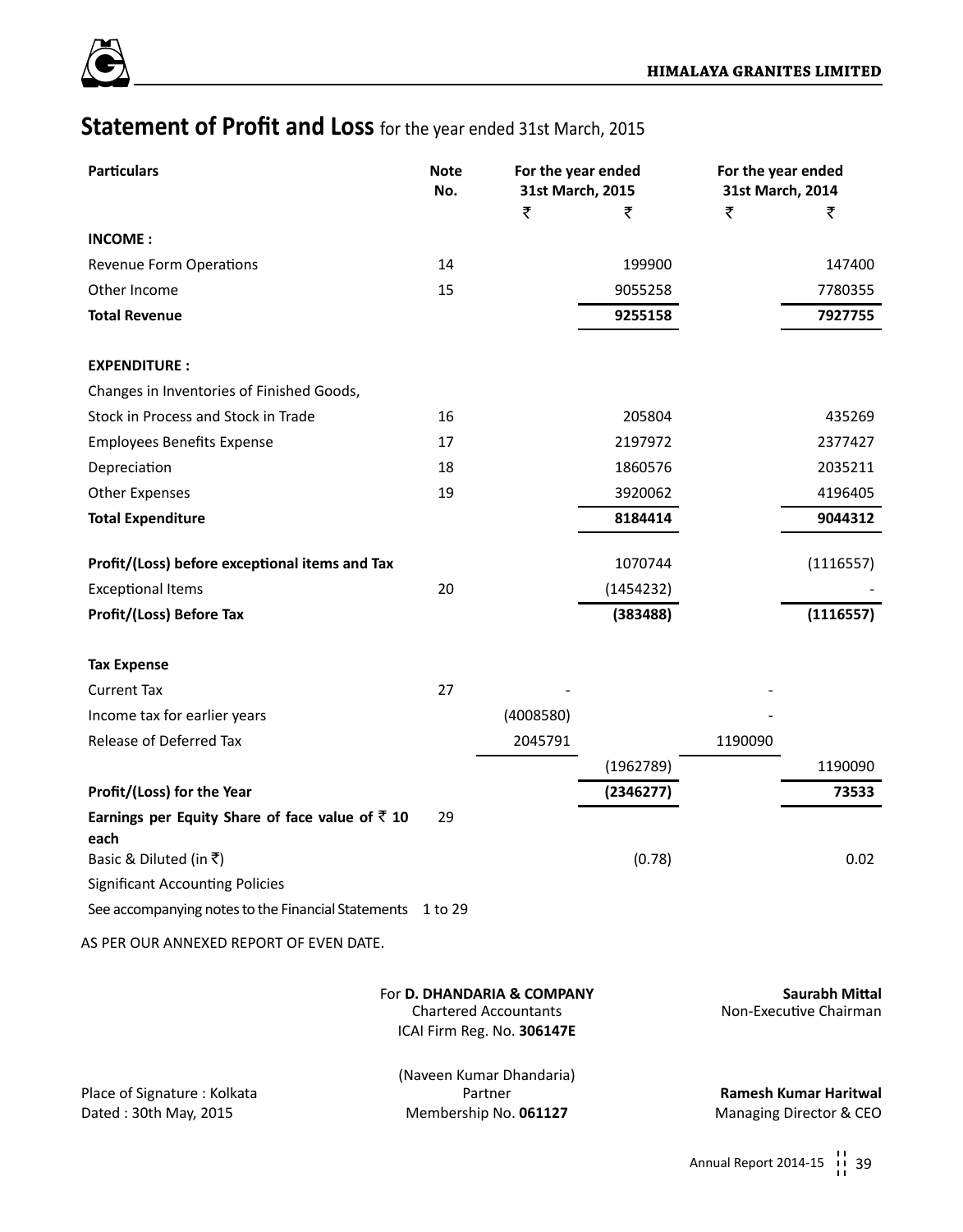

# **Cash Flow Statement** for the year ended 31st March, 2015

|    |       | <b>Particulars</b>                                                  | For the year ended<br>31st March, 2015 |           | For the year ended<br>31st March, 2014 |           |  |
|----|-------|---------------------------------------------------------------------|----------------------------------------|-----------|----------------------------------------|-----------|--|
|    |       |                                                                     | ₹                                      | ₹         | ₹                                      | ₹         |  |
|    |       | A. CASH FLOW ARISING FROM OPERATING ACTIVITIES:                     |                                        |           |                                        |           |  |
|    |       | Net Profit before Tax and Extraordinary items                       |                                        | (383488)  |                                        | (1116557) |  |
|    | Add:  |                                                                     |                                        |           |                                        |           |  |
|    | a)    | Depreciation                                                        | 1860576                                |           | 2035211                                |           |  |
|    | b)    | Loss on Sale/Discard of Fixed Assets                                | 832320                                 |           | 1827906                                |           |  |
|    |       |                                                                     |                                        | 2692896   |                                        | 3863117   |  |
|    |       |                                                                     |                                        | 2309408   |                                        | 2746560   |  |
|    | Less: |                                                                     |                                        |           |                                        |           |  |
|    | a)    | Interest Income                                                     | 3679318                                |           | 3367412                                |           |  |
|    | b)    | Rental Income                                                       | 5375940                                |           | 4337500                                |           |  |
|    |       |                                                                     |                                        | 9055258   |                                        | 7704912   |  |
|    |       | Operating Profit before Working Capital Changes                     |                                        | (6745850) |                                        | (4958352) |  |
|    | Less: |                                                                     |                                        |           |                                        |           |  |
|    |       | Adjustments for:                                                    |                                        |           |                                        |           |  |
|    | a)    | Trade and other Receivables                                         | (4398534)                              |           | 4248592                                |           |  |
|    | b)    | Inventories                                                         | (205804)                               |           | (435269)                               |           |  |
|    | C)    | <b>Trade Payables</b>                                               | 575612                                 |           | (164393)                               |           |  |
|    |       |                                                                     |                                        | (4028726) |                                        | 3648930   |  |
|    |       | Cash Inflow (+)/Outflow (-) from Operations                         |                                        | (2717124) |                                        | (8607282) |  |
|    |       | Less : Income Tax Paid/refund received (-)                          |                                        | 4008580   |                                        |           |  |
|    |       | Net Cash Inflow (+)/Outflow (-) in course of Operating Activities   |                                        | (6725704) |                                        | (8607282) |  |
| В. |       | <b>CASH FLOW ARISING FROM INVESTING ACTIVITIES:</b>                 |                                        |           |                                        |           |  |
|    |       | <b>INFLOW</b>                                                       |                                        |           |                                        |           |  |
|    | a)    | Sale of Fixed Assets                                                |                                        |           | 626214                                 |           |  |
|    | b)    | <b>Interest Received</b>                                            | 3679318                                |           | 3367412                                |           |  |
|    | C)    | Rental Income                                                       | 5375940                                |           | 4337500                                |           |  |
|    |       |                                                                     |                                        | 9055258   |                                        | 8331126   |  |
|    |       | Less: OUTFLOW                                                       |                                        |           |                                        |           |  |
|    | a)    | <b>Acquisition of Fixed Assets</b>                                  |                                        |           | 46057                                  |           |  |
|    |       |                                                                     |                                        |           |                                        | 46057     |  |
|    |       | Net Cash Inflow (+) / Outflow (-) in course of Investing Activities |                                        | 9055258   |                                        | 8285069   |  |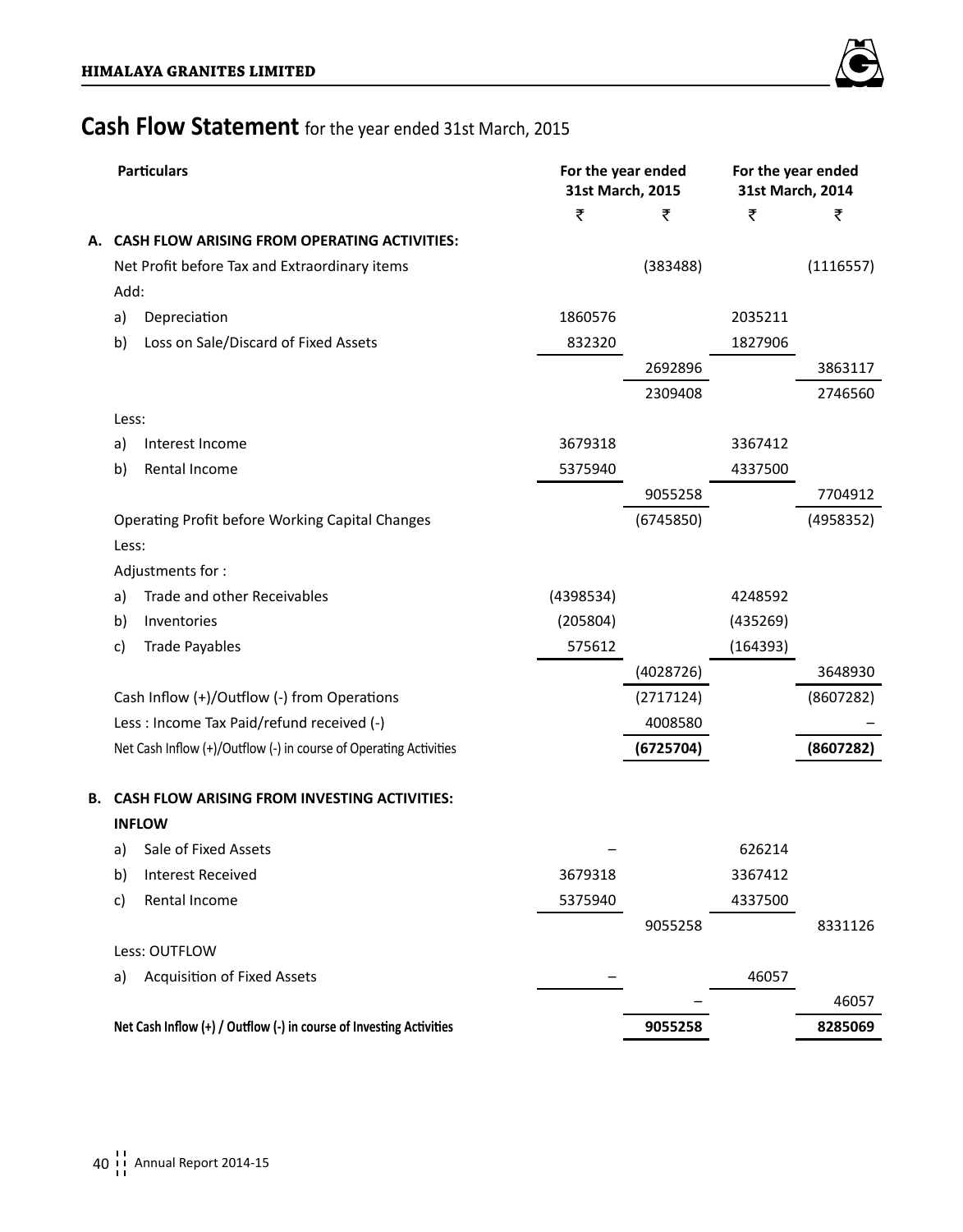

# **Cash Flow Statement** for the year ended 31st March, 2015

|    | <b>Particulars</b>                                          | For the year ended<br>31st March, 2015 |         | For the year ended<br>31st March, 2014 |          |
|----|-------------------------------------------------------------|----------------------------------------|---------|----------------------------------------|----------|
|    |                                                             | ₹                                      | ₹       | ₹                                      | ₹        |
| С. | <b>CASH FLOW ARISING FROM FINANCING ACTIVITIES:</b>         |                                        |         |                                        |          |
|    | <b>INFLOW</b>                                               |                                        |         |                                        |          |
|    | <b>Borrowings</b><br>a)                                     |                                        |         |                                        |          |
|    |                                                             |                                        |         |                                        |          |
|    | DEDUCT: OUTFLOW                                             |                                        |         |                                        |          |
|    | Repayment of Borrowings<br>a)                               |                                        |         |                                        |          |
|    | b)<br>Dividend & Corporate Dividend Tax Paid                |                                        |         |                                        |          |
|    |                                                             |                                        |         |                                        |          |
|    | Net Cash Outflow/(Inflow) in course of Financing Activities |                                        |         |                                        |          |
|    | Net Increase/ (Decrease) in Cash/Cash Equivalents (A+B+C)   |                                        | 2329554 |                                        | (322213) |
|    | ADD: Balance at the begining of the year                    |                                        | 4985387 |                                        | 5307600  |
|    | Cash / Cash Equivalents at the close of the Year            |                                        | 7314941 |                                        | 4985387  |
|    | AS PER OUR ANNEXED REPORT OF EVEN DATE.                     |                                        |         |                                        |          |

For **D. DHANDARIA & COMPANY Saurabh Mittal** ICAI Firm Reg. No. **306147E**

Non-Executive Chairman

(Naveen Kumar Dhandaria) Place of Signature : Kolkata Partner **Ramesh Kumar Haritwal** Dated : 30th May, 2015 Membership No. **061127** Managing Director & CEO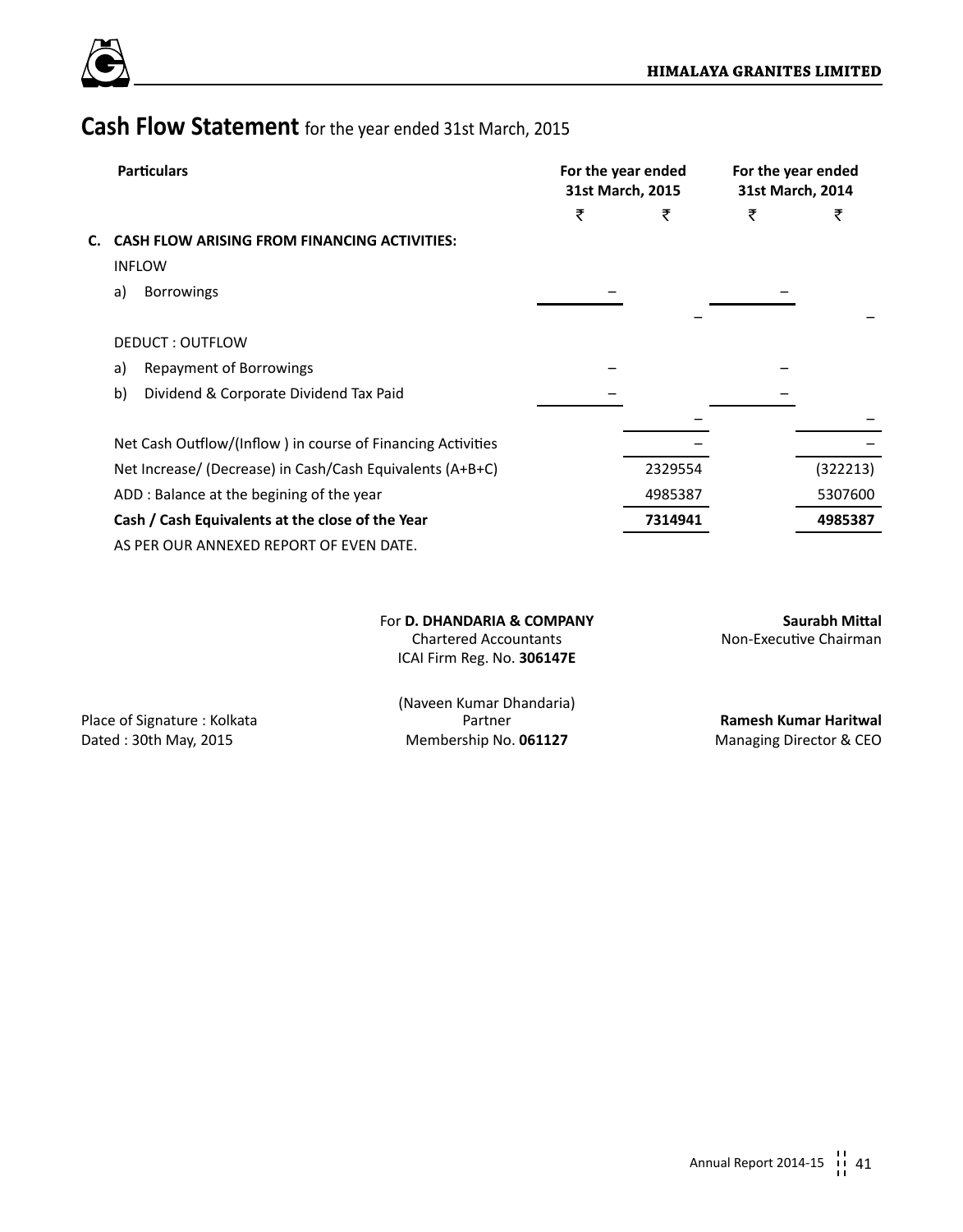

## **SIGNIFICANT ACCOUNTING POLICIES**

## **1 DISCLOSURE OF ACCOUNTING POLICIES (AS - 1):**

## **1.1 Accounting concepts & Basis of Preparation :**

The financial Statements are prepared in accordance with the Indian Generally Accepted Accounting Principles (GAAP) under the historical cost convention on the accrual basis. GAAP comprises mandatory accounting standards as specified in the Company (Accounting Standards) Rules 2006 read with Rule 7(1) of the Companies (Accounts) Rules, 2014 and the provisions of the Companies Act, 2013. Accounting policies have been consistently applied except where a newly issued accounting standard is initially adopted or a revision to an existing accounting standard requires a change in the accounting policy hitherto in use. The Company's management evaluates all recently issued or revised accounting standards on an on-going basis.

## **1.2 Use of Estimates :**

The preparation of financial statements in conformity with generally accepted accounting principles requires management to make estimates and assumptions that affect the reported amounts of assets and liabilities and disclosure of contingent liabilities at the date of the financial statements and the results of operations during the reporting period end. Although these estimates are based upon management's best knowledge of current events and actions, actual results could differ from these estimates.

## **2 VALUATION OF INVENTORIES (AS - 2):**

- **2.1** Stock of Raw Materials, Consumables and Stores and spare are valued at cost. Cost represents purchase price and other costs for bringing inventories upto their present location and condition and is generally determined on weighted average basis.
- **2.2** Finished goods are valued at lower of cost and net realisable value.

## **3 CASH FLOW STATEMENT (AS - 3):**

Cash flows are reported using indirect method, whereby profit before tax is adjusted for the effects of transactions of a non-cash nature and any deferrals or accruals of past or future cash receipts or payments. The cash flow from regular revenue generating, financing and investing activities of the Company is segregated. Cash and cash equivalents in the balance sheet comprise cash at bank (excluding pledged term deposits), cash/cheques in hand and short term investments with an original maturity of three months or less.

## **4 CONTINGENCIES AND EVENTS OCCURRING AFTER BALANCE SHEET DATE (AS - 4) :**

Disclosure of contingencies as required by the accounting standard is furnished in the Notes on accounts.

## **5 DEPRECIATION (AS - 6):**

**5.1** Tangible assets are depreciated on the basis of their useful lives as notified in Schedule II to the Companies Act, 2013. Depreciation in respect of additions to assets has been charged on pro rata basis with reference to the period when the assets are ready for use.

## **6 REVENUE RECOGNITION (AS – 9):**

- **6.1** Revenue from sale of goods and services rendered is recognized from passage of title which generally concides with delivery of materials and rendering of services to the customers.
- **6.2** Interest income is recognized from time proportion basis taking into account the amount outstanding and rate applicable.
- **6.3** Rental income is recognised on accrual basis.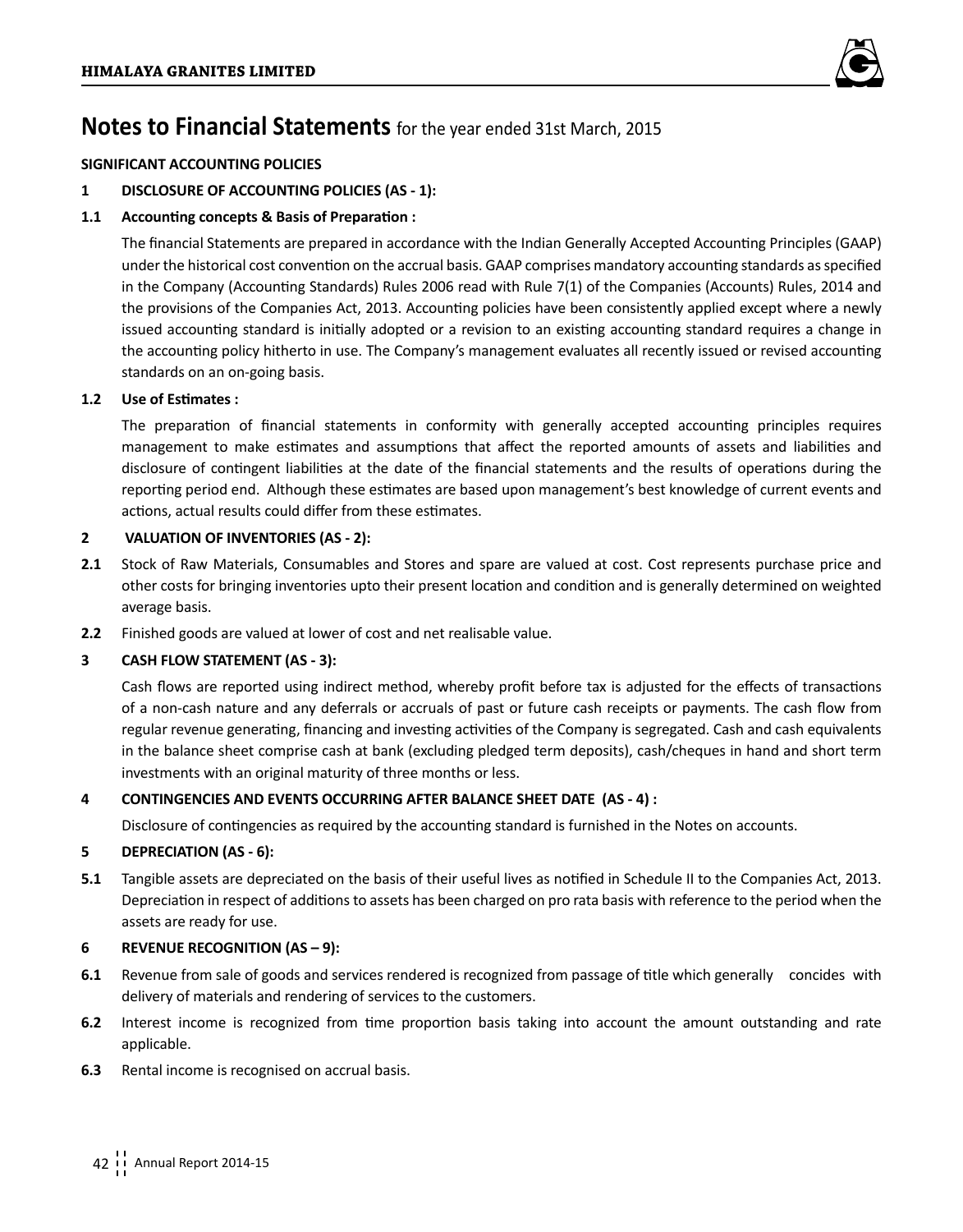

## **7 ACCOUNTING FOR FIXED ASSETS (AS - 10) :**

Fixed assets are stated at cost less accumulated depreciation. Cost includes borrowing costs and all incidental expenditure net of CENVAT, Service Tax Input Credit and VAT input credit, wherever applicable.

## **8 EMPLOYEE BENEFITS (AS – 15):**

- **8.1** Short-term employee benefits are recognised as an expense at the undiscounted amount in the Statement of Profit and Loss for the year in which the related service is rendered.
- **8.2** Post Employment and other long term employee benefits are charged off in the year in which the employee has rendered services. The amount charged off is recognised at the present value of the amounts payable determined using actuarial valuation techniques. Actuarial gains and losses in respect of past employment and other long term benefits are charged to the Statement of Profit and Loss.

## **9 RELATED PARTY DISCLOSURES (AS – 18):**

Disclosure of related parties as required by the accounting standard is furnished in the Notes on accounts.

## **10 EARNINGS PER SHARE (AS – 20):**

Basic earnings (loss) per share are calculated by dividing the net profit or loss for the period attributable to equity shareholders by the weighted average number of equity shares outstanding during the period.

For the purpose of calculating diluted earnings per share, the net profit or loss for the period attributable to equity shareholders and the weighted average number of shares outstanding during the period are adjusted for the effects of all dilutive potential equity shares.

## **11 ACCOUNTING FOR TAXES ON INCOME (AS – 22):**

Income-tax expenses comprises current tax and deferred tax charge or release. The deferred tax charge or credit is recognised using current tax rates. Where there is unabsorbed depreciation or carry forward losses, deferred tax assets are recognised only if there is virtual certainty of realisation of such assets based on expected future profits. Other deferred tax assets are recognised only to the extent there is reasonable certainty of realisation in future. Such assets are reviewed as at each Balance Sheet date to reassess realisation.

## **12 PROVISIONS, CONTINGENT LIABILITIES AND CONTINGENT ASSETS (AS – 29):**

- **12.1** Provisions are made for present obligations arising as a result of past events.
- **12.2** Contingent liabilities are not provided for but are disclosed by way of Notes on Accounts.
- **12.3** Contingent assets are neither accounted for nor disclosed by way of Notes on Accounts.

## **13 VAT, SERVICE TAX & EDUCATION CESS**

Various expenses are accounted for after deducting the refunds receivable in respect of VAT, Service Tax & Education cess.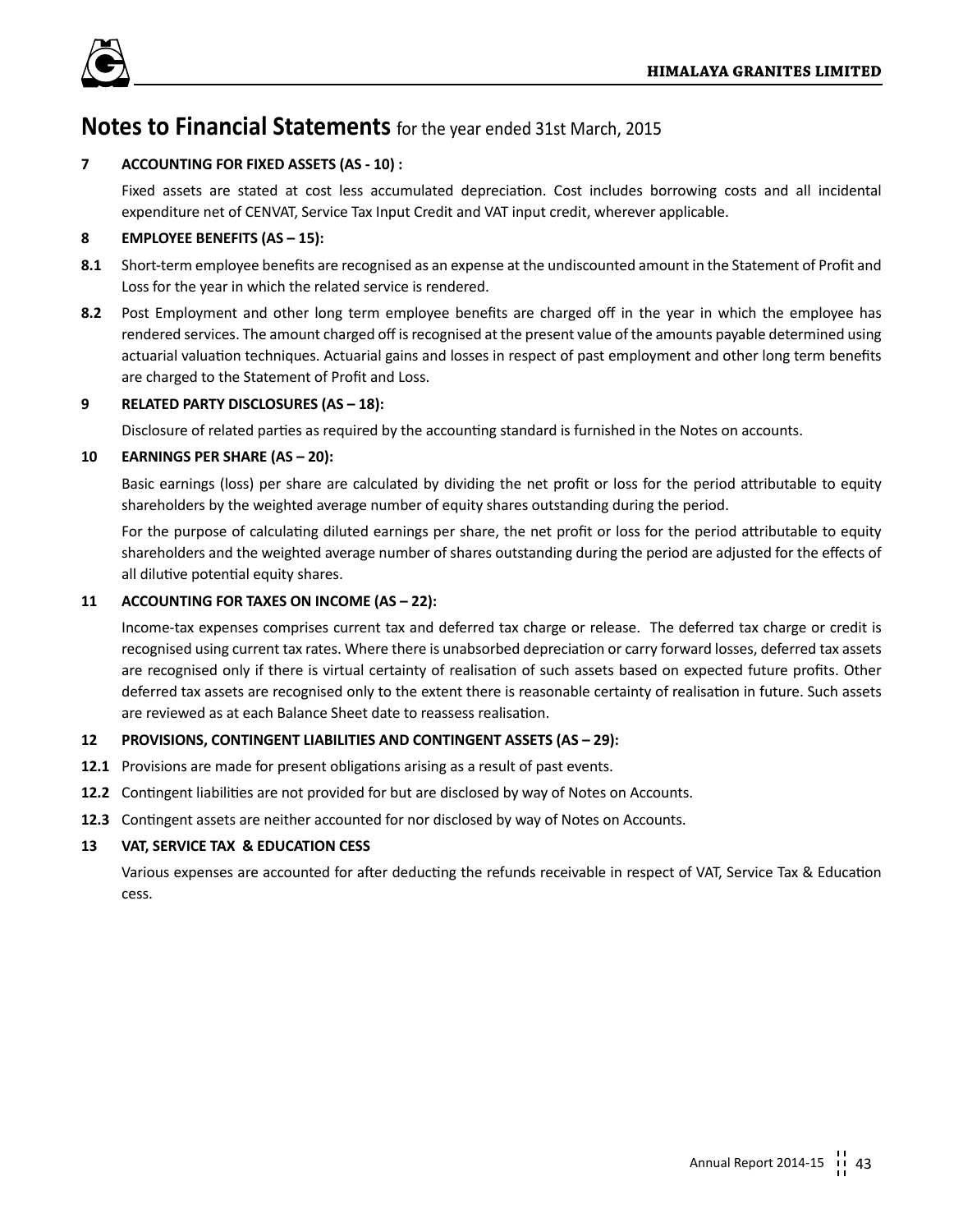

|                                                 | As at 31st March, 2015 |          | As at 31st March, 2014 |          |
|-------------------------------------------------|------------------------|----------|------------------------|----------|
|                                                 | <b>Number</b>          | ₹        | <b>Number</b>          | ₹        |
| <b>SHARE CAPITAL:</b>                           |                        |          |                        |          |
| <b>Authorised</b>                               |                        |          |                        |          |
| Equity Shares of ₹10 each                       | 4000000                | 40000000 | 4000000                | 40000000 |
| Issued, Subscribed And Fully Paid up:           |                        |          |                        |          |
| Equity Shares of ₹10 each                       | 3005000                | 30050000 | 3005000                | 30050000 |
| The reconciliation of the number of shares out- |                        |          |                        |          |
| standing                                        |                        |          |                        |          |
| Equity Shares at the beginning of the year      | 3005000                | 30050000 | 3005000                | 30050000 |
| Add: Allotted during the year                   |                        |          |                        |          |
| Total                                           | 3005000                | 30050000 | 3005000                | 30050000 |
|                                                 |                        |          |                        |          |

## **1.4 Terms/Rights attached to the Equity Shares**

The Company has only one class of equity shares having a par value of  $\bar{\tau}$  10 per share. Each holder of equity shares is entitled to one vote per share. The Company declares and pays dividends in Indian rupees.

In the event of liquidation of the Company, the holders of equity shares will be entitled to receive remaining assets of the Company, after distribution of all preferential amounts. This distribution will be in proportion to the number of equity shares held by the shareholders.

## **1.5 Name of The Shareholders holding more than 5% Shares**

|                                                    | <b>Number</b> | %      | <b>Number</b> | %      |
|----------------------------------------------------|---------------|--------|---------------|--------|
| <b>Equity Shares</b>                               |               |        |               |        |
| Rajesh Mittal                                      | 621250        | 20.67% | 621250        | 20.67% |
| Greenply Industries Ltd.                           | 380583        | 12.66% | 380583        | 12.66% |
| S.M.Management Pvt. Ltd.                           | 214117        | 7.13%  | 214117        | 7.13%  |
| Saurabh Mittal & Shobhan Mittal on Behalf of Trade |               |        |               |        |
| Combines, Partnership Firm                         |               |        | 312400        | 10.40% |
| Saurabh Mittal                                     | 193700        | 6.45%  |               |        |
| Shobhan Mittal                                     | 155900        | 5.19%  |               |        |
| Anirudha Bubna Trust                               | 398091        | 13.25% | 398091        | 13.25% |

In the current year, the above information is furnished taking into consideration the fact whether or not the beneficial ownership is reflected in the records of the Depository. In the previous year the above information was furnished taking into consideration the beneficial ownership of shares as informed to the Company and the Registrar of Companies through filing of requisite forms.

- **1.6** The Company has not reserved any shares for issue under options and contracts/commitments for the sale of shares/disinvestment.
- **1.7** The Company for the period of five years immediately preceding the date of Balance Sheet has not:
	- i. Allotted any class of shares as fully paid pursuant to contract(s) without payment being received in cash.
	- ii. Allotted fully paid up shares by way of bonus shares.
	- iii. Bought back any class of shares.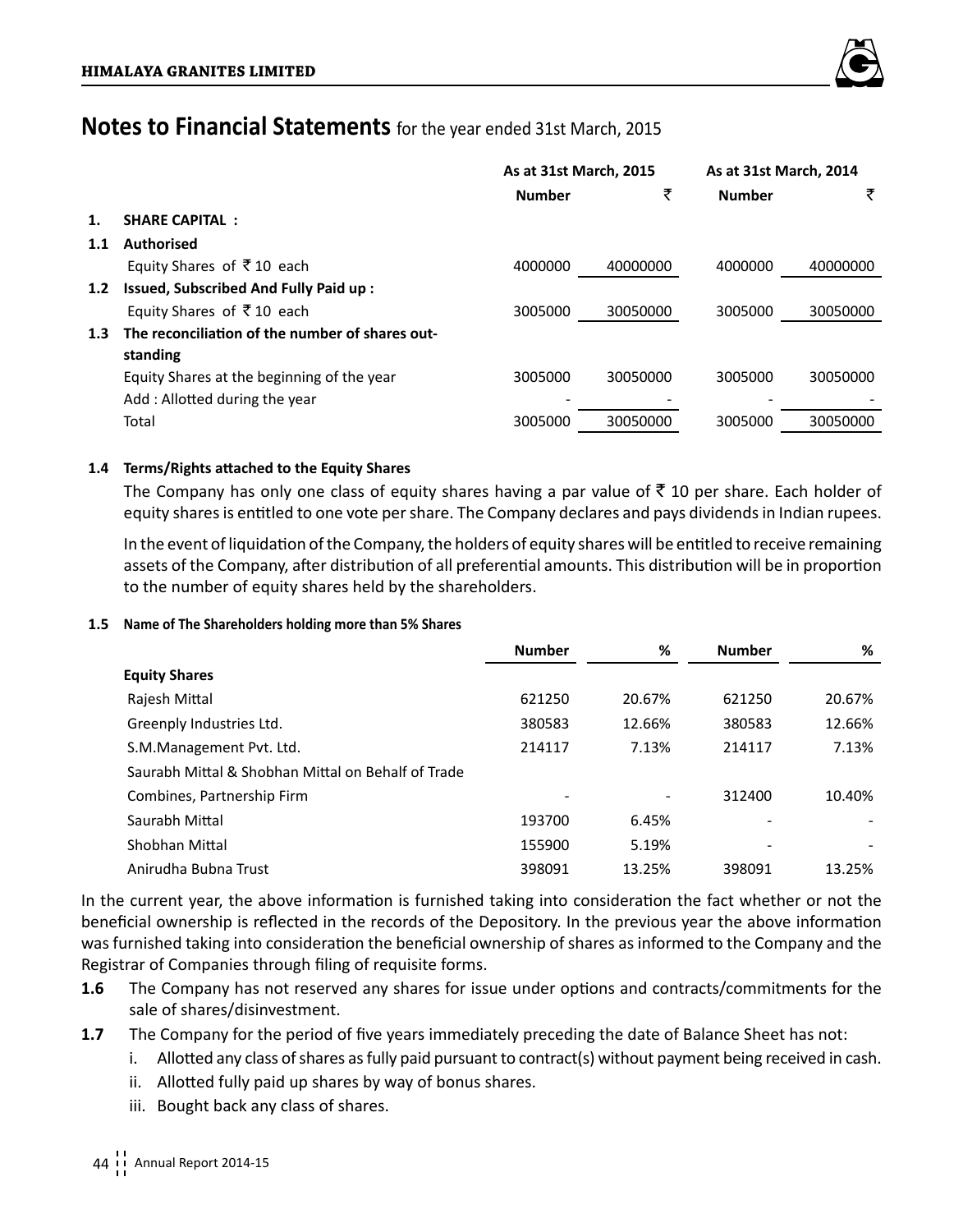

|              |                                                                                                            | As at 31st March, 2015 |   | As at 31st March, 2014    |            |                                |
|--------------|------------------------------------------------------------------------------------------------------------|------------------------|---|---------------------------|------------|--------------------------------|
|              |                                                                                                            |                        | ₹ | ₹                         | ₹          | ₹                              |
| $\mathbf{2}$ | <b>RESERVES &amp; SURPLUS:</b>                                                                             |                        |   |                           |            |                                |
|              | <b>Capital Reserve</b>                                                                                     |                        |   |                           |            |                                |
|              | As per last Balance Sheet                                                                                  |                        |   | 1500000                   |            | 1500000                        |
|              | <b>Securities Premium Account</b>                                                                          |                        |   |                           |            |                                |
|              | As per last Balance Sheet                                                                                  |                        |   | 20000000                  |            | 20000000                       |
|              | <b>General Reserve</b>                                                                                     |                        |   |                           |            |                                |
|              | As per last Balance Sheet                                                                                  |                        |   | 63094248                  |            | 63094248                       |
|              | Surplus i.e. Balance in Statement of Profit & Loss                                                         |                        |   |                           |            |                                |
|              | Loss as per last Balance Sheet                                                                             | (16487381)             |   |                           | (16560914) |                                |
|              | Less: Adjustment for Depreciation on reassesment<br>of useful lives of tangible assets (Refer note no. 22) | 4340421                |   |                           |            |                                |
|              | Add/(Less): Profit/(Loss) for the year                                                                     | (2346277)              |   | (23174079)                | 73533      | (16487381)                     |
|              | <b>TOTAL</b>                                                                                               |                        |   | 61420169                  |            | 68106867                       |
|              |                                                                                                            |                        |   | As at<br>31st March, 2015 | ₹          | As at<br>31st March, 2014<br>₹ |
| 3            | DEFERRED TAX LIABILITIES (NET) :                                                                           |                        |   |                           |            |                                |
|              | Deferred Tax Liabilities                                                                                   |                        |   |                           |            |                                |
|              | Depreciation                                                                                               |                        |   |                           |            | 2125120                        |
|              | Less: Deferred Tax Assets                                                                                  |                        |   |                           |            |                                |
|              | Provision for Gratuity / Others                                                                            |                        |   |                           |            | 79329                          |
|              | Deferred Tax Liabilities (Net)                                                                             |                        |   |                           |            | 2045791                        |
| 4            | <b>OTHER LONG TERM LIABILITIES:</b>                                                                        |                        |   |                           |            |                                |
|              | <b>Others</b>                                                                                              |                        |   |                           |            |                                |
|              | Security Deposit from Tenant                                                                               |                        |   | 468000                    |            | 400000                         |
| 5            | <b>LONG TERM PROVISIONS:</b>                                                                               |                        |   |                           |            |                                |
|              | Provisions for Employee Benefits (unfunded)                                                                |                        |   |                           |            |                                |
|              | For Gratuity                                                                                               |                        |   | 266729                    |            | 256729                         |
| 6            | <b>TRADE PAYABLES:</b>                                                                                     |                        |   |                           |            |                                |
|              | Sundry Creditors for Goods, Expenses etc.                                                                  |                        |   | 818689                    |            | 1477025                        |
|              |                                                                                                            |                        |   |                           |            |                                |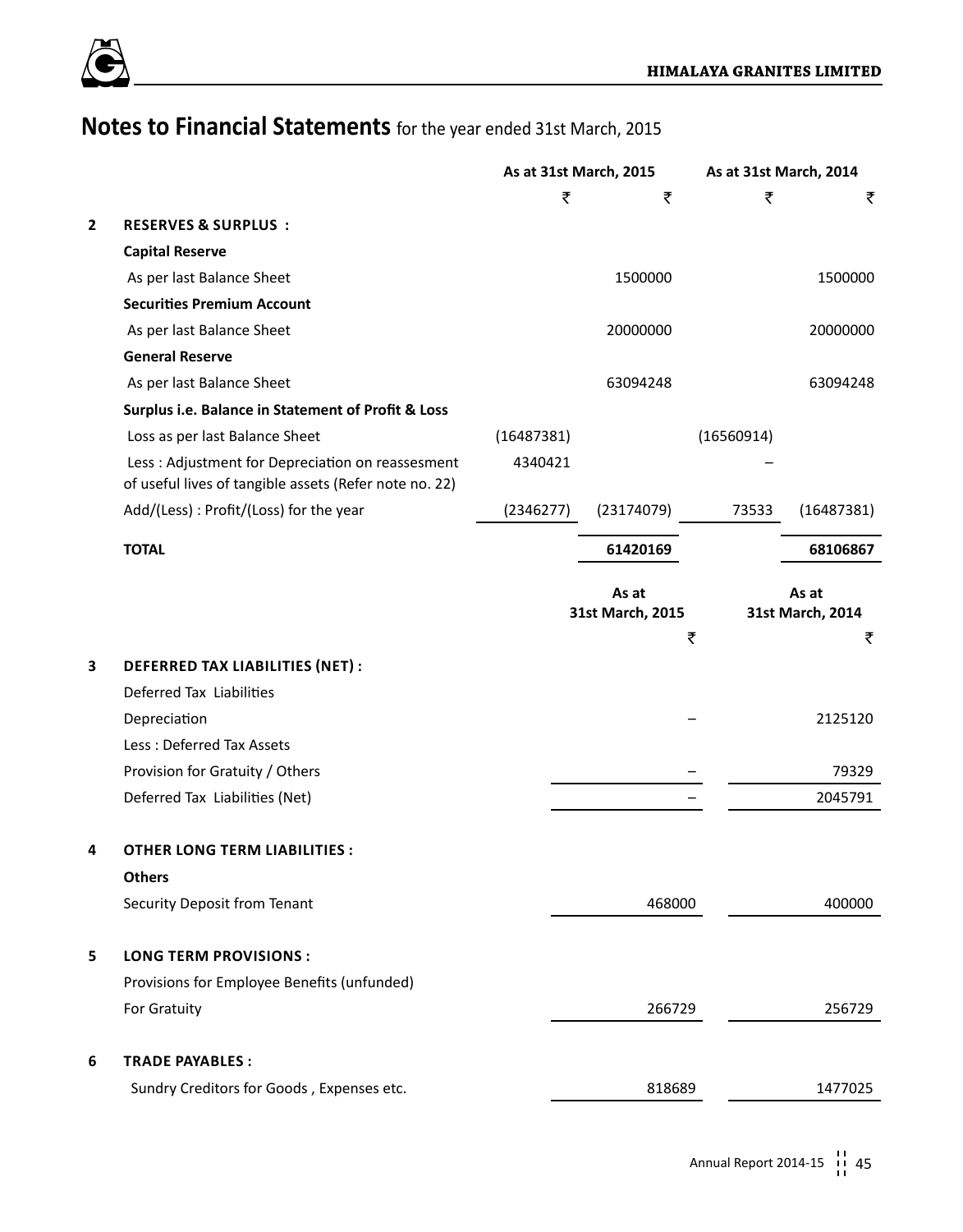

|   |                                   | As at<br>31st March, 2015 | As at<br>31st March, 2014 |  |  |
|---|-----------------------------------|---------------------------|---------------------------|--|--|
|   |                                   | ₹                         | ₹                         |  |  |
| 7 | <b>OTHER CURRENT LIABILITIES:</b> |                           |                           |  |  |
|   | <b>Unclaimed Dividends</b>        |                           | 27051                     |  |  |
|   | For Expenses                      | 334827                    | 287305                    |  |  |
|   | <b>Statutory Dues</b>             | 74572                     | 90319                     |  |  |
|   | <b>Total</b>                      | 409399                    | 404675                    |  |  |

**7.1** Amount due and outstanding to be credited to the Investor Education and Protection Fund ₹ Nil (Previous Year ₹ Nil)

## **8 FIXED ASSETS :**

|                            |                          |                                | <b>GROSS BLOCK</b>              |                          |                    | <b>DEPRECIATION</b> | <b>NET BLOCK</b> |                          |                     |                     |
|----------------------------|--------------------------|--------------------------------|---------------------------------|--------------------------|--------------------|---------------------|------------------|--------------------------|---------------------|---------------------|
| <b>PARTICULARS</b>         | Cost as at<br>01/04/2014 | <b>Additions</b><br>During the | <b>Deductions</b><br>During the | Cost as at<br>31/03/2015 | Upto<br>31/03/2014 | For the year        | Adjustment       | Upto<br>31/03/2015       | As at<br>31/03/2015 | As at<br>31/03/2014 |
|                            |                          | year                           | year                            |                          |                    |                     |                  |                          |                     |                     |
|                            | ₹                        | ₹                              | ₹                               | ₹                        | ₹                  | ₹                   | ₹                | ₹                        | ₹                   | ₹                   |
| <b>OWN ASSETS</b>          |                          |                                |                                 |                          |                    |                     |                  |                          |                     |                     |
| <b>Tangible Assets</b>     |                          |                                |                                 |                          |                    |                     |                  |                          |                     |                     |
| Land & Developments        | 1132849                  |                                | $\overline{\phantom{a}}$        | 1132849                  |                    |                     |                  | $\overline{\phantom{a}}$ | 1132849             | 1132849             |
| <b>Building (Factory)</b>  | 33711409                 |                                | 377427                          | 33333982                 | 20163560           | 1203471             | 358556           | 21008475                 | 12325507            | 13547849            |
| <b>Building (Others)</b>   | 10379850                 | $\overline{\phantom{a}}$       | 1981372                         | 8398478                  | 2333239            | 1201428             | 1292220          | 2242447                  | 6156031             | 8046611             |
| Plant & Equipments         | 34970104                 |                                | $\blacksquare$                  | 34970104                 | 28934893           | 3430528             | $\overline{a}$   | 32365421                 | 2604683             | 6035211             |
| Vehicles                   | 109816                   |                                | 93016                           | 16800                    | 104325             |                     | 88365            | 15960                    | 840                 | 5491                |
| <b>Electrical Fittings</b> | 278252                   |                                |                                 | 278252                   | 200328             | 64012               |                  | 264340                   | 13912               | 77924               |
| Furniture & Fittings       | 3326921                  | ٠                              | 2392956                         | 933965                   | 2817170            | 301558              | 2273310          | 845418                   | 88547               | 509751              |
| <b>Total</b>               | 83909202                 | ٠                              | 4844771                         | 79064431                 | 54553516           | 6200997             | 4012451          | 56742062                 | 22322369            | 29355686            |
| Previous Year's Total      | 87998675                 | 46057                          | 4135531                         | 83909202                 | 54199715           | 2035211             | 1681411          | 54553516                 | 29355686            |                     |

|    |                                                         | As at<br>31st March, 2015 | As at<br>31st March, 2014 |
|----|---------------------------------------------------------|---------------------------|---------------------------|
|    |                                                         | ₹                         | ₹                         |
| 9  | <b>LONG TERM LOANS &amp; ADVANCES:</b>                  |                           |                           |
|    | Unsecured, Considered good                              |                           |                           |
|    | Security deposits                                       | 681073                    | 681073                    |
| 10 | <b>INVENTORIES:</b>                                     |                           |                           |
|    | Finished Goods (lower of cost or net realisable value)  | 196500                    | 402304                    |
|    | Stores & Spares (lower of cost or net realisable value) | 102893                    | 102893                    |
|    | Total                                                   | 299393                    | 505197                    |
|    |                                                         |                           |                           |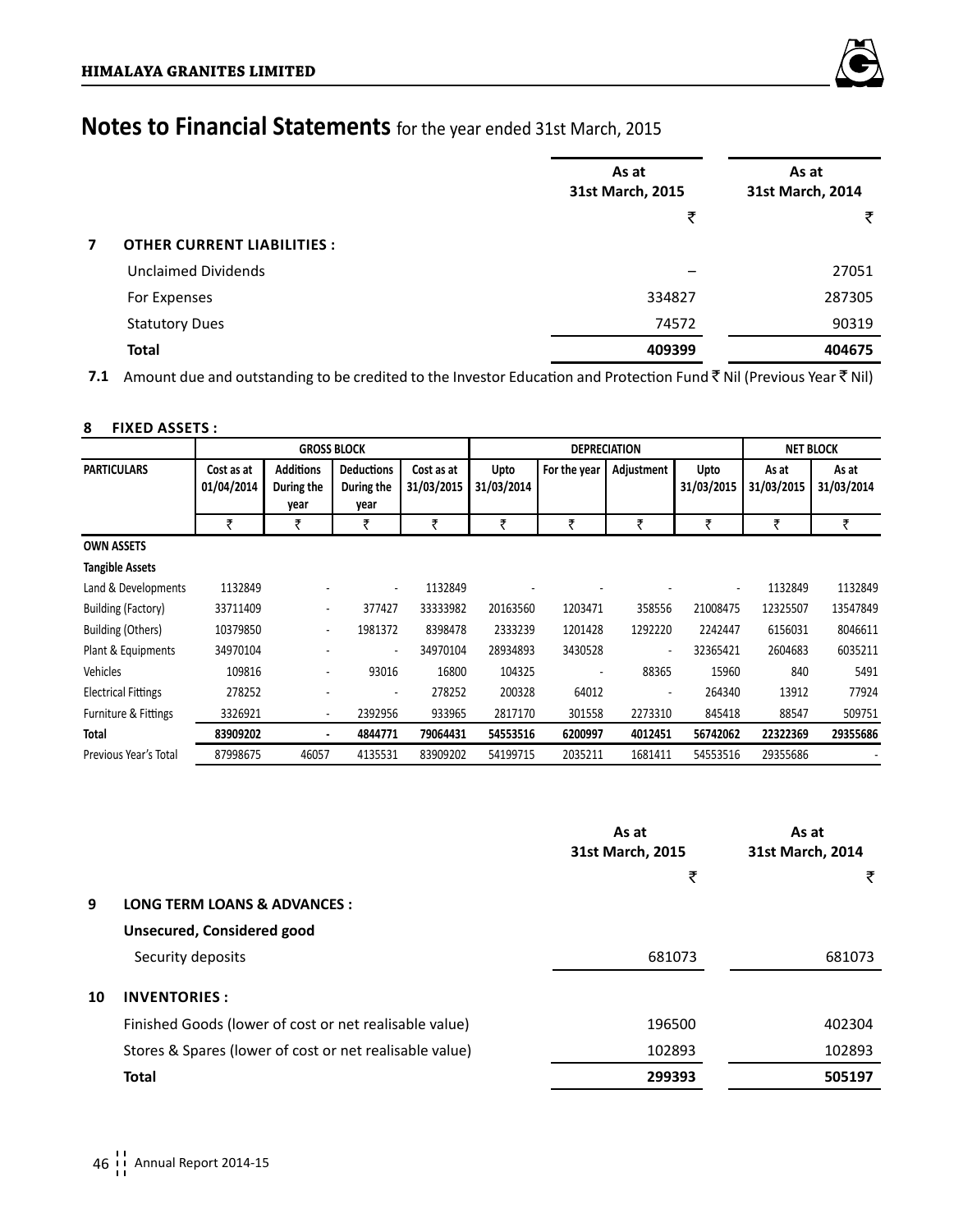

|      |                                                             | As at<br>31st March, 2015 | As at<br>31st March, 2014 |
|------|-------------------------------------------------------------|---------------------------|---------------------------|
|      |                                                             | ₹                         | ₹                         |
| 11   | <b>TRADE RECEIVABLES:</b>                                   |                           |                           |
| 11.1 | Outstanding for a period exceeding six months from due date | 9553241                   | 9623241                   |
|      | Others                                                      | 228886                    | 249900                    |
|      | <b>Total</b>                                                | 9782127                   | 9873141                   |
|      |                                                             |                           |                           |
|      | 11.2 Secured, considered good                               |                           |                           |
|      | Unsecured, considered good                                  | 9782127                   | 9873141                   |
|      | Total                                                       | 9782127                   | 9873141                   |
| 12   | <b>CASH &amp; BANK BALANCES:</b>                            |                           |                           |
|      | 12.1. Cash & Cash Equivalents                               |                           |                           |
|      | <b>Balances with Banks</b>                                  | 3215197                   | 888359                    |
|      | Balances with Banks - unpaid dividend                       |                           | 27051                     |
|      | Cash on Hand                                                | 4099744                   | 4069977                   |
|      |                                                             | 7314941                   | 4985387                   |
|      |                                                             |                           |                           |
|      | 12.2. Other Bank Balances                                   |                           |                           |
|      | Term Deposits with Banks                                    |                           |                           |
|      | Maturity within 12 months                                   | 1561650                   | 2563570                   |
|      | <b>Total</b>                                                | 8876591                   | 7548957                   |
| 13   | <b>SHORT TERM LOANS &amp; ADVANCES:</b>                     |                           |                           |
|      | Unsecured, Considered good                                  |                           |                           |
|      | Advance to Staff & workers                                  | 8363                      | 284781                    |
|      | Advance for expenses                                        |                           | 85147                     |
|      | Sales Tax Advance                                           | 25000                     | 25000                     |
|      | Security Deposit for Rented premises                        | 180000                    | 180000                    |
|      | Advance against purchases                                   | 4369406                   | 4369406                   |
|      | <b>Other Receivables</b>                                    | 45338978                  | 40714101                  |
|      | Prepaid expenses                                            | 678440                    | 698435                    |
|      | Advance Payment of Income Tax (Less Provision)              | 871246                    | 8420163                   |
|      | Total                                                       | 51471433                  | 54777033                  |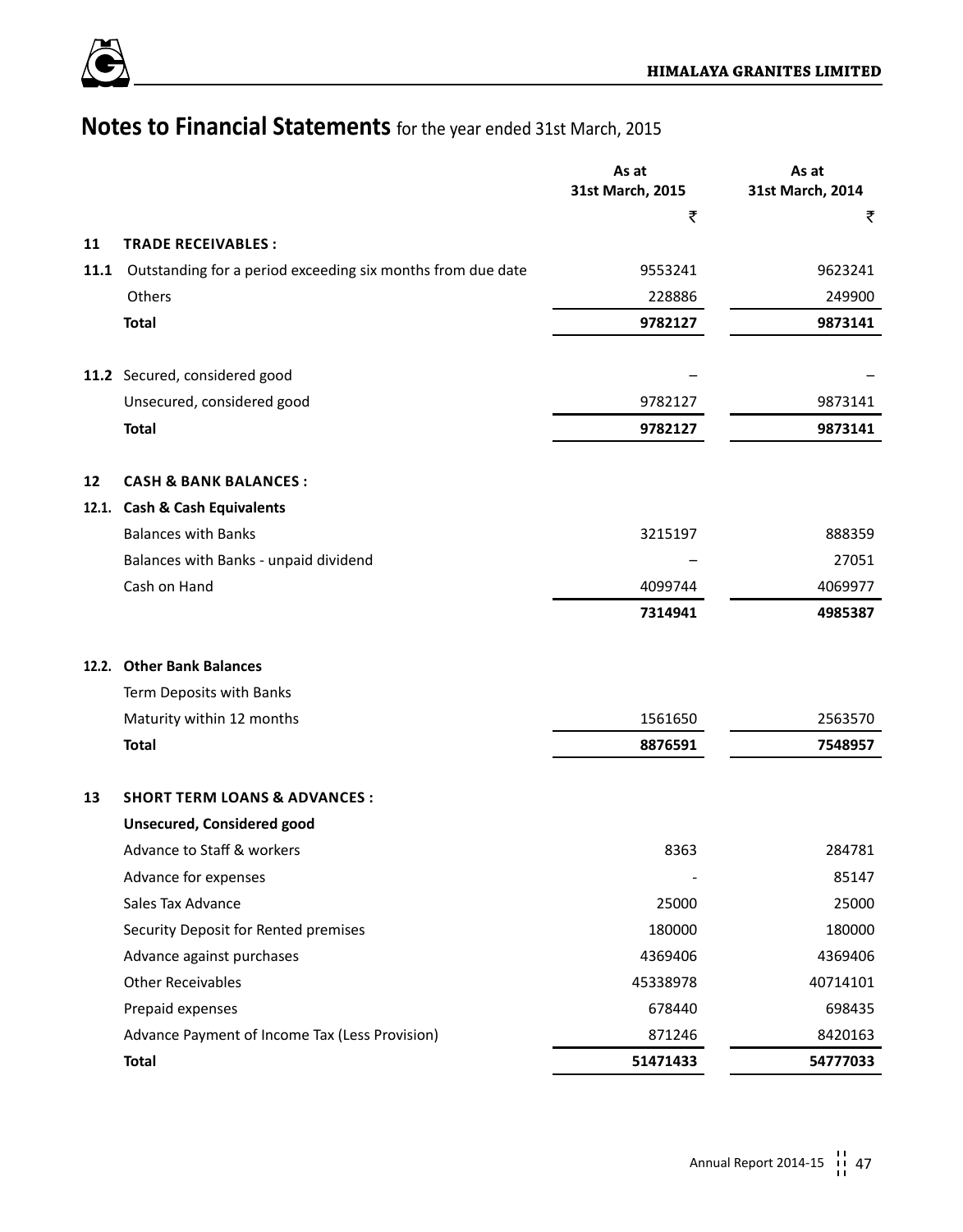|    |                                                                                                |        |   | For the year ended<br>31st March, 2015 |                                        | For the year ended<br>31st March, 2014 |
|----|------------------------------------------------------------------------------------------------|--------|---|----------------------------------------|----------------------------------------|----------------------------------------|
|    |                                                                                                |        |   | ₹                                      |                                        | ₹                                      |
| 14 | <b>REVENUE FROM OPERATIONS:</b>                                                                |        |   |                                        |                                        |                                        |
|    | Sale of Products                                                                               |        |   | 199900                                 |                                        | 147400                                 |
| 15 | <b>OTHER INCOME:</b>                                                                           |        |   |                                        |                                        |                                        |
|    | <b>Interest Received</b>                                                                       |        |   | 3679318                                |                                        | 3367412                                |
|    | Rent Received                                                                                  |        |   | 5375940                                |                                        | 4337500                                |
|    | Miscellaneous income                                                                           |        |   |                                        |                                        | 12926                                  |
|    | Liabilities no longer required written Back                                                    |        |   |                                        |                                        | 62517                                  |
|    | <b>Total</b>                                                                                   |        |   | 9055258                                |                                        | 7780355                                |
|    |                                                                                                |        |   |                                        |                                        |                                        |
|    |                                                                                                |        |   | For the year ended<br>31st March, 2015 | For the year ended<br>31st March, 2014 |                                        |
|    |                                                                                                |        | ₹ | ₹                                      | ₹                                      | ₹                                      |
| 16 | <b>CHANGES IN INVENTORIES OF FINISHED GOODS</b><br><b>STOCK IN PROCESS AND STOCK IN TRADE:</b> |        |   |                                        |                                        |                                        |
|    | <b>OPENING STOCK</b>                                                                           |        |   |                                        |                                        |                                        |
|    | <b>Finished Goods</b>                                                                          | 402304 |   |                                        | 402304                                 |                                        |
|    | Goods in Process                                                                               |        |   |                                        | 435269                                 |                                        |
|    |                                                                                                |        |   | 402304                                 |                                        | 837573                                 |
|    | <b>CLOSING STOCK</b>                                                                           |        |   |                                        |                                        |                                        |
|    | <b>Finished Goods</b>                                                                          | 196500 |   |                                        | 402304                                 |                                        |
|    | Goods in Process                                                                               |        |   |                                        |                                        |                                        |
|    |                                                                                                |        |   | 196500                                 |                                        | 402304                                 |
|    | <b>Total</b>                                                                                   |        |   | 205804                                 |                                        | 435269                                 |
|    |                                                                                                |        |   | For the year ended<br>31st March, 2015 |                                        | For the year ended<br>31st March, 2014 |
|    |                                                                                                |        |   | ₹                                      |                                        | ₹                                      |
| 17 | <b>EMPLOYEES BENEFITS EXPENSE:</b>                                                             |        |   |                                        |                                        |                                        |
|    | Salary, Wages & Bonus                                                                          |        |   | 2067167                                |                                        | 2192468                                |
|    | Contribution to Provident Fund & Employees' State Insurance                                    |        |   | 120805                                 |                                        | 122254                                 |
|    | Gratuity                                                                                       |        |   | 10000                                  |                                        | 62705                                  |
|    | <b>Total</b>                                                                                   |        |   | 2197972                                |                                        | 2377427                                |

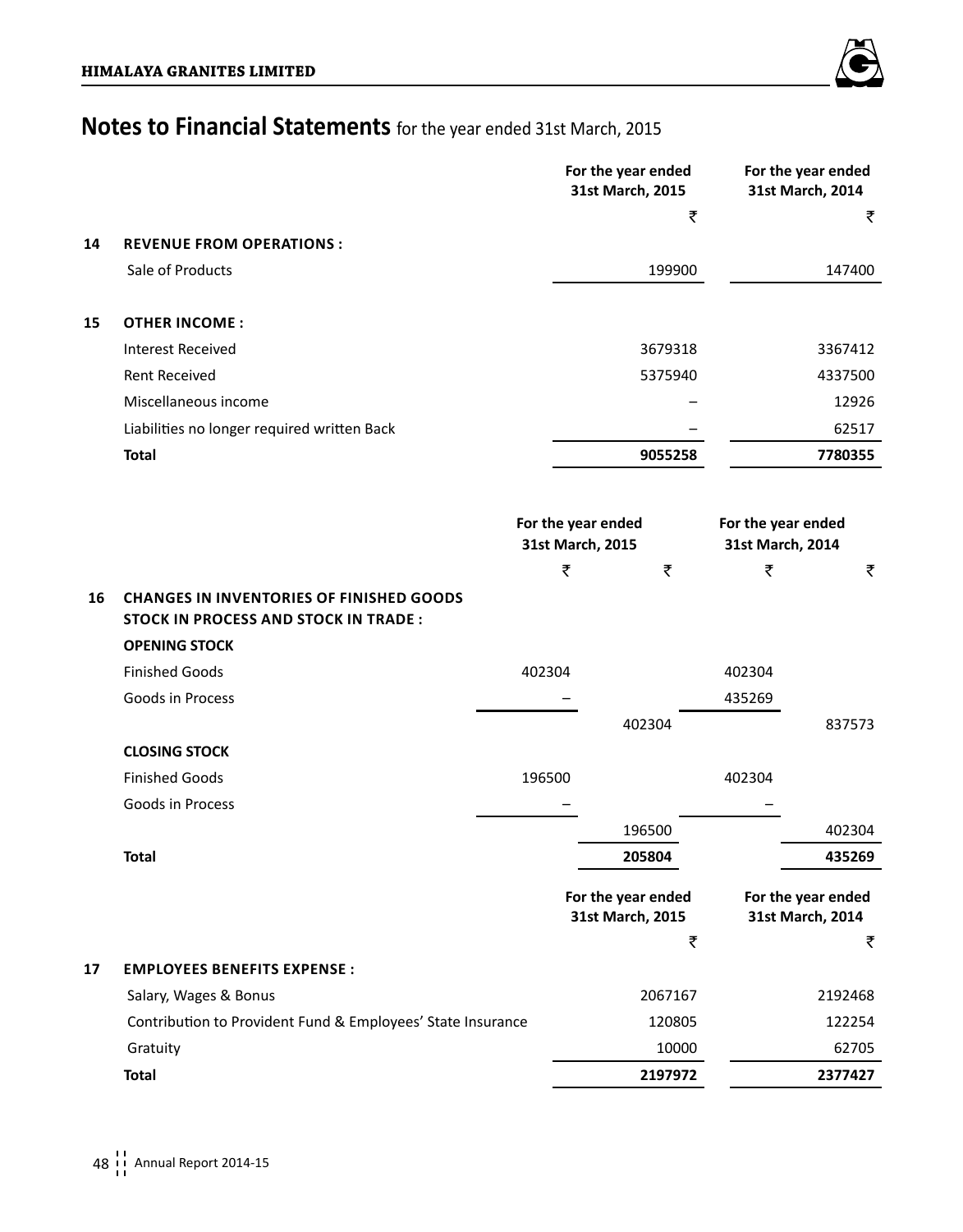

## **17.1 DISCLOSURES REGARDING EMPLOYEE BENEFITS :**

- **i) Defined Contribution Plan:** Employee benefits in the form of Provident Fund is considered as defined contribution plan and the contributions to Employees' Provident Fund Organisation established under The Employees' Provident Fund and Miscellaneous Provisions Act 1952 is charged to the Statement of Profit and Loss of the year when the contributions to the respective funds are due.
- **ii) Defined Benefit Plan:** Retirement benefits in the form of Gratuity are considered as defined benefit obligations and is provided for on the basis of third party actuarial valuation, using the projected unit credit method, as at the date of the Balance Sheet. As the Company has not funded its liability, it has nothing to disclose regarding plan assets and its reconciliation.
- **iii)** As there is no change in number of employees as well as in their remuneration during the year, third party acturial valuation has not been done at the year end and estimated provision has been considered.

|        |                                                            | For the year ended<br>31st March, 2015 | For the year ended<br>31st March, 2014 |
|--------|------------------------------------------------------------|----------------------------------------|----------------------------------------|
|        |                                                            | ₹                                      | ₹                                      |
|        | iv) NET EMPLOYEE EXPENSE/(BENEFIT):                        |                                        |                                        |
|        | Current service cost                                       | 10000                                  | 35607                                  |
|        | Interest cost on benefit obligation                        |                                        | 22489                                  |
|        | Expected return on plan assets                             |                                        |                                        |
|        | Net Actuarial (gains)/losses recognised in the year        |                                        | 4609                                   |
|        | <b>Total employer expenses</b>                             | 10000                                  | 62705                                  |
| v)     | Actual return on plan assets                               |                                        |                                        |
| vi)    | Benefit Asset / (Liability):                               |                                        |                                        |
|        | <b>Fair Value of Plan Assets</b>                           |                                        |                                        |
|        | Defined benefit obligation                                 | 266729                                 | 256729                                 |
|        | <b>Benefit Asset / (Liability)</b>                         | (266729)                               | (256729)                               |
| vii)   | Movement in benefit liability:                             |                                        |                                        |
|        | Opening defined benefit obligation                         | 256729                                 | 243029                                 |
|        | Interest cost on benefit obligation                        |                                        | 22489                                  |
|        | Current service cost                                       | 10000                                  | 35607                                  |
|        | Actuarial (gains) / losses                                 |                                        | 4609                                   |
|        | Less: Benefits paid                                        |                                        | (49005)                                |
|        | <b>Closing benefit obligation</b>                          | 266729                                 | 256729                                 |
| viii). | <b>Actuarial assumptions:</b>                              |                                        |                                        |
|        | <b>Mortality Table</b>                                     | IALM 2006-2008                         | IALM 2006-2008                         |
|        | Discount Rate (per annum)                                  | 8.25                                   | 8.25                                   |
|        | Expected rate of return on plan assets (per annum)         |                                        |                                        |
|        | Rate of escalation in salary (per annum)                   | 5                                      | 5.                                     |
|        | Withdrawal rates (Varying between per annum depending upon | 1%-8%                                  | 1%-8%                                  |
|        | the duration and age of the employees)                     |                                        |                                        |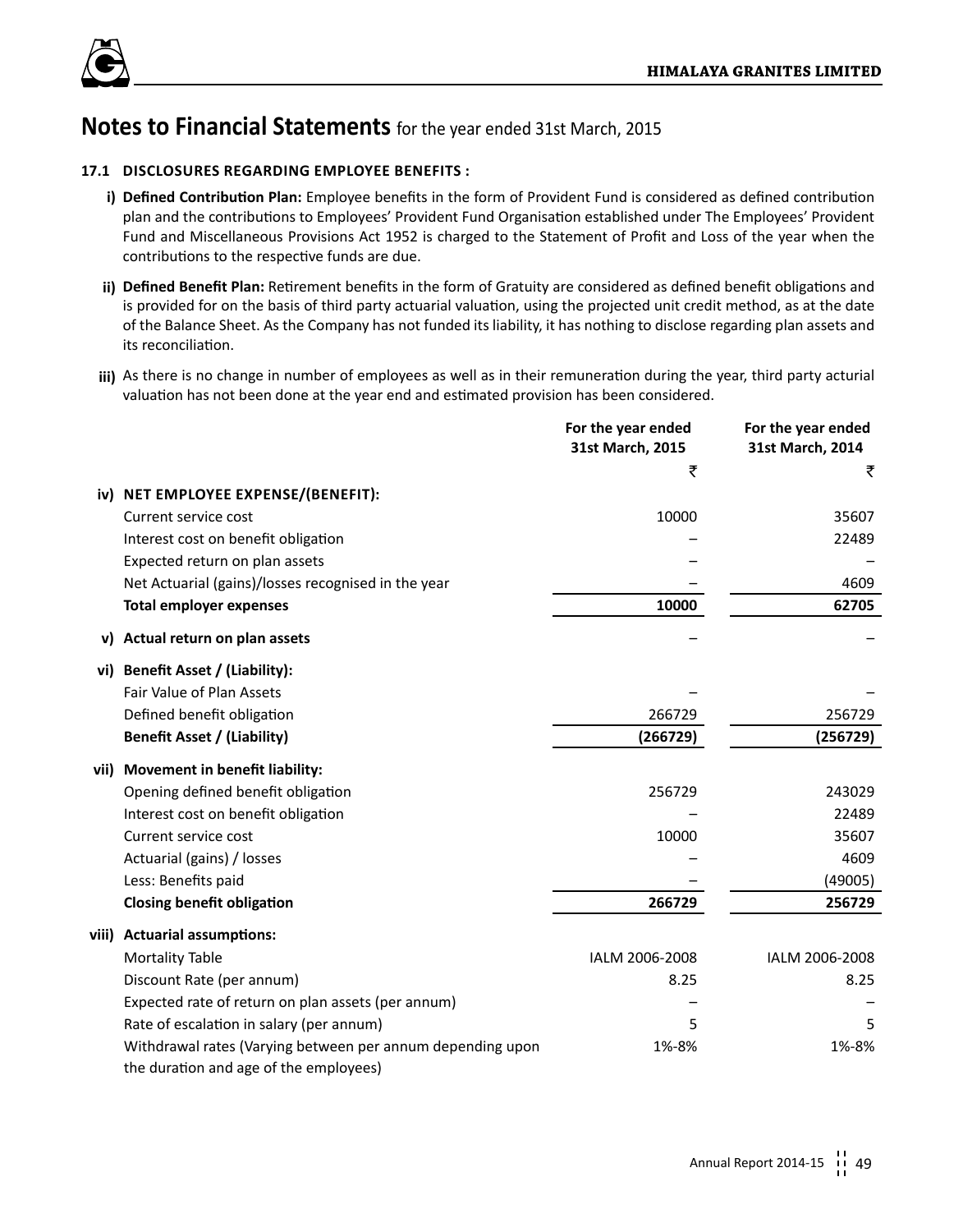

Para 132 of Accounting Standard 15 (revised 2005) does not require any specific disclosures except where expense resulting from compensated absence is of such size, nature or incidence that its disclosure is relevant under Accounting Standard 5 or Accounting Standard 18. In the opinion of the management the expense resulting from compensated absence is not significant and hence no disclosures are prepared under various paragraphs of AS 15 (revised 2005).

ix) Amount incurred as expense for defined contribution to Provident Fund is ₹ 120805 (Previous Year ₹ 122254).

|     |                                                        | For the year ended<br>31st March, 2015 | For the year ended<br>31st March, 2014 |
|-----|--------------------------------------------------------|----------------------------------------|----------------------------------------|
|     |                                                        | ₹                                      | ₹                                      |
| 18. | <b>DEPRECIATION</b>                                    |                                        |                                        |
|     | Depreciation                                           | 6200997                                | 2035211                                |
|     | Less: Transfer to Reserve & Surplus (Refer note no.22) | 4340421                                |                                        |
|     |                                                        | 1860576                                | 2035211                                |
| 19. | <b>OTHER EXPENSES</b>                                  |                                        |                                        |
|     | Rent                                                   | 372000                                 | 363500                                 |
|     | Rates & Taxes                                          | 157881                                 | 191076                                 |
|     | <b>Insurance Charges</b>                               | 29211                                  | 44036                                  |
|     | Electricity charges                                    | 103826                                 | 167659                                 |
|     | <b>Repairs to Building</b>                             | 153145                                 | 239883                                 |
|     | Printing& Stationery                                   | 324684                                 | 280954                                 |
|     | Legal & Professional Fees                              | 409462                                 | 59871                                  |
|     | <b>Security Service Charges</b>                        | 560900                                 | 564183                                 |
|     | <b>Annual Listing Fees</b>                             | 112360                                 | 16854                                  |
|     | <b>Auditors' Remuneration</b>                          | 133708                                 | 133708                                 |
|     | Loss on Sale of Fixed Assets                           |                                        | 448568                                 |
|     | Value of Assets Discarded                              | 832320                                 | 1379338                                |
|     | <b>Other General Expenses</b>                          | 730565                                 | 306775                                 |
|     |                                                        | 3920062                                | 4196405                                |
|     | <b>19.1 AUDITORS' REMUNERATION</b>                     |                                        |                                        |
|     | <b>Audit Fees</b>                                      | 95506                                  | 95506                                  |
|     | <b>Certification Fees</b>                              | 38202                                  | 38202                                  |
|     |                                                        | 133708                                 | 133708                                 |
|     |                                                        |                                        |                                        |

Note : Fees are inclusive of service tax and cess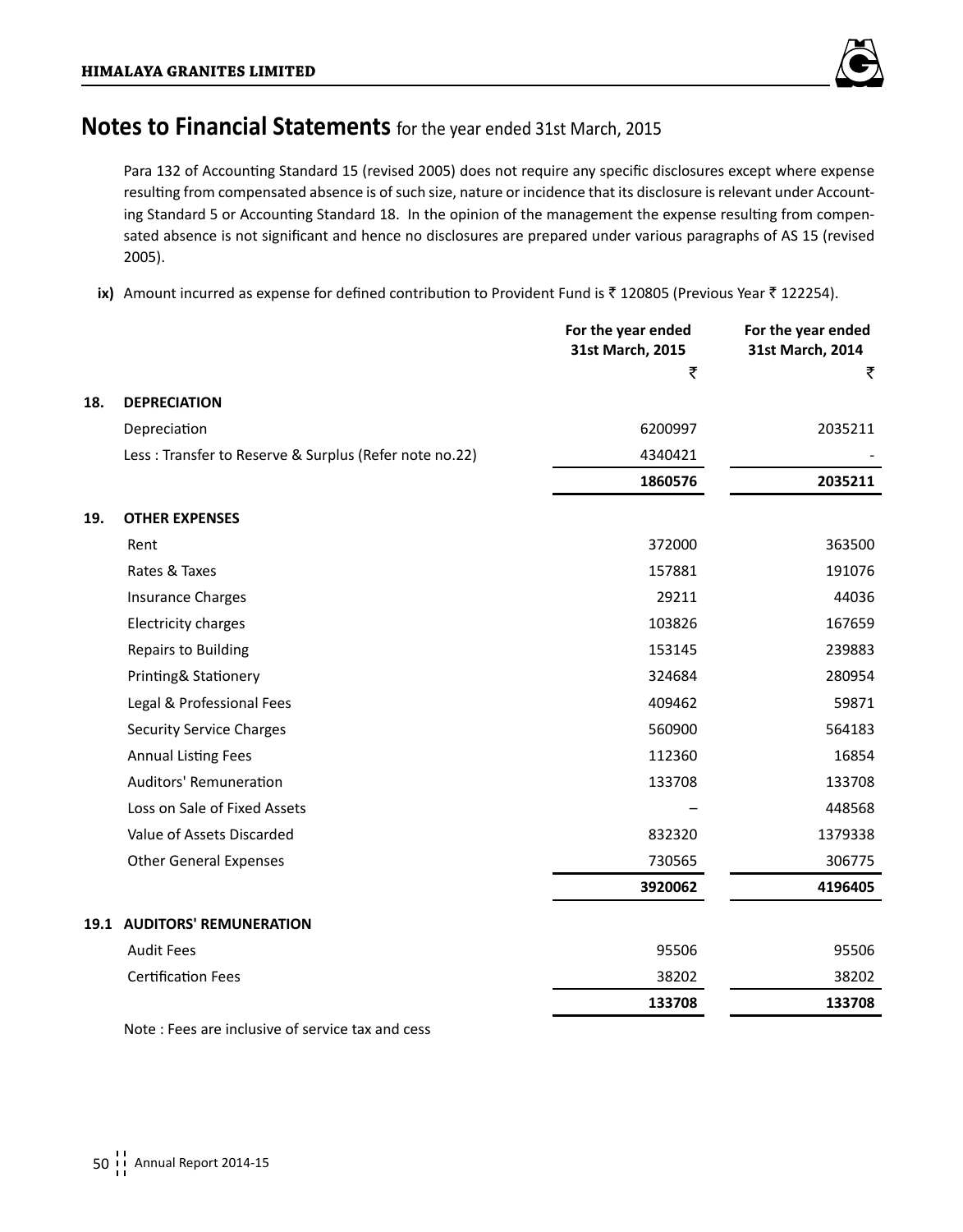

## **20. EXCEPTIONAL ITEMS**

Compensation to employees on full & final settlement

## **21. CONTINGENT LIABILITIES AND COMMITMENTS**

## **21.1 Contingent liabilities**

**a.** Disputed Demand NIL (Previous Year NIL)

## **21.2 Commitments**

- a. Estimated amount of contracts remaining to be executed on capital account and not provided for (Net of advances) Nil (Previous year Nil)
- b. Uncalled liability on shares and other investments which are partly paid  $\bar{\xi}$  NIL (Previous year  $\bar{\xi}$  NIL)
- c. Other commitments  $\bar{\tau}$  NIL (Previous year  $\bar{\tau}$  NIL)
- **22.** In accordance with the provisions of the Companies Act 2013, effective from 1st April, 2014, the Company has reassessed the remaining useful lives of its fixed assets prescribed by Schedule II to the Act or actual useful life of assets, whichever is lower. In case of any asset whose life has completed as above, the carrying value, net of residual value of ` 4340421, as at April 1, 2014 has been adjusted to the Surplus in the Statement of Profit & Loss and in other cases the carrying value has been depreciated over the remaining of the revised life of the assets and recognized in the Statement of Profit and Loss.
- **23.** The figures for the previous period are re -grouped, wherever necessary so as to be in conformity with the figures of the current period's classification/disclosure.

## **24. INFORMATION REGARDING MICRO, SMALL AND MEDIUM ENTERPRISES**

As the Company has not procured any supply of materials, the provisions of Micro, Small and Medium Enterprises Act, 2006 are not applicable

## **25. SEGMENT REPORTING (AS - 17)**

As there is neither more than one business segment nor more than one geographical segment, segment information as per AS - 17 is not required to be disclosed

## **26. RELATED PARTY (Disclosure as per Accounting Standard AS - 18)**

## **A) Related parties with whom transactions have taken place during the year**

## **Key Managerial Personnel**

- i) Sri Ramesh Kumar Haritwal, Managing Director & CEO
- ii) Sri Saurabh Mittal, Non Executive Chairman

## **Enterprise ownded/influenced by Key managerial personnel or their relatives**

- i) Greenply Industries Ltd.
- ii) Greenlam Industries Ltd.

Note : Related Party Relationship is as identified by the Company and relied upon by the Auditors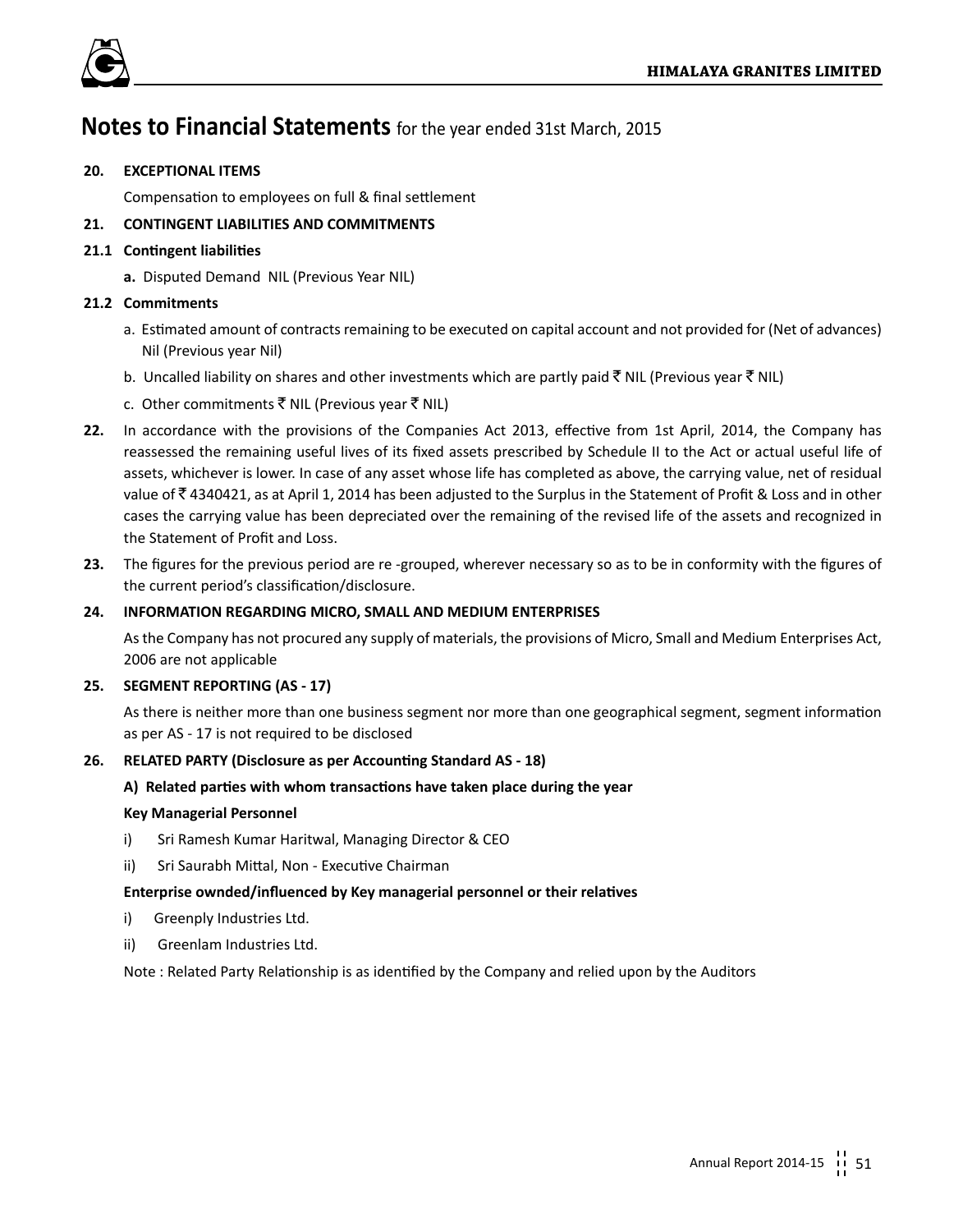

**B) Transactions during the year :**

| <b>Particulars</b>                 | <b>Key Management</b><br>Personnel |         | Enterprise ownded/influ-<br>enced by Key managerial<br>personnel or their relatives |         |
|------------------------------------|------------------------------------|---------|-------------------------------------------------------------------------------------|---------|
|                                    | 2014-15                            | 2013-14 | 2014-15                                                                             | 2013-14 |
|                                    | ₹                                  | ₹       | ₹                                                                                   | ₹       |
| Received towards service rendered  |                                    |         |                                                                                     |         |
| <b>Greenply Industries Limited</b> |                                    |         |                                                                                     | 4270000 |
| <b>Greenlam Industries Limited</b> |                                    |         | 4620000                                                                             |         |
| <b>Remuneration paid</b>           |                                    |         |                                                                                     |         |
| Ramesh Haritwal                    | 1439016                            | 1469016 |                                                                                     |         |
| <b>Meeting Fees</b>                |                                    |         |                                                                                     |         |
| Saurabh Mittal                     | 500                                | 500     |                                                                                     |         |

## **27 CURRENT TAX :**

In view of brought forward losses, provision for income tax is not considered necessary

## **28 PARTICULARS OF LOANS, GUARANTEE OR INVESTMENTS MADE BY THE COMPANY:**

a) Details of Loans:

| SI.<br>No. | Date of<br>Loan | Date of<br>Board<br>Resolution | Date of<br>Special<br>Resolution | Name of<br>Borrower               | Purpose for<br>which the loan<br>is proposed to<br>be utilized by<br>the recipient | Amount  | Rate of<br>Interest<br>(%) p.a. | Security | Prevailing yield<br>of 1/3/5/10 year<br><b>Government Security</b><br>at the time of<br>extending the loan |
|------------|-----------------|--------------------------------|----------------------------------|-----------------------------------|------------------------------------------------------------------------------------|---------|---------------------------------|----------|------------------------------------------------------------------------------------------------------------|
|            | 29-12-2014      | 14-11-2014                     | Not<br>Applicable                | Plylam<br>Industries<br>Pvt. Ltd. | For repayment<br>of Loan                                                           | 2000000 | 9%                              | Nil      | 8.052% on 1 year<br>Government Bond                                                                        |

b) Details of Investments : Nil

c) Details of Guarantee provided : Nil

## **29 Figures have been rouded off to the nearest rupee.**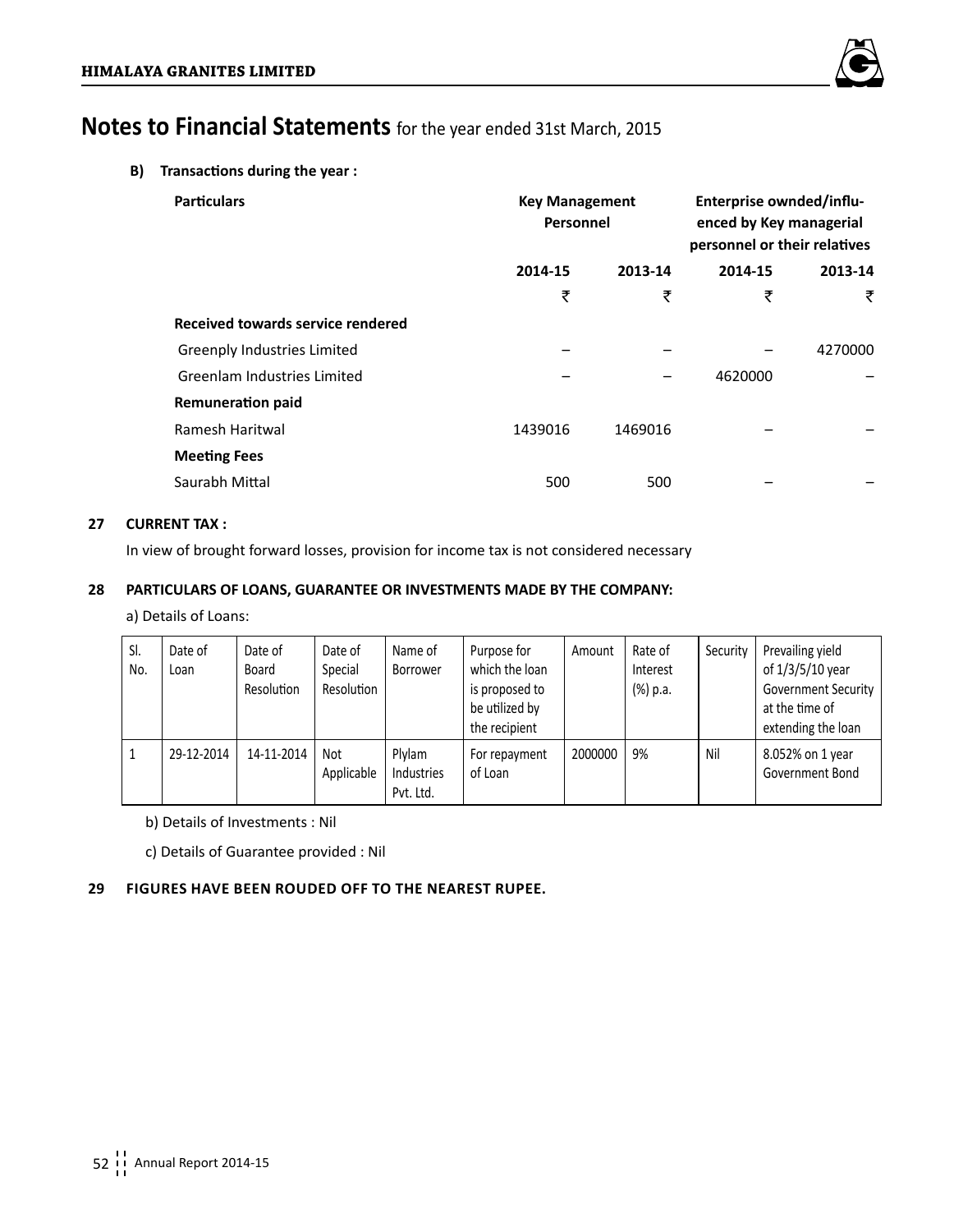

|    |                                                                                          | For the year ended<br>31st March, 2015 | For the year ended<br>31st March, 2014   |
|----|------------------------------------------------------------------------------------------|----------------------------------------|------------------------------------------|
| 30 | <b>EARNINGS PER SHARE:</b>                                                               |                                        |                                          |
| a) | Calculation of weighted average number of equity shares<br>of ₹10 each                   |                                        |                                          |
|    | No of Shares at the beginning of the year                                                | 3005000                                | 3005000                                  |
|    | Total no. of equity shares outstanding at the end<br>of the year                         | 3005000                                | 3005000                                  |
|    | Weighted average number of equity shares outstanding<br>during the year                  | 3005000                                | 3005000                                  |
| b) | Net Profit (after tax, available for equity shareholders)                                | (2346277)                              | 73533                                    |
| c) | BASIC & DILUTED EARNINGS PER SHARE                                                       | (0.78)                                 | 0.02                                     |
|    | (Face value $\bar{\bar{\mathcal{F}}}$ 10 per share)                                      |                                        |                                          |
|    | AS PER OUR ANNEXED REPORT OF EVEN DATE                                                   |                                        |                                          |
|    | For D. DHANDARIA & COMPANY<br><b>Chartered Accountants</b><br>ICAI Firm Reg. No. 306147E |                                        | Saurabh Mittal<br>Non-Executive Chairman |

(Naveen Kumar Dhandaria) Place of Signature : Kolkata Partner **Ramesh Kumar Haritwal**

Dated : 30th May, 2015 **Membership No. 061127** Managing Director & CEO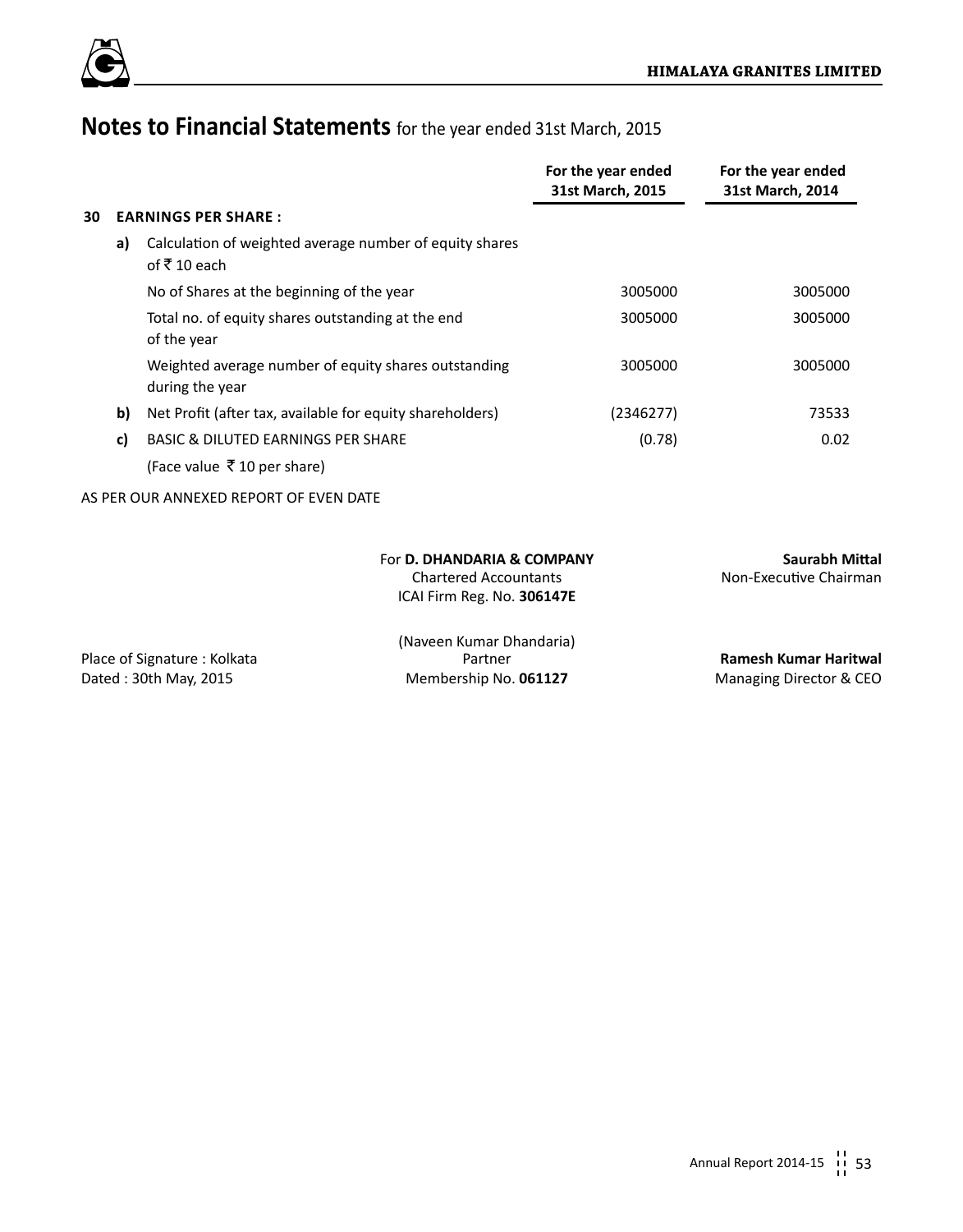

**Route Map to the AGM Venue of Himalaya Granites Limited**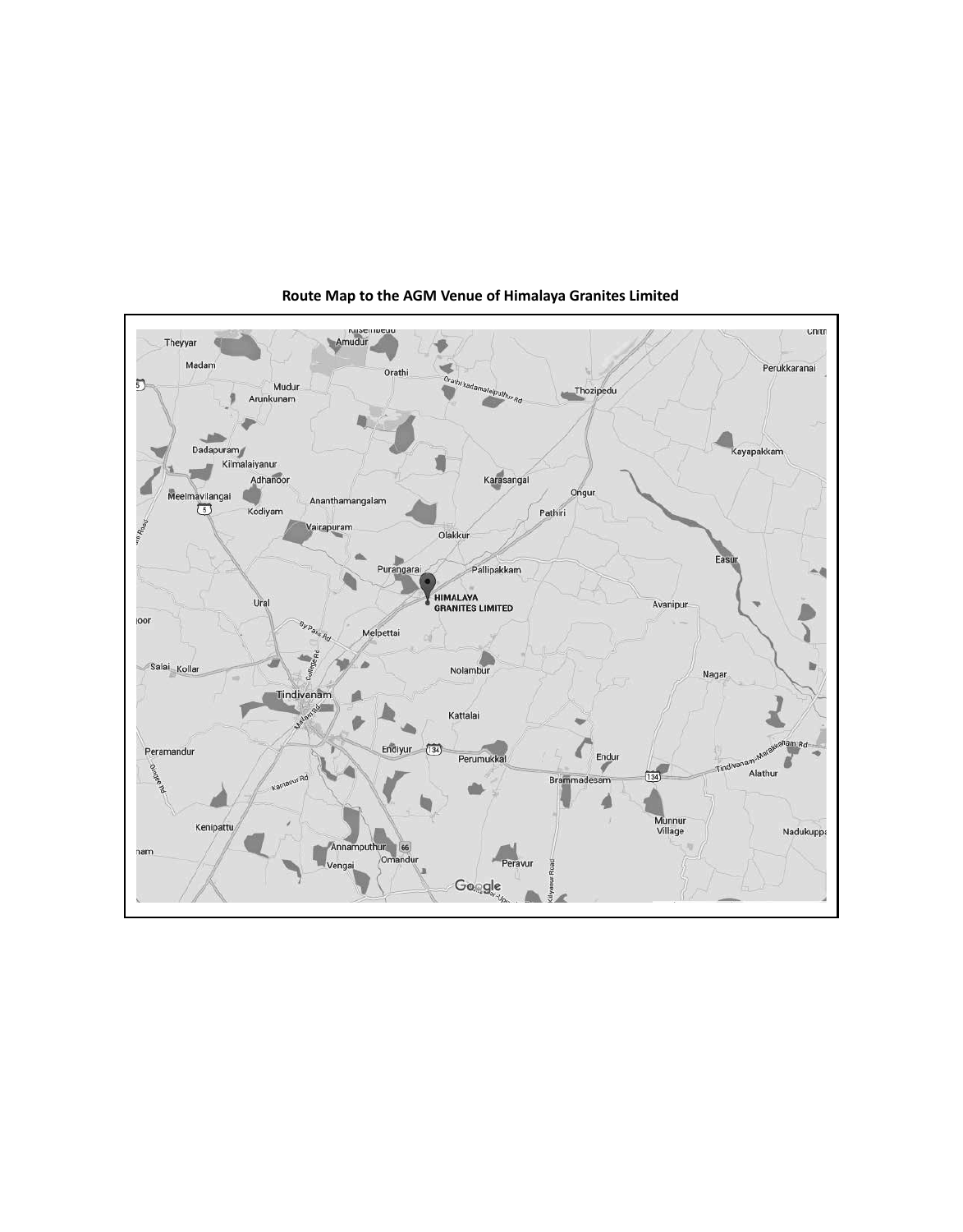## **Form No. MGT - 11 PROXY FORM**

| <b>CIN</b>                                                                                                                                                                     |                        | L13206TN1987PLC015161                                                                                          |                                                                                                                                                                                                                                                                               |  |  |
|--------------------------------------------------------------------------------------------------------------------------------------------------------------------------------|------------------------|----------------------------------------------------------------------------------------------------------------|-------------------------------------------------------------------------------------------------------------------------------------------------------------------------------------------------------------------------------------------------------------------------------|--|--|
| Name of Company                                                                                                                                                                |                        | <b>HIMALAYA GRANITES LIMITED</b>                                                                               |                                                                                                                                                                                                                                                                               |  |  |
| <b>Registered Office</b>                                                                                                                                                       |                        |                                                                                                                | Panchalam Village, Melpettai Post, Tindivanam, Tamilnadu - 604 307<br>Telefax: (044-26693378), Website: www.hgl.co.in, Email: prakash.biswal@greenlam.com                                                                                                                     |  |  |
|                                                                                                                                                                                | Name of the Member(s): |                                                                                                                |                                                                                                                                                                                                                                                                               |  |  |
| <b>Registered Address:</b>                                                                                                                                                     |                        |                                                                                                                |                                                                                                                                                                                                                                                                               |  |  |
| E-mail $Id$ :                                                                                                                                                                  |                        |                                                                                                                |                                                                                                                                                                                                                                                                               |  |  |
| Folio No./Client Id:                                                                                                                                                           |                        |                                                                                                                |                                                                                                                                                                                                                                                                               |  |  |
| DP ID:                                                                                                                                                                         |                        |                                                                                                                |                                                                                                                                                                                                                                                                               |  |  |
|                                                                                                                                                                                |                        |                                                                                                                | I / We, being the member(s) of _____________________shares of the above named company, hereby appoint :                                                                                                                                                                       |  |  |
|                                                                                                                                                                                |                        |                                                                                                                |                                                                                                                                                                                                                                                                               |  |  |
|                                                                                                                                                                                |                        |                                                                                                                |                                                                                                                                                                                                                                                                               |  |  |
|                                                                                                                                                                                |                        |                                                                                                                |                                                                                                                                                                                                                                                                               |  |  |
| 3)                                                                                                                                                                             |                        |                                                                                                                | Name: Address: Address:                                                                                                                                                                                                                                                       |  |  |
|                                                                                                                                                                                |                        |                                                                                                                | Email Id: Signature: Signature: Signature: Signature: Signature: Signature: Signature: Signature: Signature: Signature: Signature: Signature: Signature: Signature: Signature: Signature: Signature: Signature: Signature: Sig                                                |  |  |
|                                                                                                                                                                                |                        | adjournment thereof in respect of such resolutions as are indicated below:                                     | as my/our proxy to attend and vote (on a poll) for me/us and on my/our behalf at the 27th Annual General Meeting of the Company, to be<br>held on Wednesday, 30th September, 2015 at 1.00 p.m.at "Panchalam Village, Melpettai Post, Tindivanam, Tamilnadu-604 307 and at any |  |  |
| <b>Resolution</b><br>No.                                                                                                                                                       |                        |                                                                                                                | <b>Resolutions</b>                                                                                                                                                                                                                                                            |  |  |
| $\mathbf{1}$                                                                                                                                                                   |                        |                                                                                                                | To receive, consider and adopt the Audited Financial Statements of the Company for the financial year ended March 31,<br>2015, and the Reports of the Board of Directors and Auditors thereon.                                                                                |  |  |
| $\overline{2}$                                                                                                                                                                 |                        | Meeting and being eligible, offers himself for reappointment.                                                  | To appoint a director in place of Mr. Ramesh Kumar Haritwal (DIN 01486666) who retires by rotation at this Annual General                                                                                                                                                     |  |  |
| To ratify the appoint M/s. D. Dhandaria & Company, Chartered Accountants (Registration No. 306147E) as Statutory Auditor<br>3<br>of the Company and to fix their remuneration. |                        |                                                                                                                |                                                                                                                                                                                                                                                                               |  |  |
| To approve the appointment of Ms. Mathangi Ramanujam (DIN:07095686) as a director of the Company, liable to retire<br>4<br>by rotation.                                        |                        |                                                                                                                |                                                                                                                                                                                                                                                                               |  |  |
| 5                                                                                                                                                                              |                        | three(3) years, effective from 1st June 2015.                                                                  | To approve re-appointment of Mr. Ramesh Kumar Haritwal as Managing Director & CEO of the Company for a period of                                                                                                                                                              |  |  |
|                                                                                                                                                                                |                        | Signed this _________ day of _________ of 2015.                                                                |                                                                                                                                                                                                                                                                               |  |  |
|                                                                                                                                                                                |                        | Signature of the Shareholder : Manual Manual Manual Manual Manual Manual Manual Manual Manual Manual Manual Ma |                                                                                                                                                                                                                                                                               |  |  |
|                                                                                                                                                                                |                        |                                                                                                                |                                                                                                                                                                                                                                                                               |  |  |

 $\chi$  the Company, not less than 48 hours before the commencement of the Meeting

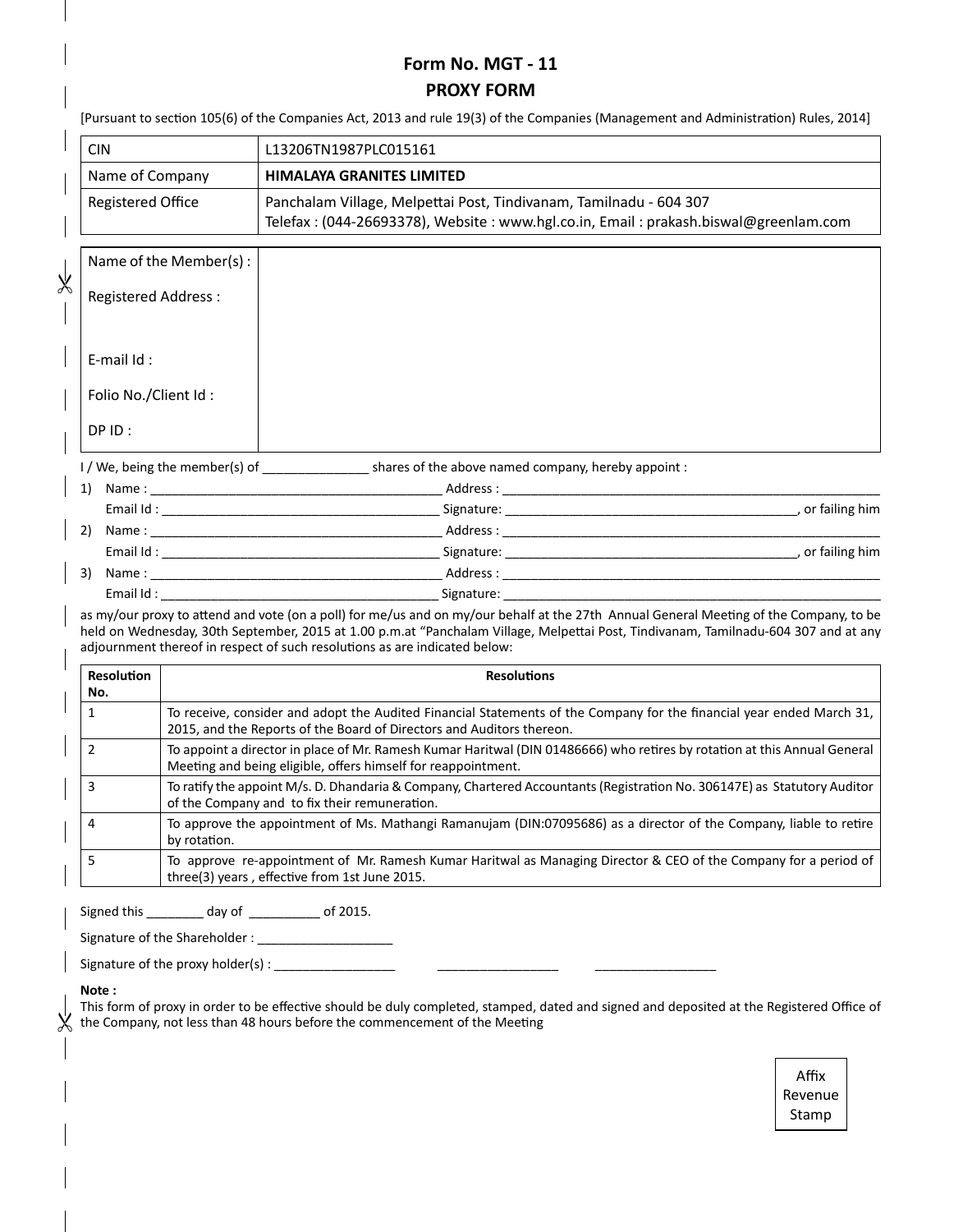*if undelivered please return to :* **HIMALAYA GRANITES LIMITED** (CIN : L13206TN1987PLC015161) 1501-1505 NARAIN MANZIL, 23 BARA KHAMBA ROAD, NEW DELHI - 110001